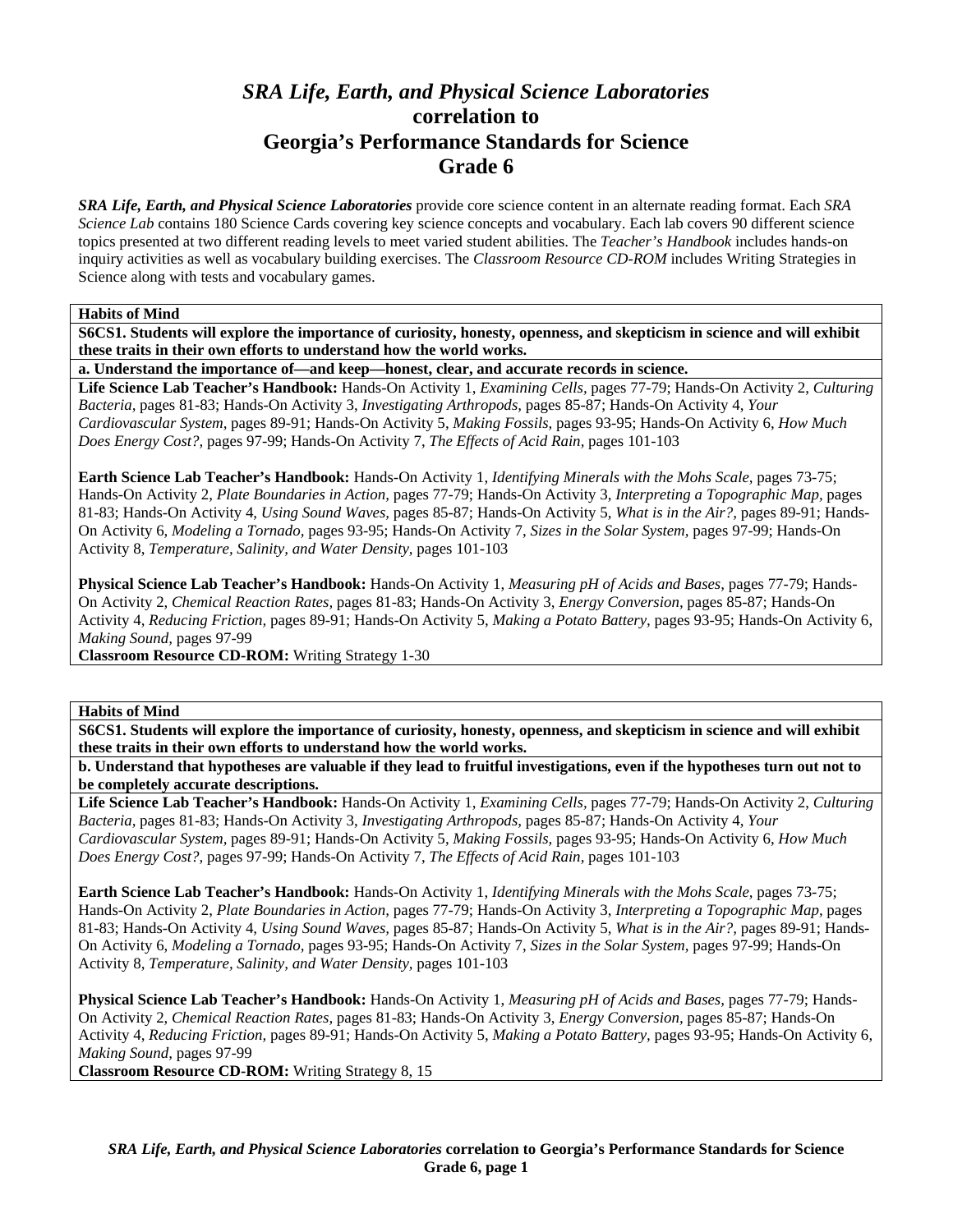**S6CS2. Students will use standard safety practices for all classroom laboratory and field investigations. a. Follow correct procedures for use of scientific apparatus.** 

**Life Science Lab Teacher's Handbook:** Hands-On Activity 1, *Examining Cells,* pages 77-79; Hands-On Activity 2, *Culturing Bacteria,* pages 81-83; Hands-On Activity 3, *Investigating Arthropods,* pages 85-87; Hands-On Activity 4, *Your Cardiovascular System,* pages 89-91; Hands-On Activity 5, *Making Fossils,* pages 93-95; Hands-On Activity 6, *How Much Does Energy Cost?,* pages 97-99; Hands-On Activity 7, *The Effects of Acid Rain,* pages 101-103

**Earth Science Lab Teacher's Handbook:** Hands-On Activity 1, *Identifying Minerals with the Mohs Scale,* pages 73-75; Hands-On Activity 2, *Plate Boundaries in Action,* pages 77-79; Hands-On Activity 3, *Interpreting a Topographic Map,* pages 81-83; Hands-On Activity 4, *Using Sound Waves,* pages 85-87; Hands-On Activity 5, *What is in the Air?,* pages 89-91; Hands-On Activity 6, *Modeling a Tornado,* pages 93-95; Hands-On Activity 7, *Sizes in the Solar System,* pages 97-99; Hands-On Activity 8, *Temperature, Salinity, and Water Density,* pages 101-103

**Physical Science Lab Teacher's Handbook:** Hands-On Activity 1, *Measuring pH of Acids and Bases,* pages 77-79; Hands-On Activity 2, *Chemical Reaction Rates,* pages 81-83; Hands-On Activity 3, *Energy Conversion,* pages 85-87; Hands-On Activity 4, *Reducing Friction,* pages 89-91; Hands-On Activity 5, *Making a Potato Battery,* pages 93-95; Hands-On Activity 6, *Making Sound,* pages 97-99

## **Habits of Mind**

**S6CS2. Students will use standard safety practices for all classroom laboratory and field investigations. b. Demonstrate appropriate techniques in all laboratory situations.** 

**Life Science Lab Teacher's Handbook:** Hands-On Activity 1, *Examining Cells,* pages 77-79; Hands-On Activity 2, *Culturing Bacteria,* pages 81-83; Hands-On Activity 3, *Investigating Arthropods,* pages 85-87; Hands-On Activity 4, *Your Cardiovascular System,* pages 89-91; Hands-On Activity 5, *Making Fossils,* pages 93-95; Hands-On Activity 6, *How Much Does Energy Cost?,* pages 97-99; Hands-On Activity 7, *The Effects of Acid Rain,* pages 101-103

**Earth Science Lab Teacher's Handbook:** Hands-On Activity 1, *Identifying Minerals with the Mohs Scale,* pages 73-75; Hands-On Activity 2, *Plate Boundaries in Action,* pages 77-79; Hands-On Activity 3, *Interpreting a Topographic Map,* pages 81-83; Hands-On Activity 4, *Using Sound Waves,* pages 85-87; Hands-On Activity 5, *What is in the Air?,* pages 89-91; Hands-On Activity 6, *Modeling a Tornado,* pages 93-95; Hands-On Activity 7, *Sizes in the Solar System,* pages 97-99; Hands-On Activity 8, *Temperature, Salinity, and Water Density,* pages 101-103

**Physical Science Lab Teacher's Handbook:** Hands-On Activity 1, *Measuring pH of Acids and Bases,* pages 77-79; Hands-On Activity 2, *Chemical Reaction Rates,* pages 81-83; Hands-On Activity 3, *Energy Conversion,* pages 85-87; Hands-On Activity 4, *Reducing Friction,* pages 89-91; Hands-On Activity 5, *Making a Potato Battery,* pages 93-95; Hands-On Activity 6, *Making Sound,* pages 97-99

## **Habits of Mind**

**S6CS2. Students will use standard safety practices for all classroom laboratory and field investigations. c. Follow correct protocol for identifying and reporting safety problems and violations.** 

**Life Science Lab Teacher's Handbook:** Hands-On Activity 1, *Examining Cells,* pages 77-79; Hands-On Activity 2, *Culturing Bacteria,* pages 81-83; Hands-On Activity 3, *Investigating Arthropods,* pages 85-87; Hands-On Activity 4, *Your Cardiovascular System,* pages 89-91; Hands-On Activity 5, *Making Fossils,* pages 93-95; Hands-On Activity 6, *How Much Does Energy Cost?,* pages 97-99; Hands-On Activity 7, *The Effects of Acid Rain,* pages 101-103

**Earth Science Lab Teacher's Handbook:** Hands-On Activity 1, *Identifying Minerals with the Mohs Scale,* pages 73-75; Hands-On Activity 2, *Plate Boundaries in Action,* pages 77-79; Hands-On Activity 3, *Interpreting a Topographic Map,* pages 81-83; Hands-On Activity 4, *Using Sound Waves,* pages 85-87; Hands-On Activity 5, *What is in the Air?,* pages 89-91; Hands-On Activity 6, *Modeling a Tornado,* pages 93-95; Hands-On Activity 7, *Sizes in the Solar System,* pages 97-99; Hands-On Activity 8, *Temperature, Salinity, and Water Density,* pages 101-103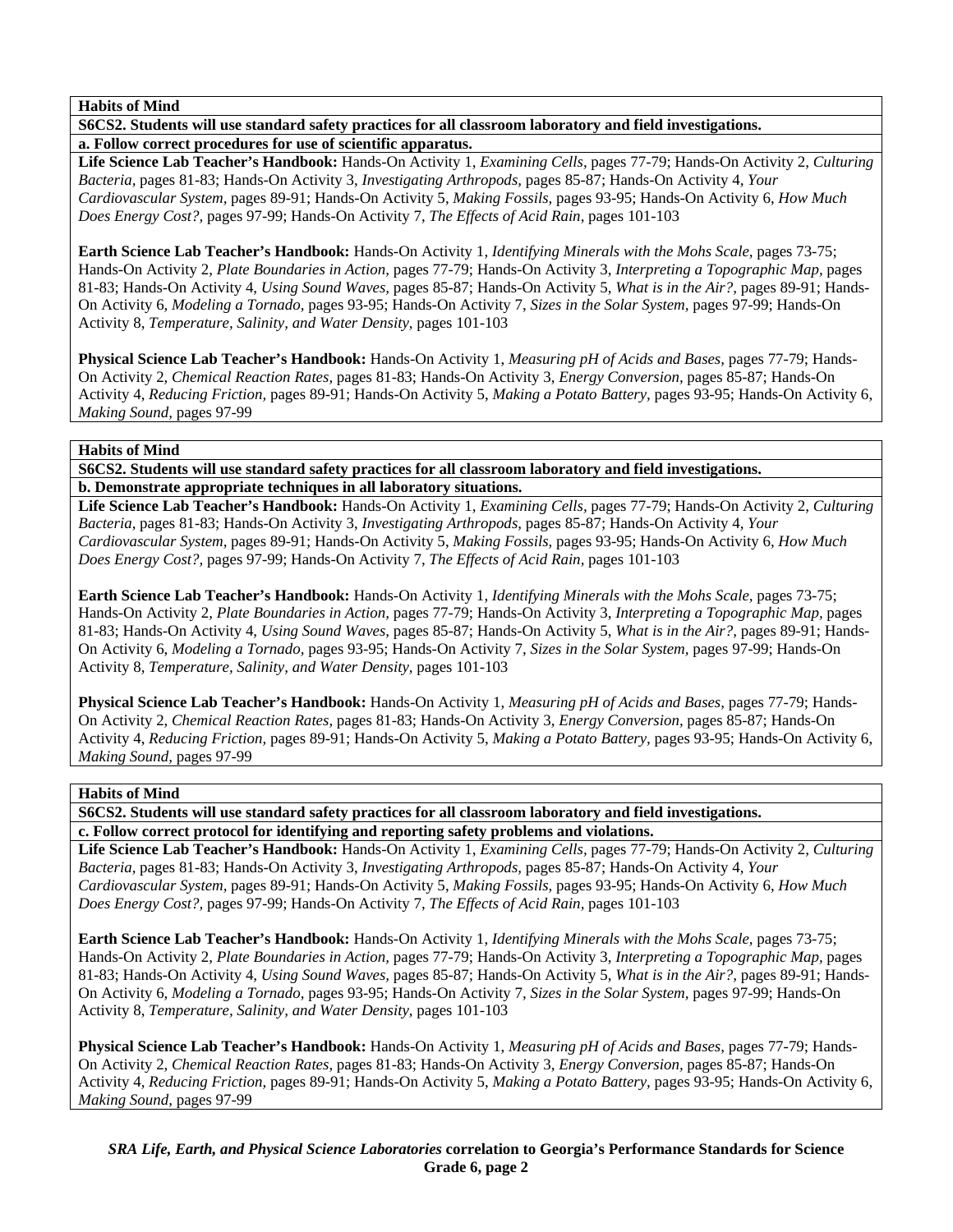**S6CS3. Students will use computation and estimation skills necessary for analyzing data and following scientific explanations.** 

**a. Analyze scientific data by using, interpreting, and comparing numbers in several equivalent forms, such as integers and decimals.** 

**Life Science Lab Teacher's Handbook:** Hands-On Activity 3, *Investigating Arthropods,* pages 85-87; Hands-On Activity 4, *Your Cardiovascular System,* pages 89-91; Hands-On Activity 6, *How Much Does Energy Cost?,* pages 97-99; Hands-On Activity 7, *The Effects of Acid Rain,* pages 101-103

**Earth Science Lab Teacher's Handbook:** Hands-On Activity 1, *Identifying Minerals with the Mohs Scale,* pages 73-75; Hands-On Activity 3, *Interpreting a Topographic Map,* pages 81-83; Hands-On Activity 5, *What is in the Air?,* pages 89-91; Hands-On Activity 7, *Sizes in the Solar System,* pages 97-99; Hands-On Activity 8, *Temperature, Salinity, and Water Density,* pages 101-103

**Physical Science Lab Teacher's Handbook:** Hands-On Activity 1, *Measuring pH of Acids and Bases,* pages 77-79; Hands-On Activity 2, *Chemical Reaction Rates,* pages 81-83; Hands-On Activity 3, *Energy Conversion,* pages 85-87; Hands-On Activity 4, *Reducing Friction,* pages 89-91; Hands-On Activity 6, *Making Sound,* pages 97-99

**Classroom Resource CD-ROM:** Writing Strategy 22, 24

#### **Habits of Mind**

**S6CS3. Students will use computation and estimation skills necessary for analyzing data and following scientific explanations.** 

**b. Use metric input units (such as seconds, meters, or grams per milliliter) of scientific calculations to determine the proper unit for expressing the answer.** 

**Life Science Lab Teacher's Handbook:** Hands-On Activity 4, *Your Cardiovascular System,* pages 89-91; Hands-On Activity 7, *The Effects of Acid Rain,* pages 101-103

**Earth Science Lab Teacher's Handbook:** Hands-On Activity 1, *Identifying Minerals with the Mohs Scale,* pages 73-75; Hands-On Activity 3, *Interpreting a Topographic Map,* pages 81-83; Hands-On Activity 7, *Sizes in the Solar System,* pages 97- 99

**Physical Science Lab Teacher's Handbook:** Hands-On Activity 1, *Measuring pH of Acids and Bases,* pages 77-79; Hands-On Activity 2, *Chemical Reaction Rates,* pages 81-83; Hands-On Activity 3, *Energy Conversion,* pages 85-87; Hands-On Activity 4, *Reducing Friction,* pages 89-91; Hands-On Activity 6, *Making Sound,* pages 97-99

## **Habits of Mind**

**S6CS3. Students will use computation and estimation skills necessary for analyzing data and following scientific explanations.** 

**c. Address the relationship between accuracy and precision and the importance of each.** 

**Life Science Lab Teacher's Handbook:** Hands-On Activity 4, *Your Cardiovascular System,* pages 89-91; Hands-On Activity 7, *The Effects of Acid Rain,* pages 101-103

**Earth Science Lab Teacher's Handbook:** Hands-On Activity 1, *Identifying Minerals with the Mohs Scale,* pages 73-75; Hands-On Activity 3, *Interpreting a Topographic Map,* pages 81-83; Hands-On Activity 7, *Sizes in the Solar System,* pages 97- 99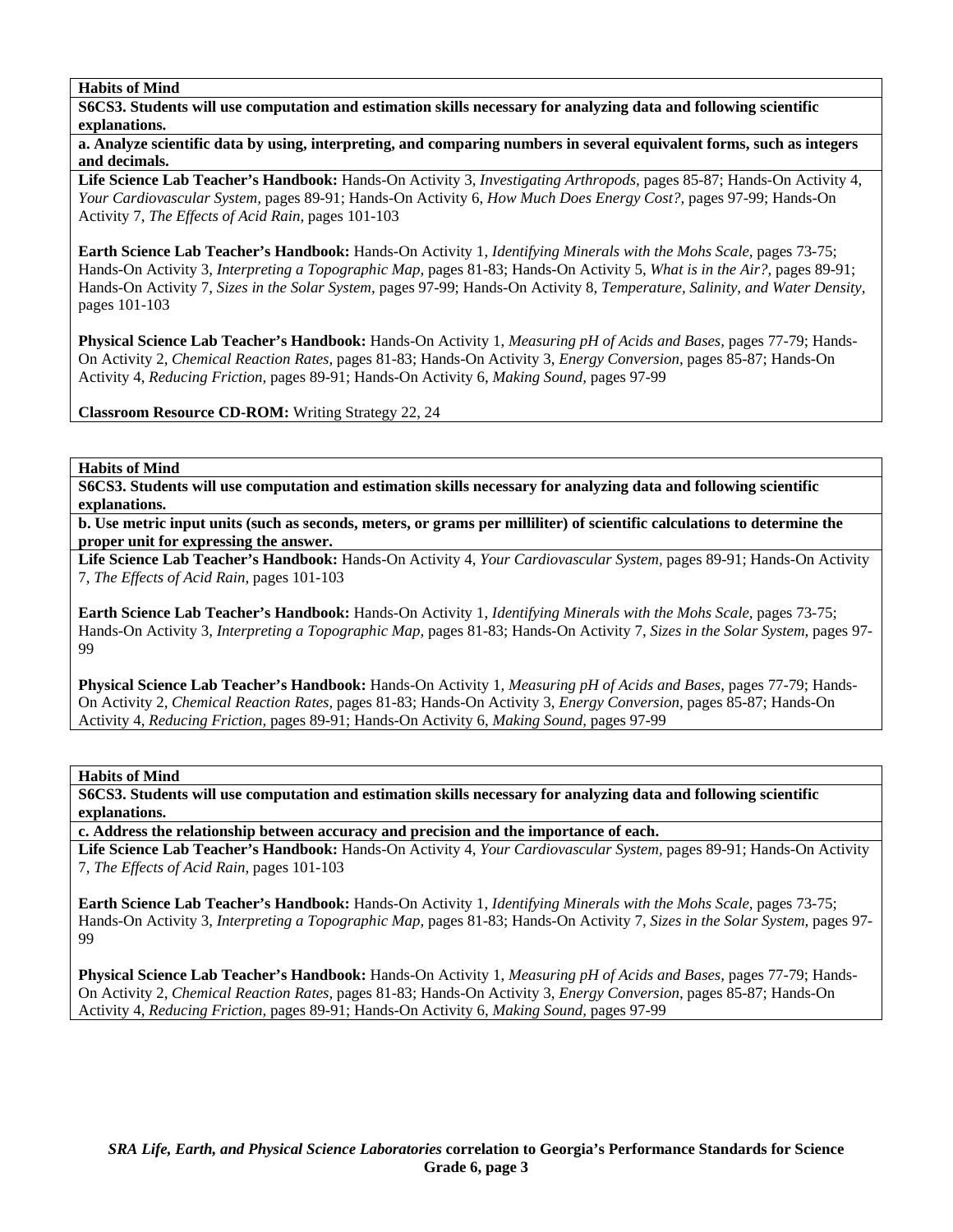**S6CS3. Students will use computation and estimation skills necessary for analyzing data and following scientific explanations.** 

**d. Draw conclusions based on analyzed data.** 

**Life Science Lab Teacher's Handbook:** Hands-On Activity 1, *Examining Cells,* pages 77-79; Hands-On Activity 2, *Culturing Bacteria,* pages 81-83; Hands-On Activity 3, *Investigating Arthropods,* pages 85-87; Hands-On Activity 4, *Your Cardiovascular System,* pages 89-91; Hands-On Activity 5, *Making Fossils,* pages 93-95; Hands-On Activity 6, *How Much Does Energy Cost?,* pages 97-99; Hands-On Activity 7, *The Effects of Acid Rain,* pages 101-103

**Earth Science Lab Teacher's Handbook:** Hands-On Activity 1, *Identifying Minerals with the Mohs Scale,* pages 73-75; Hands-On Activity 2, *Plate Boundaries in Action,* pages 77-79; Hands-On Activity 3, *Interpreting a Topographic Map,* pages 81-83; Hands-On Activity 4, *Using Sound Waves,* pages 85-87; Hands-On Activity 5, *What is in the Air?,* pages 89-91; Hands-On Activity 6, *Modeling a Tornado,* pages 93-95; Hands-On Activity 7, *Sizes in the Solar System,* pages 97-99; Hands-On Activity 8, *Temperature, Salinity, and Water Density,* pages 101-103

**Physical Science Lab Teacher's Handbook:** Hands-On Activity 1, *Measuring pH of Acids and Bases,* pages 77-79; Hands-On Activity 2, *Chemical Reaction Rates,* pages 81-83; Hands-On Activity 3, *Energy Conversion,* pages 85-87; Hands-On Activity 4, *Reducing Friction,* pages 89-91; Hands-On Activity 5, *Making a Potato Battery,* pages 93-95; Hands-On Activity 6, *Making Sound,* pages 97-99

**Classroom Resource CD-ROM:** Writing Strategy 14, 17, 18, 22

**Habits of Mind** 

**S6CS4. Students will use tools and instruments for observing, measuring, and manipulating equipment and materials in scientific activities.** 

**a. Use appropriate technology to store and retrieve scientific information in topical, alphabetical, numerical, and keyword files, and create simple files.** 

**Life Science Lab Teacher's Handbook:** Hands-On Activity 2, *Culturing Bacteria,* pages 81-83

**Habits of Mind** 

**S6CS4. Students will use tools and instruments for observing, measuring, and manipulating equipment and materials in scientific activities.** 

**b. Estimate the effect of making a change in one part of a system on the system as a whole.** 

**Life Science Lab Teacher's Handbook:** Hands-On Activity 4, *Your Cardiovascular System,* pages 89-91; Hands-On Activity 6, *How Much Does Energy Cost?,* pages 97-99; Hands-On Activity 7, *The Effects of Acid Rain,* pages 101-103

**Earth Science Lab Teacher's Handbook:** Hands-On Activity 2, *Plate Boundaries in Action,* pages 77-79; Hands-On Activity 4, *Using Sound Waves,* pages 85-87; Hands-On Activity 5, *What is in the Air?,* pages 89-91; Hands-On Activity 6, *Modeling a Tornado,* pages 93-95; Hands-On Activity 8, *Temperature, Salinity, and Water Density,* pages 101-103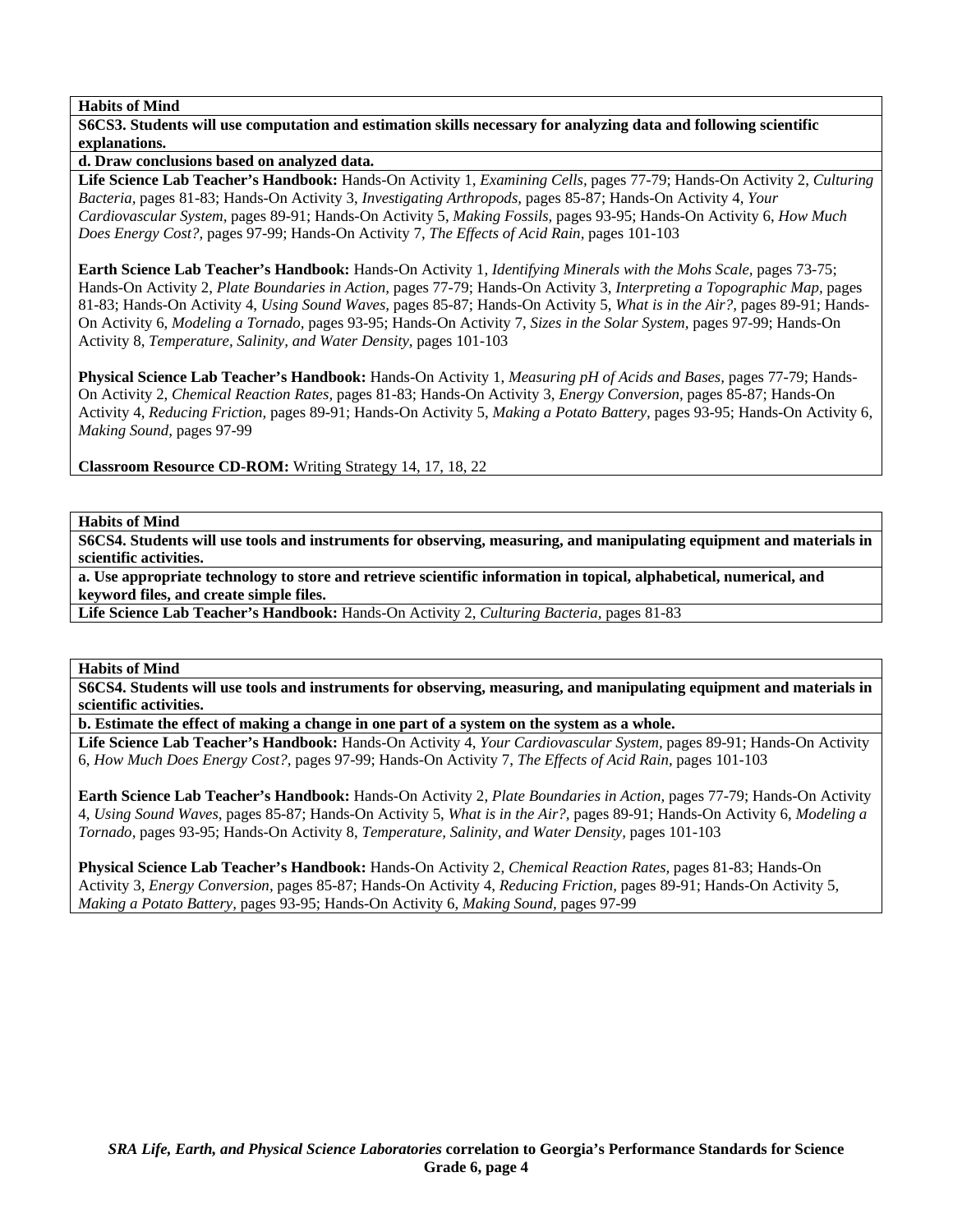**S6CS4. Students will use tools and instruments for observing, measuring, and manipulating equipment and materials in scientific activities.** 

**c. read analog and digital meters on instruments used to make direct measurements of length, volume, weight, elapsed time, rates, and temperature, and choose appropriate units for reporting various quantities.** 

**Life Science Lab Teacher's Handbook:** Hands-On Activity 4, *Your Cardiovascular System,* pages 89-91; Hands-On Activity 7, *The Effects of Acid Rain,* pages 101-103

**Earth Science Lab Teacher's Handbook:** Hands-On Activity 1, *Identifying Minerals with the Mohs Scale,* pages 73-75; Hands-On Activity 3, *Interpreting a Topographic Map,* pages 81-83; Hands-On Activity 7, *Sizes in the Solar System,* pages 97- 99

**Physical Science Lab Teacher's Handbook:** Hands-On Activity 1, *Measuring pH of Acids and Bases,* pages 77-79; Hands-On Activity 2, *Chemical Reaction Rates,* pages 81-83; Hands-On Activity 3, *Energy Conversion,* pages 85-87; Hands-On Activity 4, *Reducing Friction,* pages 89-91; Hands-On Activity 6, *Making Sound,* pages 97-99

#### **Habits of Mind**

**S6CS5. Students will use the ideas of system, model, change, and scale in exploring scientific and technological matters. a. Observe and explain how parts are related to other parts in systems such as weather systems, solar systems, and ocean systems including how the output from one part of a system (in the form of material, energy, or information) can become the input to other parts. (For example, El Nino's effect on weather.)** 

Life Science Lab, Level A: Cards 5, 6, 7, 8, 9, 10, 20, 21, 22, 45, 46, 47, 48, 49, 50, 51, 52, 53, 54, 55, 56, 57, 58, 59, 60, 61, 62, 63, 64, 65, 66, 67, 68, 70, 71, 72, 73, 74, 75, 76, 77, 78, 79, 80, 81, 82, 83, 84, 85, 86, 87, 88, 89, 90 Life Science Lab, Level B: Cards 5, 6, 7, 8, 9, 10, 20, 21, 22, 45, 46, 47, 48, 49, 50, 51, 52, 53, 54, 55, 56, 57, 58, 59, 60, 61, 62, 63, 64, 65, 66, 67, 68, 70, 71, 72, 73, 74, 75, 76, 77, 78, 79, 80, 81, 82, 83, 84, 85, 86, 87, 88, 89, 90

**Earth Science Lab, Level A:** Cards 1, 2, 3, 4, 5, 6, 7, 8, 9, 10, 11, 12, 13, 14, 15, 16, 17, 20, 21, 22, 23, 24, 25, 26, 27, 28, 29, 30, 31, 32, 33, 34, 35, 36, 37, 38, 39, 40, 41, 42, 43, 44, 45, 46, 47, 48, 49, 50, 51, 52, 53, 54, 55, 56, 57, 58, 59, 60, 61, 62, 63, 64, 65, 66, 67, 68, 69, 70, 72, 72, 73, 74, 75, 76, 77, 78, 79, 80, 81, 82, 83, 84, 85, 86, 87, 88, 89, 90 **Earth Science Lab, Level B:** Cards 1, 2, 3, 4, 5, 6, 7, 8, 9, 10, 11, 12, 13, 14, 15, 16, 17, 20, 21, 22, 23, 24, 25, 26, 27, 28, 29, 30, 31, 32, 33, 34, 35, 36, 37, 38, 39, 40, 41, 42, 43, 44, 45, 46, 47, 48, 49, 50, 51, 52, 53, 54, 55, 56, 57, 58, 59, 60, 61, 62, 63, 64, 65, 66, 67, 68, 69, 70, 72, 72, 73, 74, 75, 76, 77, 78, 79, 80, 81, 82, 83, 84, 85, 86, 87, 88, 89, 90

**Physical Science Lab, Level A:** Cards 1, 2, 3, 4, 5, 6, 7, 8, 9, 10, 11, 12, 13, 14, 15, 16, 17, 18, 19, 20, 21, 22, 23, 24, 25, 26, 27, 28, 29, 30, 31, 32, 33, 34, 35, 36, 37, 38, 39, 40, 41, 42, 43, 44, 45, 46, 47, 48, 49, 50, 51, 52, 53, 54, 55, 56, 57, 58, 59, 60, 61, 62, 63, 64, 65, 66, 67, 68, 69, 70, 74, 75, 76, 77, 78, 79, 80, 82, 83, 84, 85, 86, 87, 88, 89, 90 **Physical Science Lab, Level B:** Cards 1, 2, 3, 4, 5, 6, 7, 8, 9, 10, 11, 12, 13, 14, 15, 16, 17, 18, 19, 20, 21, 22, 23, 24, 25, 26, 27, 28, 29, 30, 31, 32, 33, 34, 35, 36, 37, 38, 39, 40, 41, 42, 43, 44, 45, 46, 47, 48, 49, 50, 51, 52, 53, 54, 55, 56, 57, 58, 59, 60, 61, 62, 63, 64, 65, 66, 67, 68, 69, 70, 74, 75, 76, 77, 78, 79, 80, 82, 83, 84, 85, 86, 87, 88, 89, 90

#### **Habits of Mind**

**S6CS5. Students will use the ideas of system, model, change, and scale in exploring scientific and technological matters. b. Identify several different models (such as physical replicas, pictures, and analogies) that could be used to represent the same thing, and evaluate their usefulness, taking into account such things as the model's purpose and complexity. Life Science Lab Teacher's Handbook:** Hands-On Activity 4, *Your Cardiovascular System,* pages 89-91; Hands-On Activity 5, *Making Fossils,* pages 93-95; Hands-On Activity 6, *How Much Does Energy Cost?,* pages 97-99

**Earth Science Lab Teacher's Handbook:** Hands-On Activity 2, *Plate Boundaries in Action,* pages 77-79; Hands-On Activity 6, *Modeling a Tornado,* pages 93-95; Hands-On Activity 7, *Sizes in the Solar System,* pages 97-99

**Physical Science Lab Teacher's Handbook:** Hands-On Activity 5, *Making a Potato Battery,* pages 93-95; Hands-On Activity 6, *Making Sound,* pages 97-99

**Classroom Resource CD-ROM:** Writing Strategy 20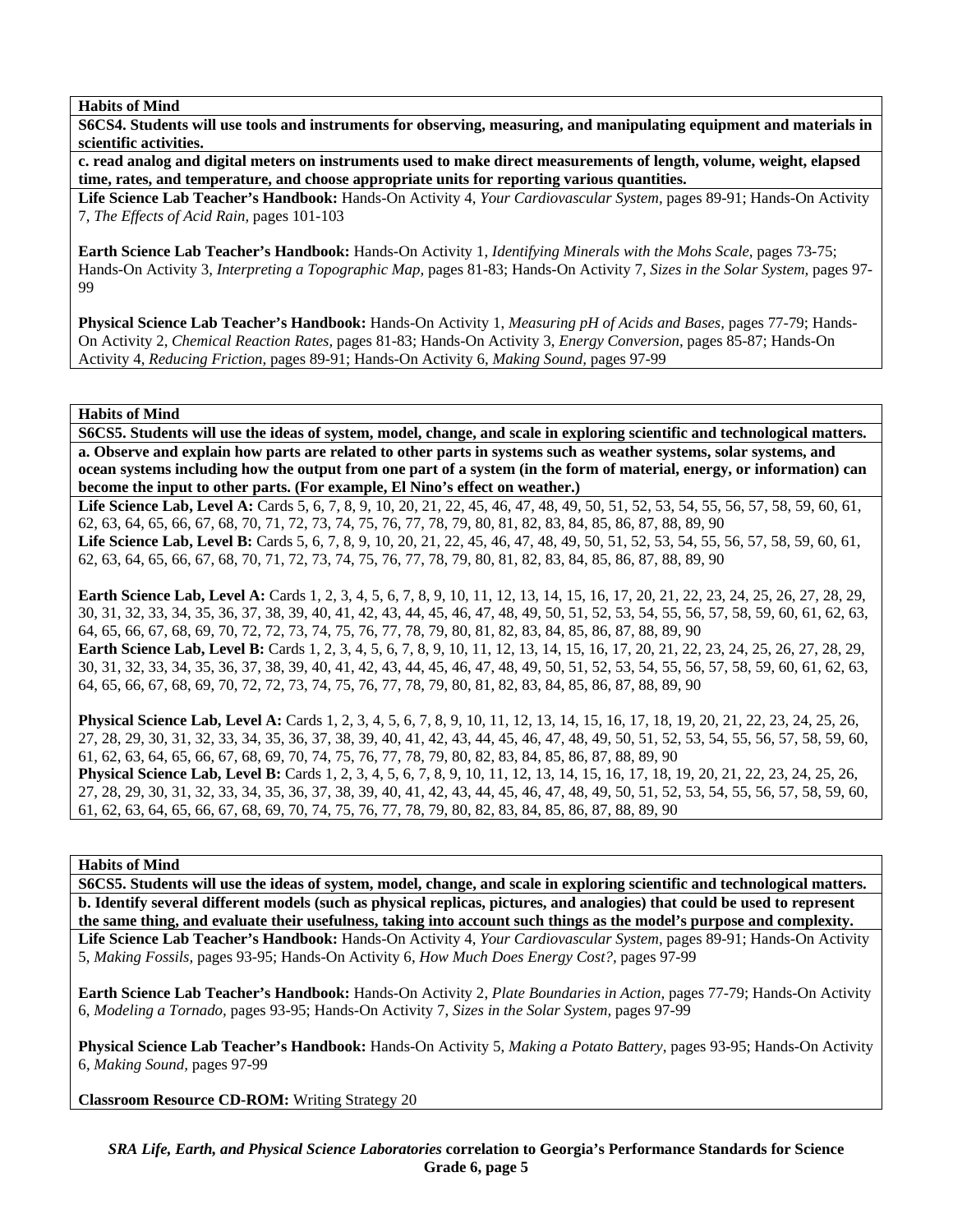**S6CS6. Students will communicate scientific ideas and activities clearly.** 

**a. Write clear, step-by-step instructions for conducting scientific investigations, operating a piece of equipment, or following a procedure.** 

**Classroom Resource CD-ROM:** Writing Strategy 5, 6

#### **Habits of Mind**

**S6CS6. Students will communicate scientific ideas and activities clearly.** 

**b. Understand and describe how writing for scientific purposes is different than writing for literary purposes.** 

**Life Science Lab Teacher's Handbook:** Hands-On Activity 1, *Examining Cells,* pages 77-79; Hands-On Activity 2, *Culturing Bacteria,* pages 81-83; Hands-On Activity 3, *Investigating Arthropods,* pages 85-87; Hands-On Activity 4, *Your Cardiovascular System,* pages 89-91; Hands-On Activity 5, *Making Fossils,* pages 93-95; Hands-On Activity 6, *How Much Does Energy Cost?,* pages 97-99; Hands-On Activity 7, *The Effects of Acid Rain,* pages 101-103

**Earth Science Lab Teacher's Handbook:** Hands-On Activity 1, *Identifying Minerals with the Mohs Scale,* pages 73-75; Hands-On Activity 2, *Plate Boundaries in Action,* pages 77-79; Hands-On Activity 3, *Interpreting a Topographic Map,* pages 81-83; Hands-On Activity 4, *Using Sound Waves,* pages 85-87; Hands-On Activity 5, *What is in the Air?,* pages 89-91; Hands-On Activity 6, *Modeling a Tornado,* pages 93-95; Hands-On Activity 7, *Sizes in the Solar System,* pages 97-99; Hands-On Activity 8, *Temperature, Salinity, and Water Density,* pages 101-103

**Physical Science Lab Teacher's Handbook:** Hands-On Activity 1, *Measuring pH of Acids and Bases,* pages 77-79; Hands-On Activity 2, *Chemical Reaction Rates,* pages 81-83; Hands-On Activity 3, *Energy Conversion,* pages 85-87; Hands-On Activity 4, *Reducing Friction,* pages 89-91; Hands-On Activity 5, *Making a Potato Battery,* pages 93-95; Hands-On Activity 6, *Making Sound,* pages 97-99

**Classroom Resource CD-ROM:** Writing Strategy 1-30

**Habits of Mind** 

**S6CS6. Students will communicate scientific ideas and activities clearly.** 

**c. Organize scientific information using appropriate tables, charts, and graphs, and identify relationships they reveal. Life Science Lab Teacher's Handbook:** Hands-On Activity 2, *Culturing Bacteria,* pages 81-83; Hands-On Activity 3, *Investigating Arthropods,* pages 85-87; Hands-On Activity 4, *Your Cardiovascular System,* pages 89-91; Hands-On Activity 7, *The Effects of Acid Rain,* pages 101-103

**Earth Science Lab Teacher's Handbook:** Hands-On Activity 1, *Identifying Minerals with the Mohs Scale,* pages 73-75; Hands-On Activity 5, *What is in the Air?,* pages 89-91; Hands-On Activity 7, *Sizes in the Solar System,* pages 97-99; Hands-On Activity 8, *Temperature, Salinity, and Water Density,* pages 101-103

**Physical Science Lab Teacher's Handbook:** Hands-On Activity 1, *Measuring pH of Acids and Bases,* pages 77-79; Hands-On Activity 2, *Chemical Reaction Rates,* pages 81-83; Hands-On Activity 3, *Energy Conversion,* pages 85-87; Hands-On Activity 4, *Reducing Friction,* pages 89-91; Hands-On Activity 6, *Making Sound,* pages 97-99

**Classroom Resource CD-ROM:** Writing Strategy 1, 2, 4, 6, 7, 9, 16, 17, 21, 22, 23, 24, 26, 28, 29

**Habits of Mind** 

**S6CS7. Students will question scientific claims and arguments effectively.** 

**a. Question claims based on vague attributions (such as "Leading doctors say…") or on statements made by people outside the area of their particular expertise.** 

This concept is not covered at this level.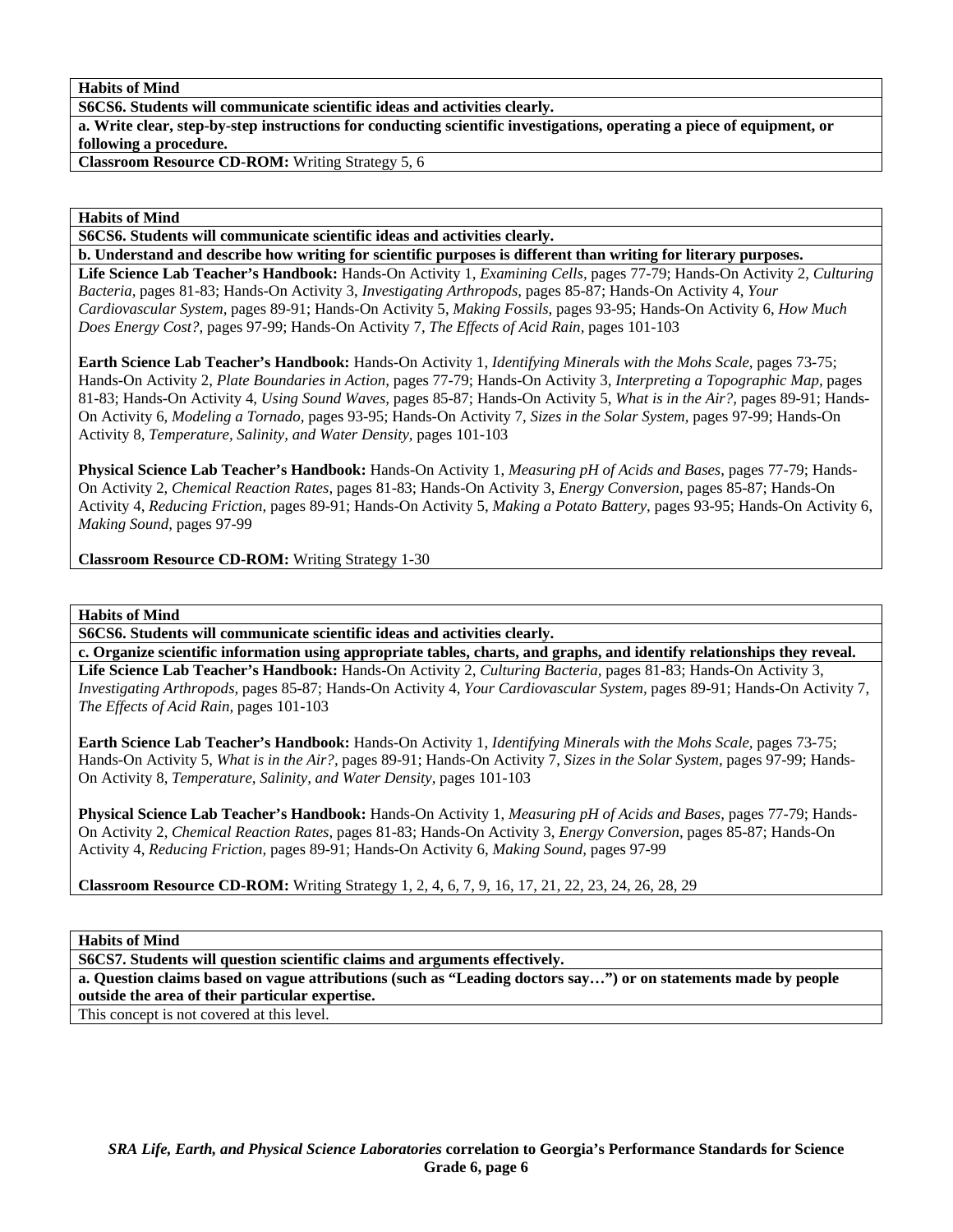**S6CS7. Students will question scientific claims and arguments effectively.** 

**b. Recognize that there may be more than one way to interpret a given set of findings.** 

**Life Science Lab Teacher's Handbook:** Hands-On Activity 3, *Investigating Arthropods,* pages 85-87; Hands-On Activity 5, *Making Fossils,* pages 93-95; Hands-On Activity 6, *How Much Does Energy Cost?,* pages 97-99; Hands-On Activity 7, *The Effects of Acid Rain,* pages 101-103

**Earth Science Lab Teacher's Handbook:** Hands-On Activity 1, *Identifying Minerals with the Mohs Scale,* pages 73-75; Hands-On Activity 3, *Interpreting a Topographic Map,* pages 81-83; Hands-On Activity 5, *What is in the Air?,* pages 89-91; Hands-On Activity 8, *Temperature, Salinity, and Water Density,* pages 101-103

**Physical Science Lab Teacher's Handbook:** Hands-On Activity 5, *Making a Potato Battery,* pages 93-95

**Classroom Resource CD-ROM:** Writing Strategy 22, 24

**The Nature of Science** 

**S6CS8. Students will investigate the characteristics of scientific knowledge as how it is achieved. Students will apply the following to scientific concepts:** 

**a. When similar investigations give different results, the scientific challenge is to judge whether the differences are trivial or significant, which often requires further study. Even with similar results, scientists may wait until an investigation has been repeated many times before accepting the results as meaningful.** 

**Life Science Lab Teacher's Handbook:** Hands-On Activity 1, *Examining Cells,* pages 77-79; Hands-On Activity 2, *Culturing Bacteria,* pages 81-83; Hands-On Activity 3, *Investigating Arthropods,* pages 85-87; Hands-On Activity 4, *Your Cardiovascular System,* pages 89-91; Hands-On Activity 5, *Making Fossils,* pages 93-95; Hands-On Activity 6, *How Much Does Energy Cost?,* pages 97-99; Hands-On Activity 7, *The Effects of Acid Rain,* pages 101-103

**Earth Science Lab Teacher's Handbook:** Hands-On Activity 1, *Identifying Minerals with the Mohs Scale,* pages 73-75; Hands-On Activity 2, *Plate Boundaries in Action,* pages 77-79; Hands-On Activity 3, *Interpreting a Topographic Map,* pages 81-83; Hands-On Activity 4, *Using Sound Waves,* pages 85-87; Hands-On Activity 5, *What is in the Air?,* pages 89-91; Hands-On Activity 6, *Modeling a Tornado,* pages 93-95; Hands-On Activity 7, *Sizes in the Solar System,* pages 97-99; Hands-On Activity 8, *Temperature, Salinity, and Water Density,* pages 101-103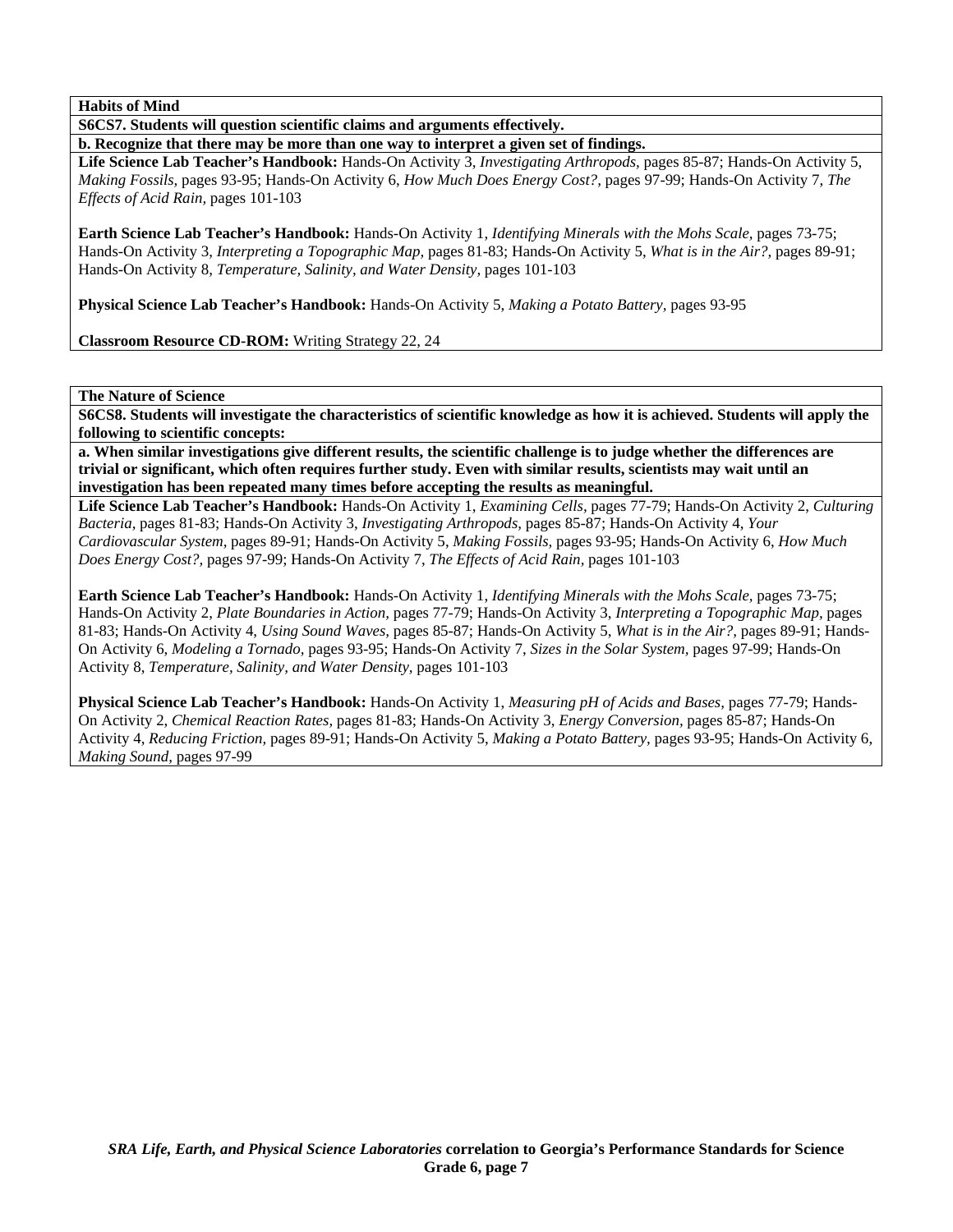**S6CS8. Students will investigate the characteristics of scientific knowledge as how it is achieved. Students will apply the following to scientific concepts:** 

**b. When new experimental results are inconsistent with an existing, well-established theory, scientists may require further experimentation to decide whether the results are flawed or the theory requires modification.** 

**Life Science Lab Teacher's Handbook:** Hands-On Activity 1, *Examining Cells,* pages 77-79; Hands-On Activity 2, *Culturing Bacteria,* pages 81-83; Hands-On Activity 3, *Investigating Arthropods,* pages 85-87; Hands-On Activity 4, *Your Cardiovascular System,* pages 89-91; Hands-On Activity 5, *Making Fossils,* pages 93-95; Hands-On Activity 6, *How Much Does Energy Cost?,* pages 97-99; Hands-On Activity 7, *The Effects of Acid Rain,* pages 101-103

**Earth Science Lab Teacher's Handbook:** Hands-On Activity 1, *Identifying Minerals with the Mohs Scale,* pages 73-75; Hands-On Activity 2, *Plate Boundaries in Action,* pages 77-79; Hands-On Activity 3, *Interpreting a Topographic Map,* pages 81-83; Hands-On Activity 4, *Using Sound Waves,* pages 85-87; Hands-On Activity 5, *What is in the Air?,* pages 89-91; Hands-On Activity 6, *Modeling a Tornado,* pages 93-95; Hands-On Activity 7, *Sizes in the Solar System,* pages 97-99; Hands-On Activity 8, *Temperature, Salinity, and Water Density,* pages 101-103

**Physical Science Lab Teacher's Handbook:** Hands-On Activity 1, *Measuring pH of Acids and Bases,* pages 77-79; Hands-On Activity 2, *Chemical Reaction Rates,* pages 81-83; Hands-On Activity 3, *Energy Conversion,* pages 85-87; Hands-On Activity 4, *Reducing Friction,* pages 89-91; Hands-On Activity 5, *Making a Potato Battery,* pages 93-95; Hands-On Activity 6, *Making Sound,* pages 97-99

#### **The Nature of Science**

**S6CS8. Students will investigate the characteristics of scientific knowledge as how it is achieved. Students will apply the following to scientific concepts:** 

**c. As prevailing theories are challenged by new information, scientific knowledge may change and grow.** 

**Life Science Lab Teacher's Handbook:** Hands-On Activity 1, *Examining Cells,* pages 77-79; Hands-On Activity 2, *Culturing Bacteria,* pages 81-83; Hands-On Activity 3, *Investigating Arthropods,* pages 85-87; Hands-On Activity 4, *Your Cardiovascular System,* pages 89-91; Hands-On Activity 5, *Making Fossils,* pages 93-95; Hands-On Activity 6, *How Much Does Energy Cost?,* pages 97-99; Hands-On Activity 7, *The Effects of Acid Rain,* pages 101-103

**Earth Science Lab Teacher's Handbook:** Hands-On Activity 1, *Identifying Minerals with the Mohs Scale,* pages 73-75; Hands-On Activity 2, *Plate Boundaries in Action,* pages 77-79; Hands-On Activity 3, *Interpreting a Topographic Map,* pages 81-83; Hands-On Activity 4, *Using Sound Waves,* pages 85-87; Hands-On Activity 5, *What is in the Air?,* pages 89-91; Hands-On Activity 6, *Modeling a Tornado,* pages 93-95; Hands-On Activity 7, *Sizes in the Solar System,* pages 97-99; Hands-On Activity 8, *Temperature, Salinity, and Water Density,* pages 101-103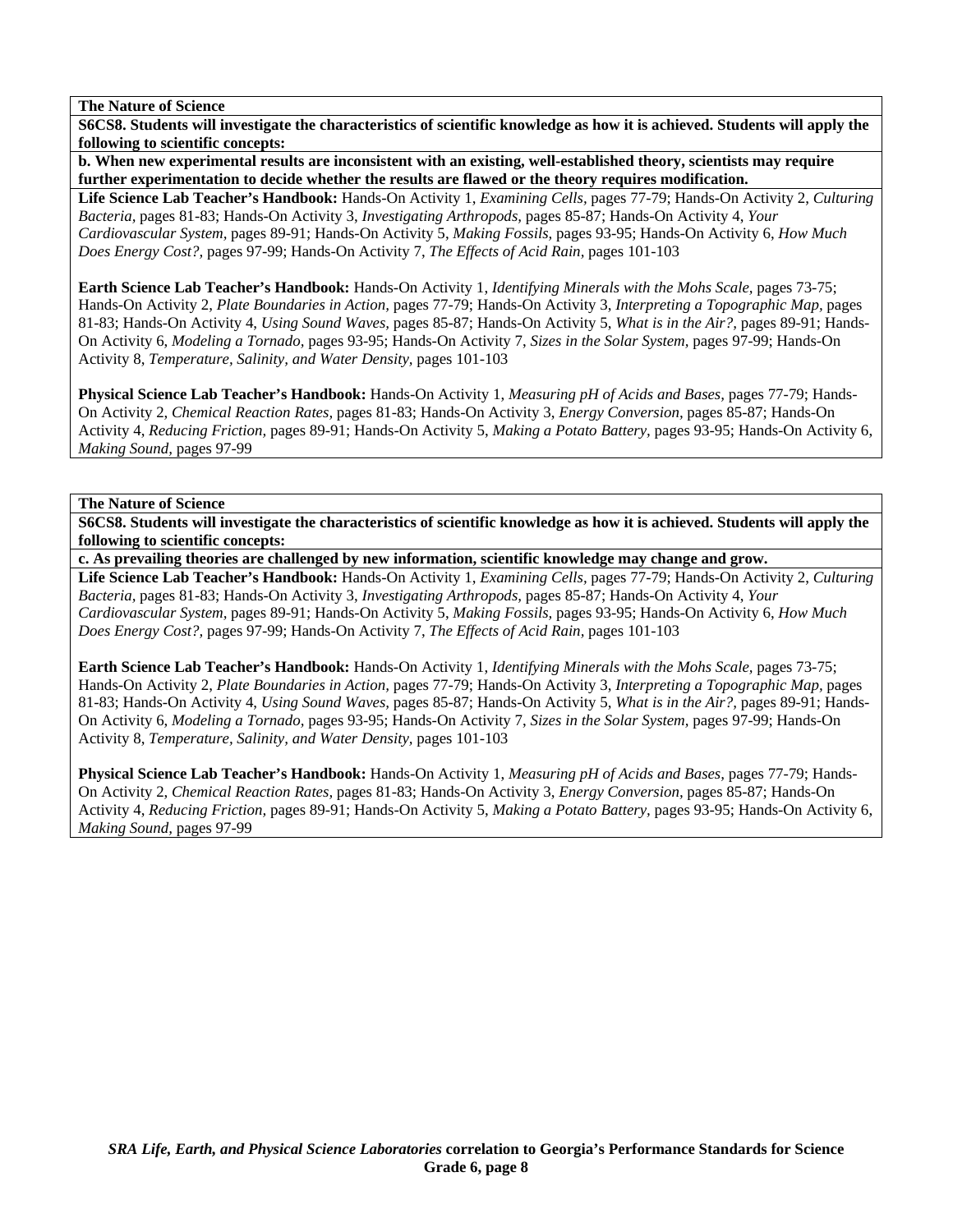**S6CS9.Students will investigate the features of the process of scientific inquiry.** 

**a. Scientific investigations are conducted for different reasons. They usually involve collecting evidence, reasoning, devising hypotheses, and formulating explanations.** 

**Life Science Lab Teacher's Handbook:** Hands-On Activity 1, *Examining Cells,* pages 77-79; Hands-On Activity 2, *Culturing Bacteria,* pages 81-83; Hands-On Activity 3, *Investigating Arthropods,* pages 85-87; Hands-On Activity 4, *Your Cardiovascular System,* pages 89-91; Hands-On Activity 5, *Making Fossils,* pages 93-95; Hands-On Activity 6, *How Much Does Energy Cost?,* pages 97-99; Hands-On Activity 7, *The Effects of Acid Rain,* pages 101-103

**Earth Science Lab Teacher's Handbook:** Hands-On Activity 1, *Identifying Minerals with the Mohs Scale,* pages 73-75; Hands-On Activity 2, *Plate Boundaries in Action,* pages 77-79; Hands-On Activity 3, *Interpreting a Topographic Map,* pages 81-83; Hands-On Activity 4, *Using Sound Waves,* pages 85-87; Hands-On Activity 5, *What is in the Air?,* pages 89-91; Hands-On Activity 6, *Modeling a Tornado,* pages 93-95; Hands-On Activity 7, *Sizes in the Solar System,* pages 97-99; Hands-On Activity 8, *Temperature, Salinity, and Water Density,* pages 101-103

**Physical Science Lab Teacher's Handbook:** Hands-On Activity 1, *Measuring pH of Acids and Bases,* pages 77-79; Hands-On Activity 2, *Chemical Reaction Rates,* pages 81-83; Hands-On Activity 3, *Energy Conversion,* pages 85-87; Hands-On Activity 4, *Reducing Friction,* pages 89-91; Hands-On Activity 5, *Making a Potato Battery,* pages 93-95; Hands-On Activity 6, *Making Sound,* pages 97-99

**The Nature of Science** 

**S6CS9.Students will investigate the features of the process of scientific inquiry.** 

**b. Scientists often collaborate to design research. To prevent bias, scientists conduct independent studies of the same question.** 

**Life Science Lab Teacher's Handbook:** Hands-On Activity 1, *Examining Cells,* pages 77-79; Hands-On Activity 2, *Culturing Bacteria,* pages 81-83; Hands-On Activity 3, *Investigating Arthropods,* pages 85-87; Hands-On Activity 4, *Your Cardiovascular System,* pages 89-91; Hands-On Activity 5, *Making Fossils,* pages 93-95; Hands-On Activity 6, *How Much Does Energy Cost?,* pages 97-99; Hands-On Activity 7, *The Effects of Acid Rain,* pages 101-103

**Earth Science Lab Teacher's Handbook:** Hands-On Activity 1, *Identifying Minerals with the Mohs Scale,* pages 73-75; Hands-On Activity 2, *Plate Boundaries in Action,* pages 77-79; Hands-On Activity 3, *Interpreting a Topographic Map,* pages 81-83; Hands-On Activity 4, *Using Sound Waves,* pages 85-87; Hands-On Activity 5, *What is in the Air?,* pages 89-91; Hands-On Activity 6, *Modeling a Tornado,* pages 93-95; Hands-On Activity 7, *Sizes in the Solar System,* pages 97-99; Hands-On Activity 8, *Temperature, Salinity, and Water Density,* pages 101-103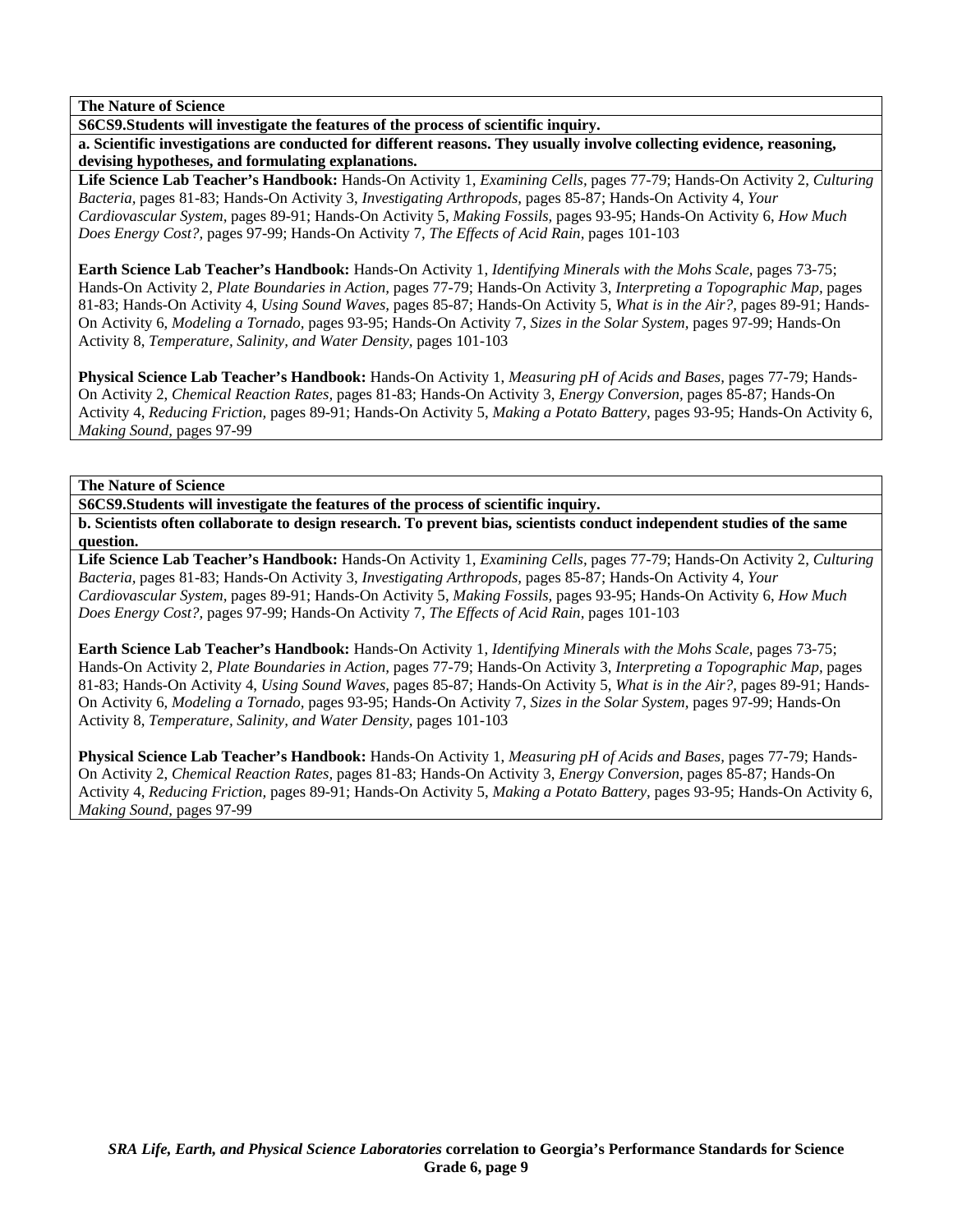**S6CS9.Students will investigate the features of the process of scientific inquiry.** 

**c. Accurate records keeping, data sharing, and replication of results are essential for maintaining an investigator's credibility with other scientists and society.** 

**Life Science Lab Teacher's Handbook:** Hands-On Activity 1, *Examining Cells,* pages 77-79; Hands-On Activity 2, *Culturing Bacteria,* pages 81-83; Hands-On Activity 3, *Investigating Arthropods,* pages 85-87; Hands-On Activity 4, *Your Cardiovascular System,* pages 89-91; Hands-On Activity 5, *Making Fossils,* pages 93-95; Hands-On Activity 6, *How Much Does Energy Cost?,* pages 97-99; Hands-On Activity 7, *The Effects of Acid Rain,* pages 101-103

**Earth Science Lab Teacher's Handbook:** Hands-On Activity 1, *Identifying Minerals with the Mohs Scale,* pages 73-75; Hands-On Activity 2, *Plate Boundaries in Action,* pages 77-79; Hands-On Activity 3, *Interpreting a Topographic Map,* pages 81-83; Hands-On Activity 4, *Using Sound Waves,* pages 85-87; Hands-On Activity 5, *What is in the Air?,* pages 89-91; Hands-On Activity 6, *Modeling a Tornado,* pages 93-95; Hands-On Activity 7, *Sizes in the Solar System,* pages 97-99; Hands-On Activity 8, *Temperature, Salinity, and Water Density,* pages 101-103

**Physical Science Lab Teacher's Handbook:** Hands-On Activity 1, *Measuring pH of Acids and Bases,* pages 77-79; Hands-On Activity 2, *Chemical Reaction Rates,* pages 81-83; Hands-On Activity 3, *Energy Conversion,* pages 85-87; Hands-On Activity 4, *Reducing Friction,* pages 89-91; Hands-On Activity 5, *Making a Potato Battery,* pages 93-95; Hands-On Activity 6, *Making Sound,* pages 97-99

## **The Nature of Science**

**S6CS9.Students will investigate the features of the process of scientific inquiry.** 

**d. Scientists use technology and mathematics to enhance the process of scientific inquiry.** 

**Life Science Lab Teacher's Handbook:** Hands-On Activity 1, *Examining Cells,* pages 77-79; Hands-On Activity 2, *Culturing Bacteria,* pages 81-83; Hands-On Activity 3, *Investigating Arthropods,* pages 85-87; Hands-On Activity 4, *Your Cardiovascular System,* pages 89-91; Hands-On Activity 5, *Making Fossils,* pages 93-95; Hands-On Activity 6, *How Much Does Energy Cost?,* pages 97-99; Hands-On Activity 7, *The Effects of Acid Rain,* pages 101-103

**Earth Science Lab Teacher's Handbook:** Hands-On Activity 1, *Identifying Minerals with the Mohs Scale,* pages 73-75; Hands-On Activity 2, *Plate Boundaries in Action,* pages 77-79; Hands-On Activity 3, *Interpreting a Topographic Map,* pages 81-83; Hands-On Activity 4, *Using Sound Waves,* pages 85-87; Hands-On Activity 5, *What is in the Air?,* pages 89-91; Hands-On Activity 6, *Modeling a Tornado,* pages 93-95; Hands-On Activity 7, *Sizes in the Solar System,* pages 97-99; Hands-On Activity 8, *Temperature, Salinity, and Water Density,* pages 101-103

**Physical Science Lab Teacher's Handbook:** Hands-On Activity 1, *Measuring pH of Acids and Bases,* pages 77-79; Hands-On Activity 2, *Chemical Reaction Rates,* pages 81-83; Hands-On Activity 3, *Energy Conversion,* pages 85-87; Hands-On Activity 4, *Reducing Friction,* pages 89-91; Hands-On Activity 5, *Making a Potato Battery,* pages 93-95; Hands-On Activity 6, *Making Sound,* pages 97-99

## **The Nature of Science**

**S6CS9.Students will investigate the features of the process of scientific inquiry.** 

**e. The ethics of science requires that special care must be taken and used for human subjects and animals in research. Scientists must adhere to the appropriate rules and guidelines when conducting research.** 

**Life Science Lab Teacher's Handbook:** Hands-On Activity 3, *Investigating Arthropods,* pages 85-87; Hands-On Activity 4, *Your Cardiovascular System,* pages 89-91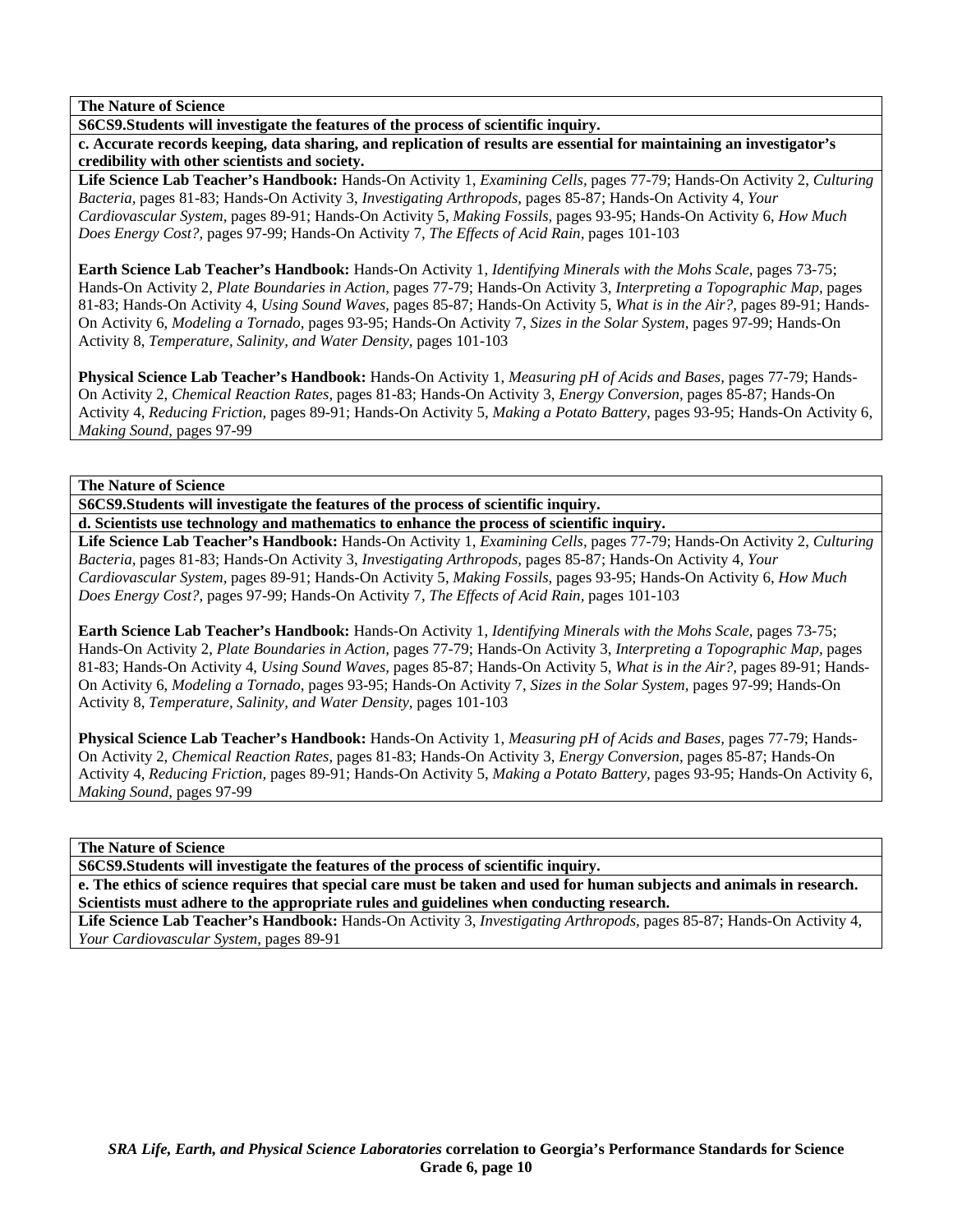# **S6CS10. Students will enhance reading in all curriculum areas by:**

**a. Reading in All Curriculum Areas** 

- **Read a minimum of 25-grade level appropriate books per year from a variety of subject disciplines and participate in discussions related to curricular learning in all areas.**
- **Read both informational and fictional texts in a variety of genres and modes of discourse.**
- **Read technical texts related to various subject areas.**

Life Science Lab, Level A: Cards 1-90 Life Science Lab, Level B: Cards 1-90

**Earth Science Lab, Level A: Cards 1-90 Earth Science Lab, Level B: Cards 1-90** 

Physical Science Lab, Level A: Cards 1-90 **Physical Science Lab, Level B: Cards 1-90** 

**S6CS10. Students will enhance reading in all curriculum areas by:** 

#### **b. Discussing books**

- **Discuss messages and themes from books in all subject areas.**
- **Respond to a variety of texts in multiple modes of discourse.**
- **Relate messages and themes from on subject area to messages and themes in another area.**
- **Evaluate the merit of texts in every subject discipline.**
- **Examine author's purpose in writing.** 
	- **Recognize the features of disciplinary texts.**

Life Science Lab, Level A: Cards 1-90 Life Science Lab, Level B: Cards 1-90

**Earth Science Lab, Level A: Cards 1-90 Earth Science Lab, Level B: Cards 1-90** 

Physical Science Lab, Level A: Cards 1-90 Physical Science Lab, Level B: Cards 1-90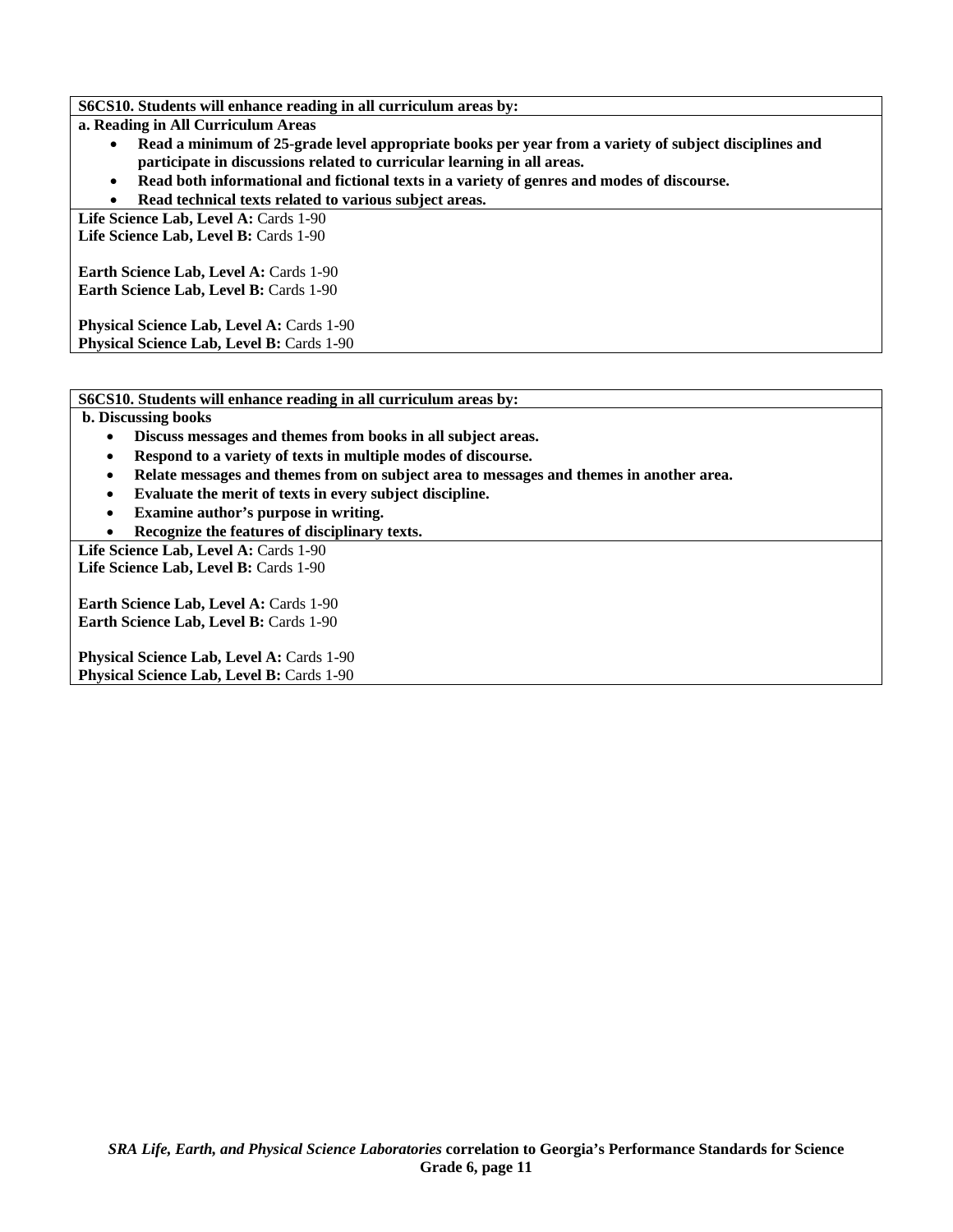# **S6CS10. Students will enhance reading in all curriculum areas by:**

# **c. Building vocabulary knowledge**

- **Demonstrate an understanding of contextual vocabulary in various subjects.**
- Use content vocabulary in writing and speaking.
- **Explore understanding of new words found in subject area texts.**

Life Science Lab, Level A: Cards 1-90

**Life Science Lab, Level B:** Cards 1-90

**Life Science Lab Teacher's Handbook:** Hands-On Activity 1, *Examining Cells,* pages 77-79; Hands-On Activity 2, *Culturing Bacteria,* pages 81-83; Hands-On Activity 3, *Investigating Arthropods,* pages 85-87; Hands-On Activity 4, *Your Cardiovascular System,* pages 89-91; Hands-On Activity 5, *Making Fossils,* pages 93-95; Hands-On Activity 6, *How Much Does Energy Cost?,* pages 97-99; Hands-On Activity 7, *The Effects of Acid Rain,* pages 101-103

# **Earth Science Lab, Level A: Cards 1-90**

#### **Earth Science Lab, Level B: Cards 1-90**

**Earth Science Lab Teacher's Handbook:** Hands-On Activity 1, *Identifying Minerals with the Mohs Scale,* pages 73-75; Hands-On Activity 2, *Plate Boundaries in Action,* pages 77-79; Hands-On Activity 3, *Interpreting a Topographic Map,* pages 81-83; Hands-On Activity 4, *Using Sound Waves,* pages 85-87; Hands-On Activity 5, *What is in the Air?,* pages 89-91; Hands-On Activity 6, *Modeling a Tornado,* pages 93-95; Hands-On Activity 7, *Sizes in the Solar System,* pages 97-99; Hands-On Activity 8, *Temperature, Salinity, and Water Density,* pages 101-103

# Physical Science Lab, Level A: Cards 1-90

## **Physical Science Lab, Level B: Cards 1-90**

**Physical Science Lab Teacher's Handbook:** Hands-On Activity 1, *Measuring pH of Acids and Bases,* pages 77-79; Hands-On Activity 2, *Chemical Reaction Rates,* pages 81-83; Hands-On Activity 3, *Energy Conversion,* pages 85-87; Hands-On Activity 4, *Reducing Friction,* pages 89-91; Hands-On Activity 5, *Making a Potato Battery,* pages 93-95; Hands-On Activity 6, *Making Sound,* pages 97-99

**Classroom Resource CD-ROM:** Writing Strategy 1-30

## **S6CS10. Students will enhance reading in all curriculum areas by:**

## **d. Establishing context**

- **Explore life experiences related to subject area content.**
- **Discuss in both writing and speaking how certain words are subject area related.**
- **Determine strategies for finding content and contextual meaning for unknown words.**

# Life Science Lab, Level A: Cards 1-90

**Life Science Lab, Level B: Cards 1-90** 

**Life Science Lab Teacher's Handbook:** Hands-On Activity 1, *Examining Cells,* pages 77-79; Hands-On Activity 2, *Culturing Bacteria,* pages 81-83; Hands-On Activity 3, *Investigating Arthropods,* pages 85-87; Hands-On Activity 4, *Your Cardiovascular System,* pages 89-91; Hands-On Activity 5, *Making Fossils,* pages 93-95; Hands-On Activity 6, *How Much Does Energy Cost?,* pages 97-99; Hands-On Activity 7, *The Effects of Acid Rain,* pages 101-103

# **Earth Science Lab, Level A: Cards 1-90**

# **Earth Science Lab, Level B: Cards 1-90**

**Earth Science Lab Teacher's Handbook:** Hands-On Activity 1, *Identifying Minerals with the Mohs Scale,* pages 73-75; Hands-On Activity 2, *Plate Boundaries in Action,* pages 77-79; Hands-On Activity 3, *Interpreting a Topographic Map,* pages 81-83; Hands-On Activity 4, *Using Sound Waves,* pages 85-87; Hands-On Activity 5, *What is in the Air?,* pages 89-91; Hands-On Activity 6, *Modeling a Tornado,* pages 93-95; Hands-On Activity 7, *Sizes in the Solar System,* pages 97-99; Hands-On Activity 8, *Temperature, Salinity, and Water Density,* pages 101-103

**Physical Science Lab, Level A: Cards 1-90** 

**Physical Science Lab, Level B: Cards 1-90** 

**Physical Science Lab Teacher's Handbook:** Hands-On Activity 1, *Measuring pH of Acids and Bases,* pages 77-79; Hands-On Activity 2, *Chemical Reaction Rates,* pages 81-83; Hands-On Activity 3, *Energy Conversion,* pages 85-87; Hands-On Activity 4, *Reducing Friction,* pages 89-91; Hands-On Activity 5, *Making a Potato Battery,* pages 93-95; Hands-On Activity 6, *Making Sound,* pages 97-99

**Classroom Resource CD-ROM:** Writing Strategy 1-30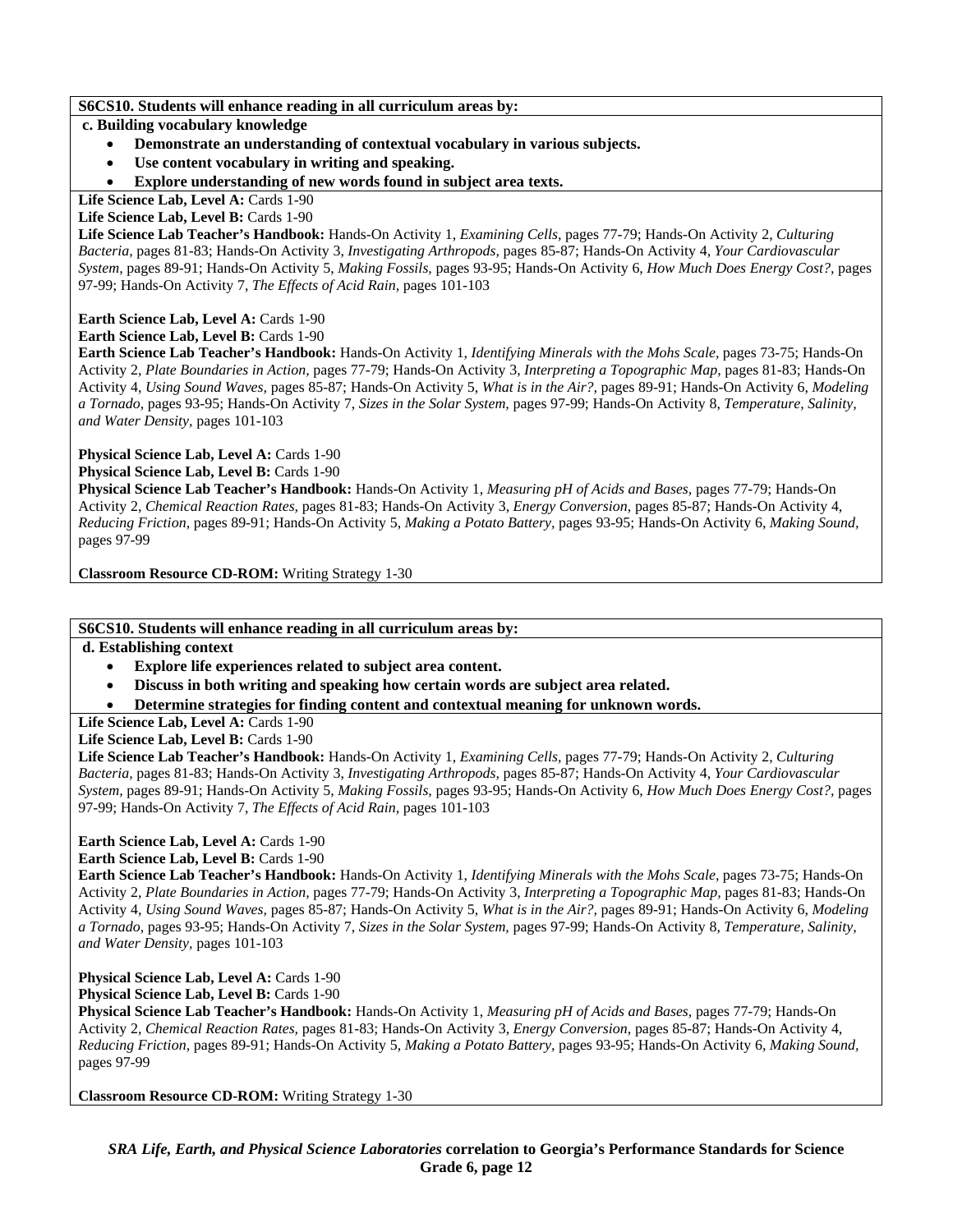**S6E1. Students will explore current scientific views of the universe and how those views evolved. a. Relate the Nature of Science to the progression of basic historical scientific models (geocentric, heliocentric) as they describe our solar system, and the Big Bang as it describes the formation of the universe. Earth Science Lab, Level A: Cards 68, 69, 70, 71, 72, 73, 75, 76, 77, 78 Earth Science Lab, Level B:** Cards 68, 69, 70, 71, 72, 73, 75, 76, 77, 78

**S6E1. Students will explore current scientific views of the universe and how those views evolved. b. Describe the position of the solar system in the Milky Way Galaxy and the universe.**  Earth Science Lab, Level A: Cards 68, 74, 77

Earth Science Lab, Level B: Cards 68, 74, 77

**S6E1. Students will explore current scientific views of the universe and how those views evolved.** 

 **c. Compare and contrast the planets in terms of:** 

- **Size relative to the earth**
- **Surface and atmospheric features**
- **Relative distance from the sun**
- **Ability to support life.**

**Earth Science Lab, Level A: Cards 68, 69, 70, 71, 72 Earth Science Lab, Level B: Cards 68, 69, 70, 71, 72 Earth Science Lab Teacher's Handbook:** Hands-On Activity 7, *Sizes in the Solar System,* pages 97-99

**S6E1. Students will explore current scientific views of the universe and how those views evolved. d. Explain the motion of objects in the day/night sky in terms of relative position. Earth Science Lab, Level A: Cards 62, 63, 64, 65, 66 Earth Science Lab, Level B:** Cards 62, 63, 64, 65, 66

**S6E1. Students will explore current scientific views of the universe and how those views evolved. e. Explain that gravity is the force that governs the motion in the solar system.** 

Earth Science Lab, Level A: Cards 66, 68 **Earth Science Lab, Level B: Cards 66, 68** 

**Physical Science Lab, Level A: Card 59 Physical Science Lab, Level B: Card 59** 

**S6E1. Students will explore current scientific views of the universe and how those views evolved. f. Describe the characteristics of comets, asteroids, and meteors. Earth Science Lab, Level A: Card 73 Earth Science Lab, Level B: Card 73** 

**S6E2. Students will understand the effects of the relative positions of the earth, moon, and sun. a. Demonstrate the phases of the moon by showing the alignment of the earth, moon, and sun. Earth Science Lab, Level A: Card 64 Earth Science Lab, Level B:** Card 64

**S6E2. Students will understand the effects of the relative positions of the earth, moon, and sun. b. Explain the alignment of the earth, moon, and sun during solar and lunar eclipses. Earth Science Lab, Level A: Card 65 Earth Science Lab, Level B: Card 65**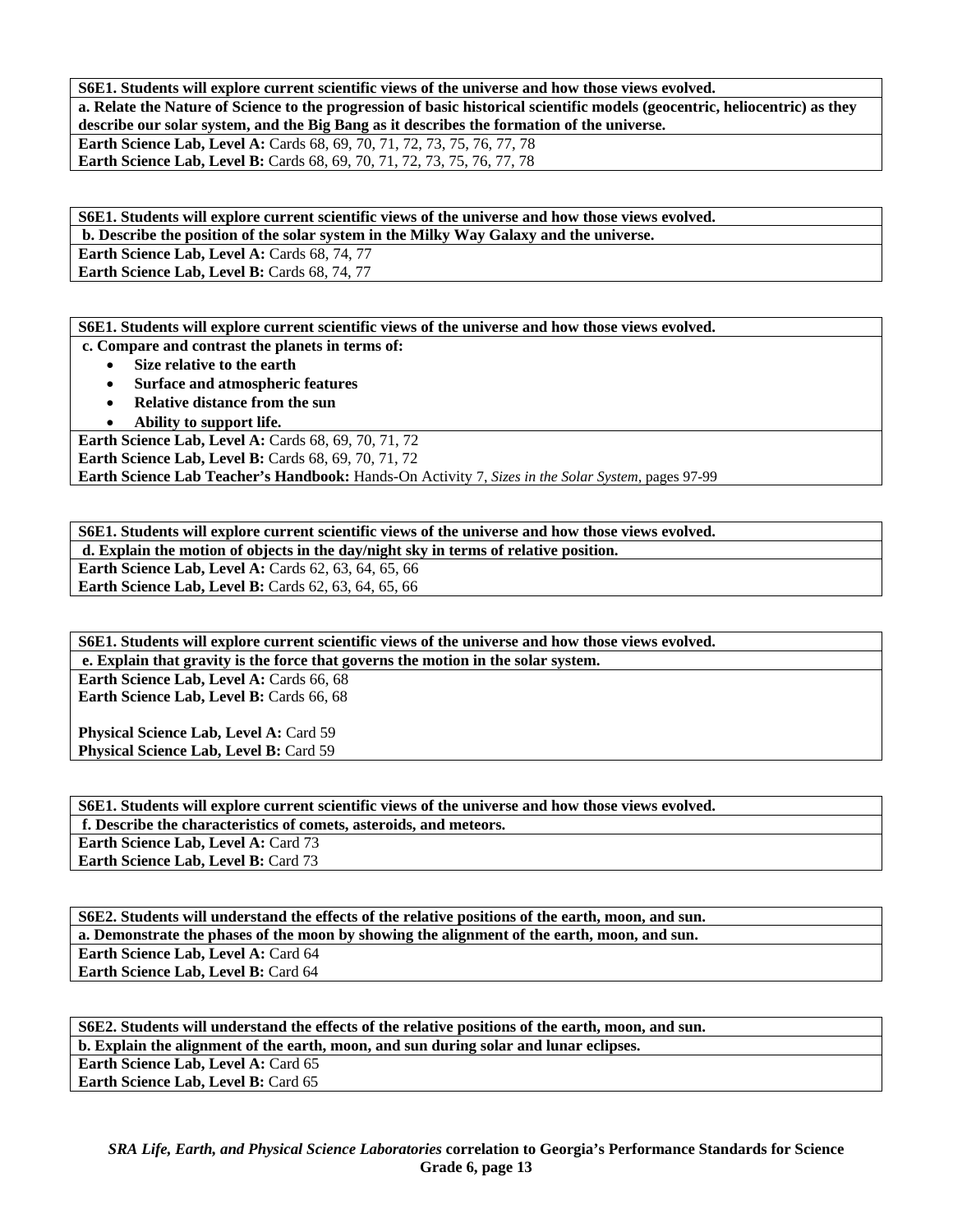**S6E2. Students will understand the effects of the relative positions of the earth, moon, and sun. c. Relate the tilt of the earth to the distribution of sunlight throughout the year and its effect on climate. Earth Science Lab, Level A: Cards 55, 58, 62** Earth Science Lab, Level B: Cards 55, 58, 62

**S6E3. Students will recognize the significant role of water in earth processes. a. Explain that a large portion of the Earth's surface is water, consisting of oceans, rivers, lakes, underground water, and ice.** 

**Earth Science Lab, Level A: Cards 82, 83, 84, 87** 

**Earth Science Lab, Level B: Cards 82, 83, 84, 87** 

**Earth Science Lab Teacher's Handbook:** Hands-On Activity 8, *Temperature, Salinity, and Water Density,* pages 101-103

**S6E3. Students will recognize the significant role of water in earth processes. b. Relate various atmospheric conditions to stages of the water cycle. Earth Science Lab, Level A: Cards 47, 48, 49, 56 Earth Science Lab, Level B: Cards 47, 48, 49, 56** 

**S6E3. Students will recognize the significant role of water in earth processes. c. Describe the composition, location, and subsurface topography of the world's oceans. Earth Science Lab, Level A: Cards 12, 88 Earth Science Lab, Level B: Cards 12, 88** 

**S6E3. Students will recognize the significant role of water in earth processes. d. Explain the causes of waves, currents, and tides. Earth Science Lab, Level A: Cards 26, 66, 87, 90 Earth Science Lab, Level B: Cards 26, 66, 87, 90** 

**S6P4. Students will understand how the distribution of land and oceans affect climate and weather. a. Demonstrate that land and water absorb and lose heat at different rates and explain the resulting effects on weather patterns. Earth Science Lab, Level A: Cards 38, 39, 40, 41, 52, 53, 54, 55, 56, 57, 58** 

**Earth Science Lab, Level B:** Cards 38, 39, 40, 41, 52, 53, 54, 55, 56, 57, 58 **Earth Science Lab Teacher's Handbook:** Hands-On Activity 6, *Modeling a Tornado,* pages 93-95

**S6P4. Students will understand how the distribution of land and oceans affect climate and weather. b. Relate unequal heating of land and water surfaces to form large global wind systems and weather events such as tornadoes and thunderstorms.** 

Earth Science Lab, Level A: Cards 39, 40, 41, 52, 53, 54 **Earth Science Lab, Level B:** Cards 39, 40, 41, 52, 53, 54 **Earth Science Lab Teacher's Handbook:** Hands-On Activity 6, *Modeling a Tornado,* pages 93-95

**S6P4. Students will understand how the distribution of land and oceans affect climate and weather. c. Relate how moisture evaporating from the oceans affects the weather patterns and weather events such as hurricanes.** 

**Earth Science Lab, Level A:** Cards 45, 46, 47, 54, 55, 56, 57, 58 **Earth Science Lab, Level B:** Cards 45, 46, 47, 54, 55, 56, 57, 58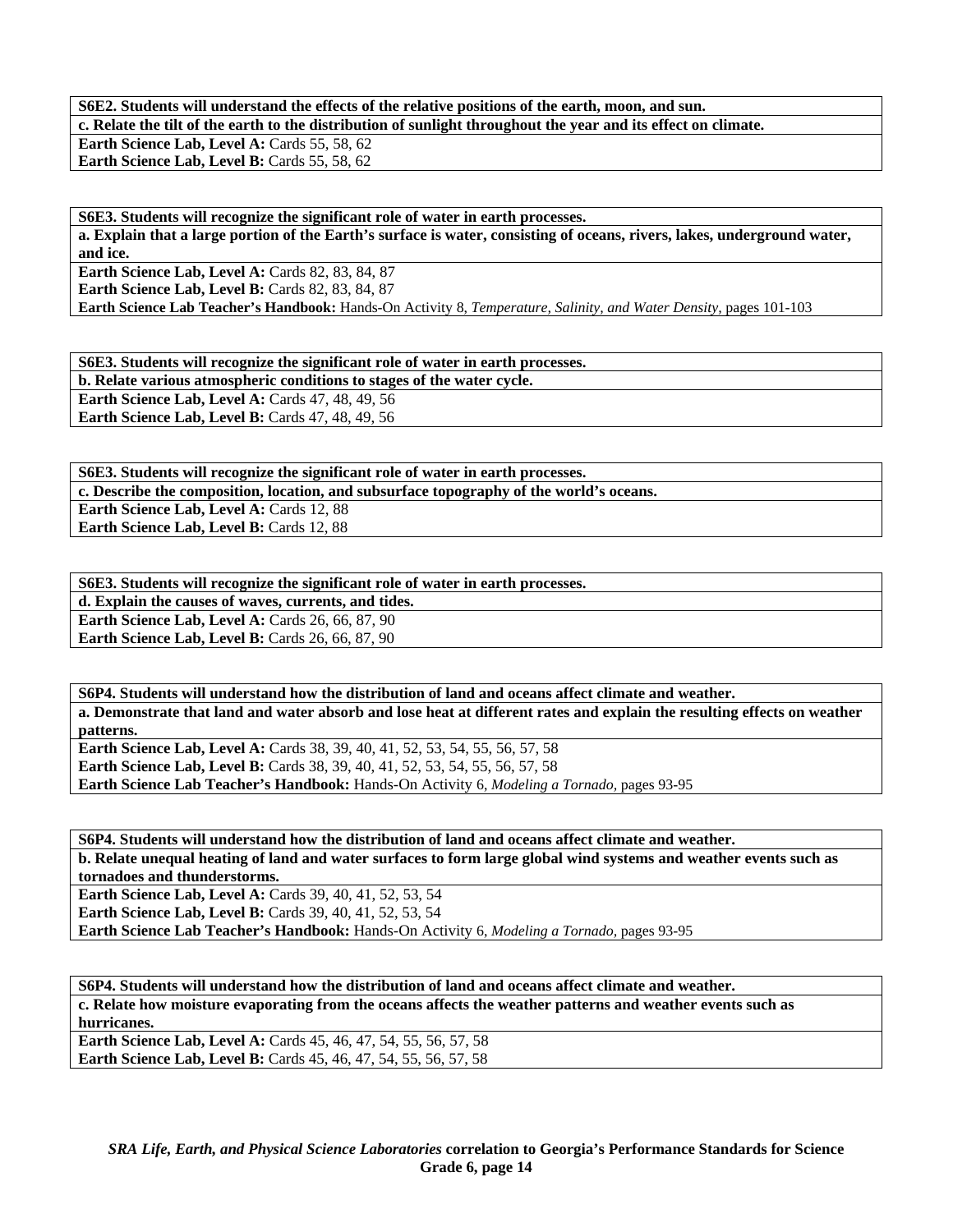# **S6P5. Students will investigate the scientific view of how the earth's surface is formed. a. Compare and contrast the Earth's crust, mantle, and core including temperature, density, and composition. Earth Science Lab, Level A: Cards 1, 2 Earth Science Lab, Level B: Cards 1, 2**

**S6P5. Students will investigate the scientific view of how the earth's surface is formed. b. Investigate the contribution of minerals to rock composition. Earth Science Lab, Level A: Cards 3, 4, 5, 6, 7, 8, 9 Earth Science Lab, Level B:** Cards 3, 4, 5, 6, 7, 8, 9 **Earth Science Lab Teacher's Handbook:** Hands-On Activity 1, *Identifying Minerals with the Mohs Scale,* pages 73-75

**S6P5. Students will investigate the scientific view of how the earth's surface is formed. c. Classify rocks by their process of formation. Earth Science Lab, Level A: Cards 6, 7, 8, 9** Earth Science Lab, Level B: Cards 6, 7, 8, 9

**S6P5. Students will investigate the scientific view of how the earth's surface is formed. d. Describe processes that change rocks and the surface of the earth. Earth Science Lab, Level A:** Cards 6, 7, 8, 9, 10, 11, 12, 13, 14, 15, 16, 17, 22, 24, 25, 26, 27, 28 **Earth Science Lab, Level B:** Cards 6, 7, 8, 9, 10, 11, 12, 13, 14, 15, 16, 17, 22, 24, 25, 26, 27, 28 **Earth Science Lab Teacher's Handbook:** Hands-On Activity 2, *Plate Boundaries in Action,* pages 77-79

**S6P5. Students will investigate the scientific view of how the earth's surface is formed. e. Recognize that lithospheric plates constantly move and cause major geological events on the earth's surface. Earth Science Lab, Level A: Cards 10, 11, 12, 13, 14, 15, 16, 17 Earth Science Lab, Level B:** Cards 10, 11, 12, 13, 14, 15, 16, 17 **Earth Science Lab Teacher's Handbook:** Hands-On Activity 2, *Plate Boundaries in Action,* pages 77-79

**S6P5. Students will investigate the scientific view of how the earth's surface is formed. f. Explain the effects of physical processes (plate tectonics, erosion, deposition, volcanic eruption, gravity) on geological features including oceans (composition, currents, tides). Earth Science Lab, Level A:** Cards 10, 11, 12, 13, 14, 15, 16, 17, 24, 25, 26, 27, 28, 88 **Earth Science Lab, Level B:** Cards 10, 11, 12, 13, 14, 15, 16, 17, 24, 25, 26, 27, 28, 88

**S6P5. Students will investigate the scientific view of how the earth's surface is formed. g. Describe how fossils show evidence of the changing surface and climate of the Earth.**  Life Science Lab, Level A: Card 67 Life Science Lab, Level B: Card 67

**Earth Science Lab, Level A: Cards 32, 33, 34 Earth Science Lab, Level B: Cards 32, 33, 34** 

**S6P5. Students will investigate the scientific view of how the earth's surface is formed. h. Describe soil as consisting of weathered rocks and decomposed organic material. Earth Science Lab, Level A: Cards 23, 29 Earth Science Lab, Level B: Cards 23, 29**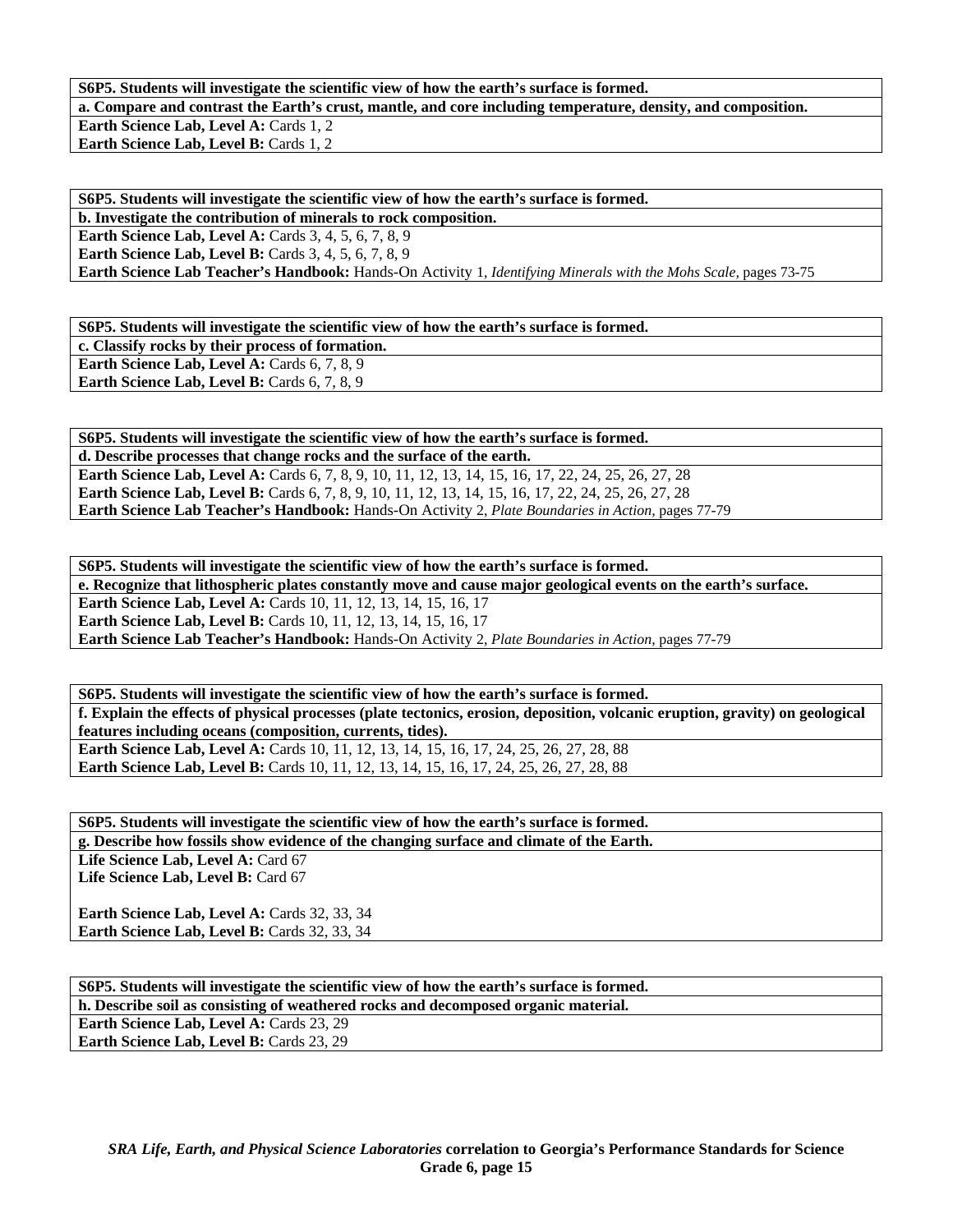**S6P5. Students will investigate the scientific view of how the earth's surface is formed. i. Explain the effects of human activity on the erosion of the earth's surface. Earth Science Lab, Level A:** Cards 24, 25, 26, 27, 28, 29, 87 **Earth Science Lab, Level B:** Cards 24, 25, 26, 27, 28, 29, 87

**S6P5. Students will investigate the scientific view of how the earth's surface is formed. j. Describe methods for conserving natural resources such as water, soil, and air. Life Science Lab, Level A:** Cards 84, 85, 86, 87, 88, 89, 90 **Life Science Lab, Level B:** Cards 84, 85, 86, 87, 88, 89, 90 **Life Science Lab Teacher's Handbook:** Hands-On Activity 7, *The Effects of Acid Rain,* pages 101-103

**Earth Science Lab, Level A:** Cards 29, 37, 42, 59, 61, 85, 86, 90 **Earth Science Lab, Level B:** Cards 29, 37, 42, 59, 61, 85, 86, 90 **Earth Science Lab Teacher's Handbook:** Hands-On Activity 5, *What is in the Air?,* pages 89-91

**S6P6. Students will describe various sources of energy and with their uses and conservation. a. Explain the role of the sun as the major source of energy and its relationship to wind and water energy.**  Life Science Lab, Level A: Cards 17, 76 Life Science Lab, Level B: Cards 17, 76 **Earth Science Lab, Level A:** Cards 38, 39, 40, 41, 42, 43, 44, 45, 46, 47, 48, 49, 52, 53, 54, 55, 56, 57, 58, 60 **Earth Science Lab, Level B:** Cards 38, 39, 40, 41, 42, 43, 44, 45, 46, 47, 48, 49, 52, 53, 54, 55, 56, 57, 58, 60

**Physical Science Lab, Level A: Card 44 Physical Science Lab, Level B: Card 44** 

**S6P6. Students will describe various sources of energy and with their uses and conservation. b. Identify renewable and nonrenewable resources.** 

Life Science Lab, Level A: Card 84 Life Science Lab, Level B: Card 84

**Earth Science Lab, Level A: Card 35 Earth Science Lab, Level B: Card 35** 

**Physical Science Lab, Level A:** Cards 38, 45, 46, 47, 48, 49 **Physical Science Lab, Level B:** Cards 38, 45, 46, 47, 48, 49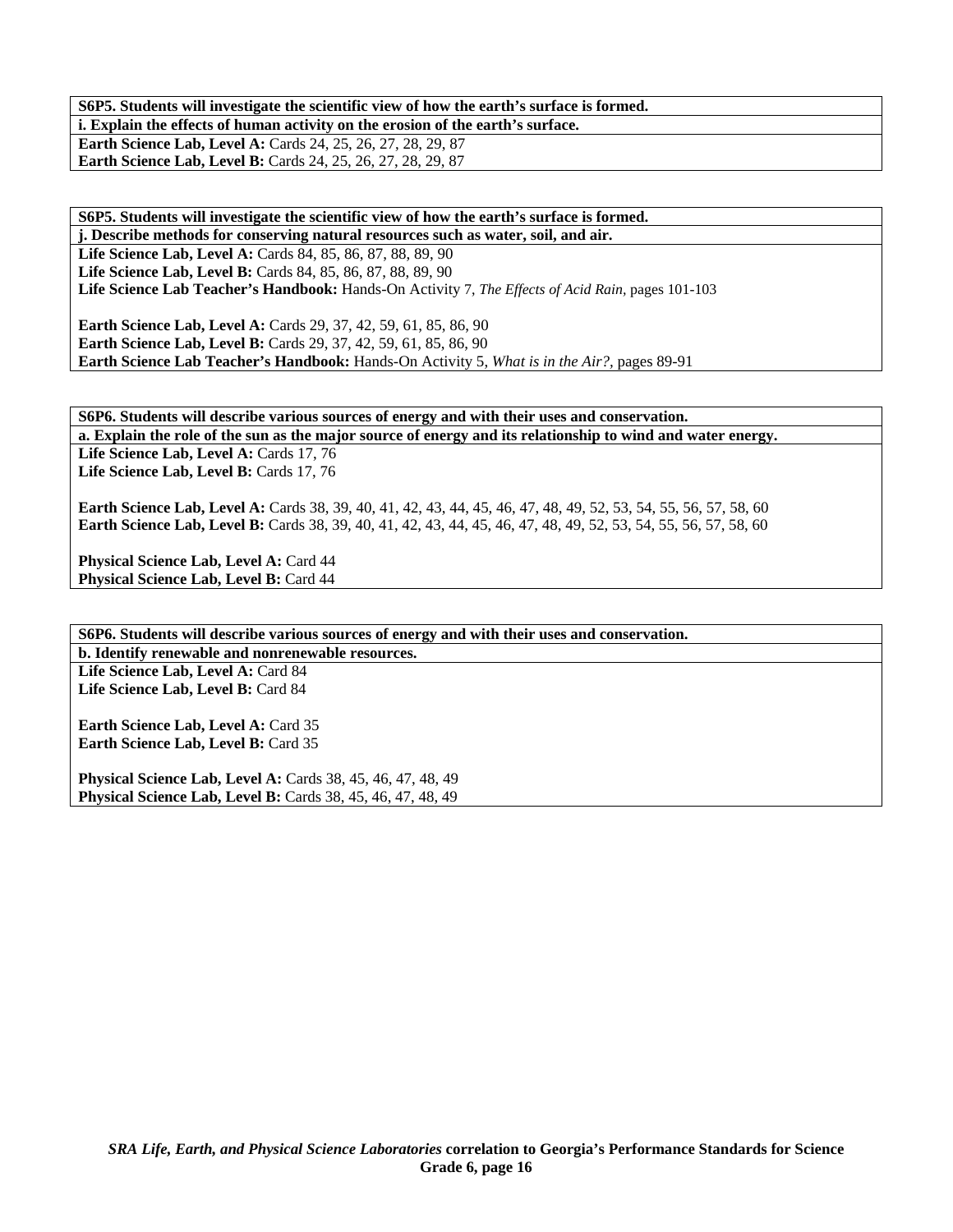# *SRA Life, Earth, and Physical Science Laboratories*  **correlation to Georgia's Performance Standards for Science Grade 7**

*SRA Life, Earth, and Physical Science Laboratories* provide core science content in an alternate reading format. Each *SRA Science Lab* contains 180 Science Cards covering key science concepts and vocabulary. Each lab covers 90 different science topics presented at two different reading levels to meet varied student abilities. The *Teacher's Handbook* includes hands-on inquiry activities as well as vocabulary building exercises. The *Classroom Resource CD-ROM* includes Writing Strategies in Science along with tests and vocabulary games.

#### **Habits of Mind**

**S7CS1. Students will explore the importance of curiosity, honesty, openness, and skepticism in science and will exhibit these traits in their own efforts to understand how the world works.** 

**a. Understand the importance of—and keep—honest, clear, and accurate records in science.** 

**Life Science Lab Teacher's Handbook:** Hands-On Activity 1, *Examining Cells,* pages 77-79; Hands-On Activity 2, *Culturing Bacteria,* pages 81-83; Hands-On Activity 3, *Investigating Arthropods,* pages 85-87; Hands-On Activity 4, *Your Cardiovascular System,* pages 89-91; Hands-On Activity 5, *Making Fossils,* pages 93-95; Hands-On Activity 6, *How Much Does Energy Cost?,* pages 97-99; Hands-On Activity 7, *The Effects of Acid Rain,* pages 101-103

**Earth Science Lab Teacher's Handbook:** Hands-On Activity 1, *Identifying Minerals with the Mohs Scale,* pages 73-75; Hands-On Activity 2, *Plate Boundaries in Action,* pages 77-79; Hands-On Activity 3, *Interpreting a Topographic Map,* pages 81-83; Hands-On Activity 4, *Using Sound Waves,* pages 85-87; Hands-On Activity 5, *What is in the Air?,* pages 89-91; Hands-On Activity 6, *Modeling a Tornado,* pages 93-95; Hands-On Activity 7, *Sizes in the Solar System,* pages 97-99; Hands-On Activity 8, *Temperature, Salinity, and Water Density,* pages 101-103

**Physical Science Lab Teacher's Handbook:** Hands-On Activity 1, *Measuring pH of Acids and Bases,* pages 77-79; Hands-On Activity 2, *Chemical Reaction Rates,* pages 81-83; Hands-On Activity 3, *Energy Conversion,* pages 85-87; Hands-On Activity 4, *Reducing Friction,* pages 89-91; Hands-On Activity 5, *Making a Potato Battery,* pages 93-95; Hands-On Activity 6, *Making Sound,* pages 97-99

**Classroom Resource CD-ROM:** Writing Strategy 1-30

#### **Habits of Mind**

**S7CS1. Students will explore the importance of curiosity, honesty, openness, and skepticism in science and will exhibit these traits in their own efforts to understand how the world works.** 

**b. Understand that hypotheses can be valuable, even if they turn out not to be completely accurate.** 

**Life Science Lab Teacher's Handbook:** Hands-On Activity 1, *Examining Cells,* pages 77-79; Hands-On Activity 2, *Culturing Bacteria,* pages 81-83; Hands-On Activity 3, *Investigating Arthropods,* pages 85-87; Hands-On Activity 4, *Your Cardiovascular System,* pages 89-91; Hands-On Activity 5, *Making Fossils,* pages 93-95; Hands-On Activity 6, *How Much Does Energy Cost?,* pages 97-99; Hands-On Activity 7, *The Effects of Acid Rain,* pages 101-103

**Earth Science Lab Teacher's Handbook:** Hands-On Activity 1, *Identifying Minerals with the Mohs Scale,* pages 73-75; Hands-On Activity 2, *Plate Boundaries in Action,* pages 77-79; Hands-On Activity 3, *Interpreting a Topographic Map,* pages 81-83; Hands-On Activity 4, *Using Sound Waves,* pages 85-87; Hands-On Activity 5, *What is in the Air?,* pages 89-91; Hands-On Activity 6, *Modeling a Tornado,* pages 93-95; Hands-On Activity 7, *Sizes in the Solar System,* pages 97-99; Hands-On Activity 8, *Temperature, Salinity, and Water Density,* pages 101-103

**Physical Science Lab Teacher's Handbook:** Hands-On Activity 1, *Measuring pH of Acids and Bases,* pages 77-79; Hands-On Activity 2, *Chemical Reaction Rates,* pages 81-83; Hands-On Activity 3, *Energy Conversion,* pages 85-87; Hands-On Activity 4, *Reducing Friction,* pages 89-91; Hands-On Activity 5, *Making a Potato Battery,* pages 93-95; Hands-On Activity 6, *Making Sound,* pages 97-99

**Classroom Resource CD-ROM:** Writing Strategy 8, 15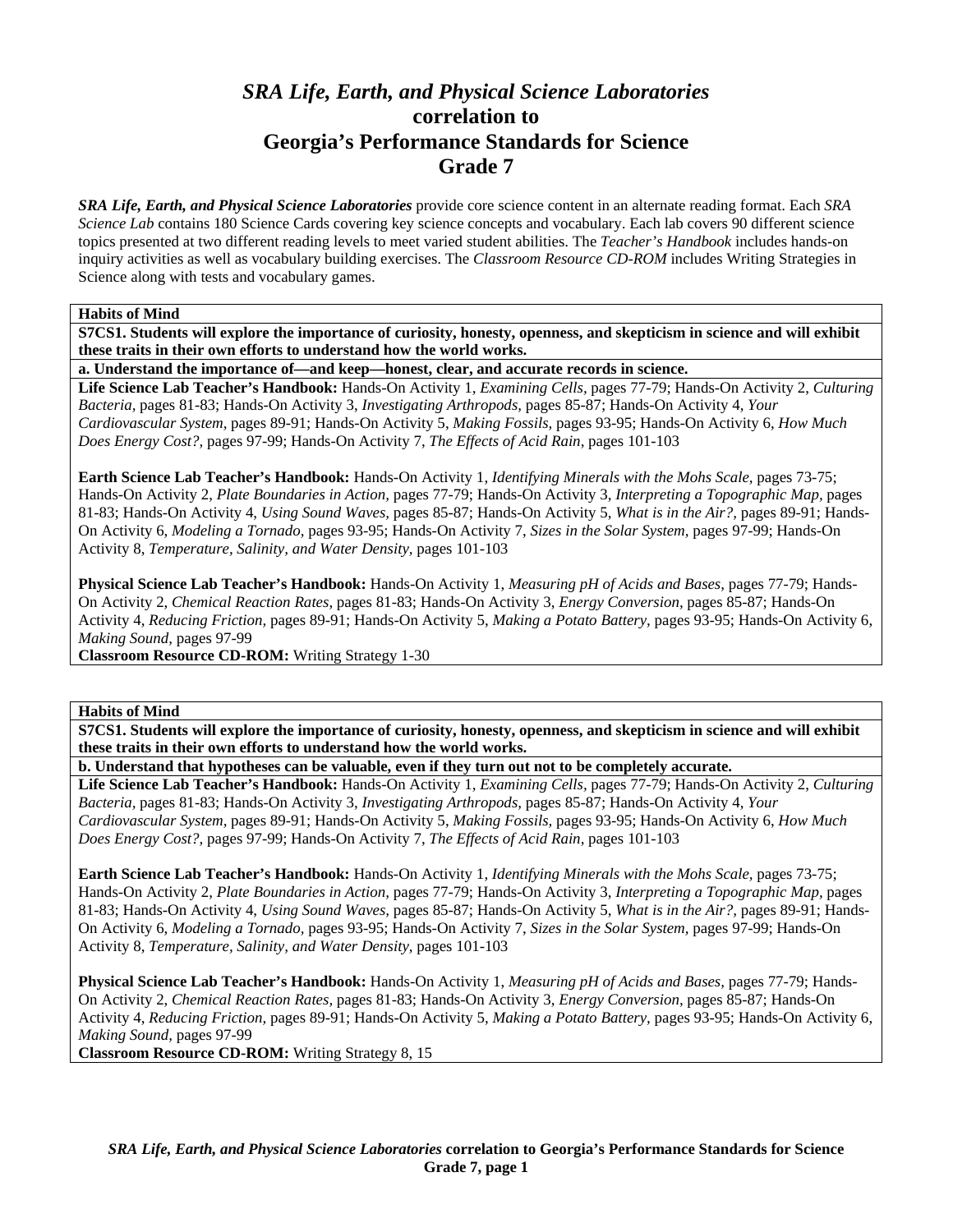**S7CS2. Students will use standard safety practices for all classroom laboratory and field investigations. a. Follow correct procedures for use of scientific apparatus.** 

**Life Science Lab Teacher's Handbook:** Hands-On Activity 1, *Examining Cells,* pages 77-79; Hands-On Activity 2, *Culturing Bacteria,* pages 81-83; Hands-On Activity 3, *Investigating Arthropods,* pages 85-87; Hands-On Activity 4, *Your Cardiovascular System,* pages 89-91; Hands-On Activity 5, *Making Fossils,* pages 93-95; Hands-On Activity 6, *How Much Does Energy Cost?,* pages 97-99; Hands-On Activity 7, *The Effects of Acid Rain,* pages 101-103

**Earth Science Lab Teacher's Handbook:** Hands-On Activity 1, *Identifying Minerals with the Mohs Scale,* pages 73-75; Hands-On Activity 2, *Plate Boundaries in Action,* pages 77-79; Hands-On Activity 3, *Interpreting a Topographic Map,* pages 81-83; Hands-On Activity 4, *Using Sound Waves,* pages 85-87; Hands-On Activity 5, *What is in the Air?,* pages 89-91; Hands-On Activity 6, *Modeling a Tornado,* pages 93-95; Hands-On Activity 7, *Sizes in the Solar System,* pages 97-99; Hands-On Activity 8, *Temperature, Salinity, and Water Density,* pages 101-103

**Physical Science Lab Teacher's Handbook:** Hands-On Activity 1, *Measuring pH of Acids and Bases,* pages 77-79; Hands-On Activity 2, *Chemical Reaction Rates,* pages 81-83; Hands-On Activity 3, *Energy Conversion,* pages 85-87; Hands-On Activity 4, *Reducing Friction,* pages 89-91; Hands-On Activity 5, *Making a Potato Battery,* pages 93-95; Hands-On Activity 6, *Making Sound,* pages 97-99

# **Habits of Mind**

**S7CS2. Students will use standard safety practices for all classroom laboratory and field investigations. b. Demonstrate appropriate techniques in all laboratory situations.** 

**Life Science Lab Teacher's Handbook:** Hands-On Activity 1, *Examining Cells,* pages 77-79; Hands-On Activity 2, *Culturing Bacteria,* pages 81-83; Hands-On Activity 3, *Investigating Arthropods,* pages 85-87; Hands-On Activity 4, *Your Cardiovascular System,* pages 89-91; Hands-On Activity 5, *Making Fossils,* pages 93-95; Hands-On Activity 6, *How Much Does Energy Cost?,* pages 97-99; Hands-On Activity 7, *The Effects of Acid Rain,* pages 101-103

**Earth Science Lab Teacher's Handbook:** Hands-On Activity 1, *Identifying Minerals with the Mohs Scale,* pages 73-75; Hands-On Activity 2, *Plate Boundaries in Action,* pages 77-79; Hands-On Activity 3, *Interpreting a Topographic Map,* pages 81-83; Hands-On Activity 4, *Using Sound Waves,* pages 85-87; Hands-On Activity 5, *What is in the Air?,* pages 89-91; Hands-On Activity 6, *Modeling a Tornado,* pages 93-95; Hands-On Activity 7, *Sizes in the Solar System,* pages 97-99; Hands-On Activity 8, *Temperature, Salinity, and Water Density,* pages 101-103

**Physical Science Lab Teacher's Handbook:** Hands-On Activity 1, *Measuring pH of Acids and Bases,* pages 77-79; Hands-On Activity 2, *Chemical Reaction Rates,* pages 81-83; Hands-On Activity 3, *Energy Conversion,* pages 85-87; Hands-On Activity 4, *Reducing Friction,* pages 89-91; Hands-On Activity 5, *Making a Potato Battery,* pages 93-95; Hands-On Activity 6, *Making Sound,* pages 97-99

## **Habits of Mind**

**S7CS2. Students will use standard safety practices for all classroom laboratory and field investigations. c. Follow correct protocol for identifying and reporting safety problems and violations.** 

**Life Science Lab Teacher's Handbook:** Hands-On Activity 1, *Examining Cells,* pages 77-79; Hands-On Activity 2, *Culturing Bacteria,* pages 81-83; Hands-On Activity 3, *Investigating Arthropods,* pages 85-87; Hands-On Activity 4, *Your Cardiovascular System,* pages 89-91; Hands-On Activity 5, *Making Fossils,* pages 93-95; Hands-On Activity 6, *How Much Does Energy Cost?,* pages 97-99; Hands-On Activity 7, *The Effects of Acid Rain,* pages 101-103

**Earth Science Lab Teacher's Handbook:** Hands-On Activity 1, *Identifying Minerals with the Mohs Scale,* pages 73-75; Hands-On Activity 2, *Plate Boundaries in Action,* pages 77-79; Hands-On Activity 3, *Interpreting a Topographic Map,* pages 81-83; Hands-On Activity 4, *Using Sound Waves,* pages 85-87; Hands-On Activity 5, *What is in the Air?,* pages 89-91; Hands-On Activity 6, *Modeling a Tornado,* pages 93-95; Hands-On Activity 7, *Sizes in the Solar System,* pages 97-99; Hands-On Activity 8, *Temperature, Salinity, and Water Density,* pages 101-103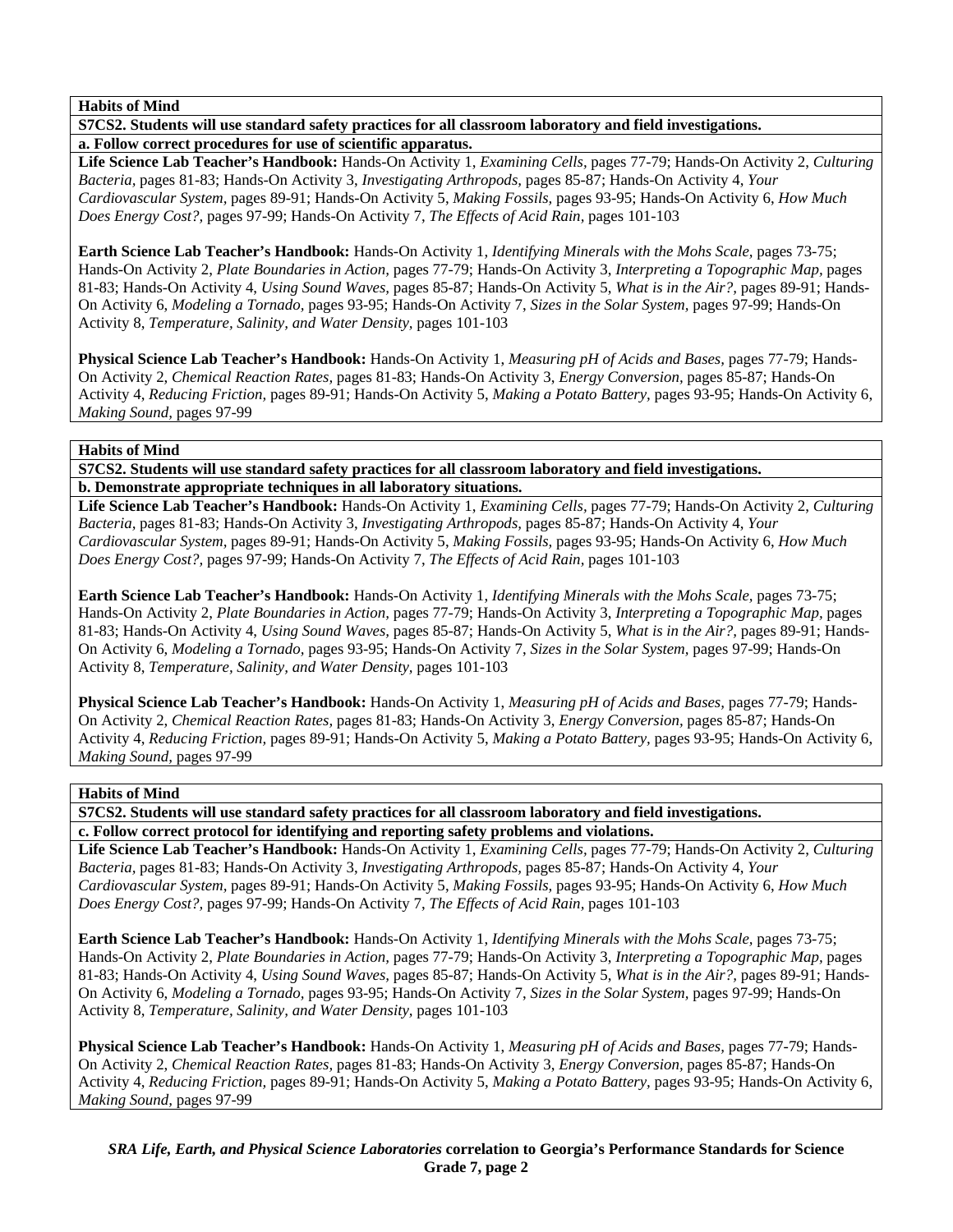**S7CS3. Students will have the computation and estimation skills necessary for analyzing data and following scientific explanations.** 

**a. Analyze scientific data by using, interpreting, and comparing numbers in several equivalent forms, such as integers, fractions, decimals, and percents.** 

**Life Science Lab Teacher's Handbook:** Hands-On Activity 3, *Investigating Arthropods,* pages 85-87; Hands-On Activity 4, *Your Cardiovascular System,* pages 89-91; Hands-On Activity 6, *How Much Does Energy Cost?,* pages 97-99; Hands-On Activity 7, *The Effects of Acid Rain,* pages 101-103

**Earth Science Lab Teacher's Handbook:** Hands-On Activity 1, *Identifying Minerals with the Mohs Scale,* pages 73-75; Hands-On Activity 3, *Interpreting a Topographic Map,* pages 81-83; Hands-On Activity 5, *What is in the Air?,* pages 89-91; Hands-On Activity 7, *Sizes in the Solar System,* pages 97-99; Hands-On Activity 8, *Temperature, Salinity, and Water Density,* pages 101-103

**Physical Science Lab Teacher's Handbook:** Hands-On Activity 1, *Measuring pH of Acids and Bases,* pages 77-79; Hands-On Activity 2, *Chemical Reaction Rates,* pages 81-83; Hands-On Activity 3, *Energy Conversion,* pages 85-87; Hands-On Activity 4, *Reducing Friction,* pages 89-91; Hands-On Activity 6, *Making Sound,* pages 97-99

**Classroom Resource CD-ROM:** Writing Strategy 22, 24

**Habits of Mind** 

**S7CS3. Students will have the computation and estimation skills necessary for analyzing data and following scientific explanations.** 

**b. Use the mean, median, and mode to analyze a set of scientific data.** 

**Life Science Lab Teacher's Handbook:** Hands-On Activity 4, *Your Cardiovascular System,* pages 89-91

**Physical Science Lab Teacher's Handbook:** Hands-On Activity 3, *Energy Conversion,* pages 85-87

#### **Habits of Mind**

**S7CS3. Students will have the computation and estimation skills necessary for analyzing data and following scientific explanations.** 

**c. Apply the metric system to a scientific investigation that includes metric to metric conversion. (i.e., centimeters to meters).** 

**Life Science Lab Teacher's Handbook:** Hands-On Activity 4, *Your Cardiovascular System,* pages 89-91; Hands-On Activity 7, *The Effects of Acid Rain,* pages 101-103

**Earth Science Lab Teacher's Handbook:** Hands-On Activity 1, *Identifying Minerals with the Mohs Scale,* pages 73-75; Hands-On Activity 3, *Interpreting a Topographic Map,* pages 81-83; Hands-On Activity 7, *Sizes in the Solar System,* pages 97- 99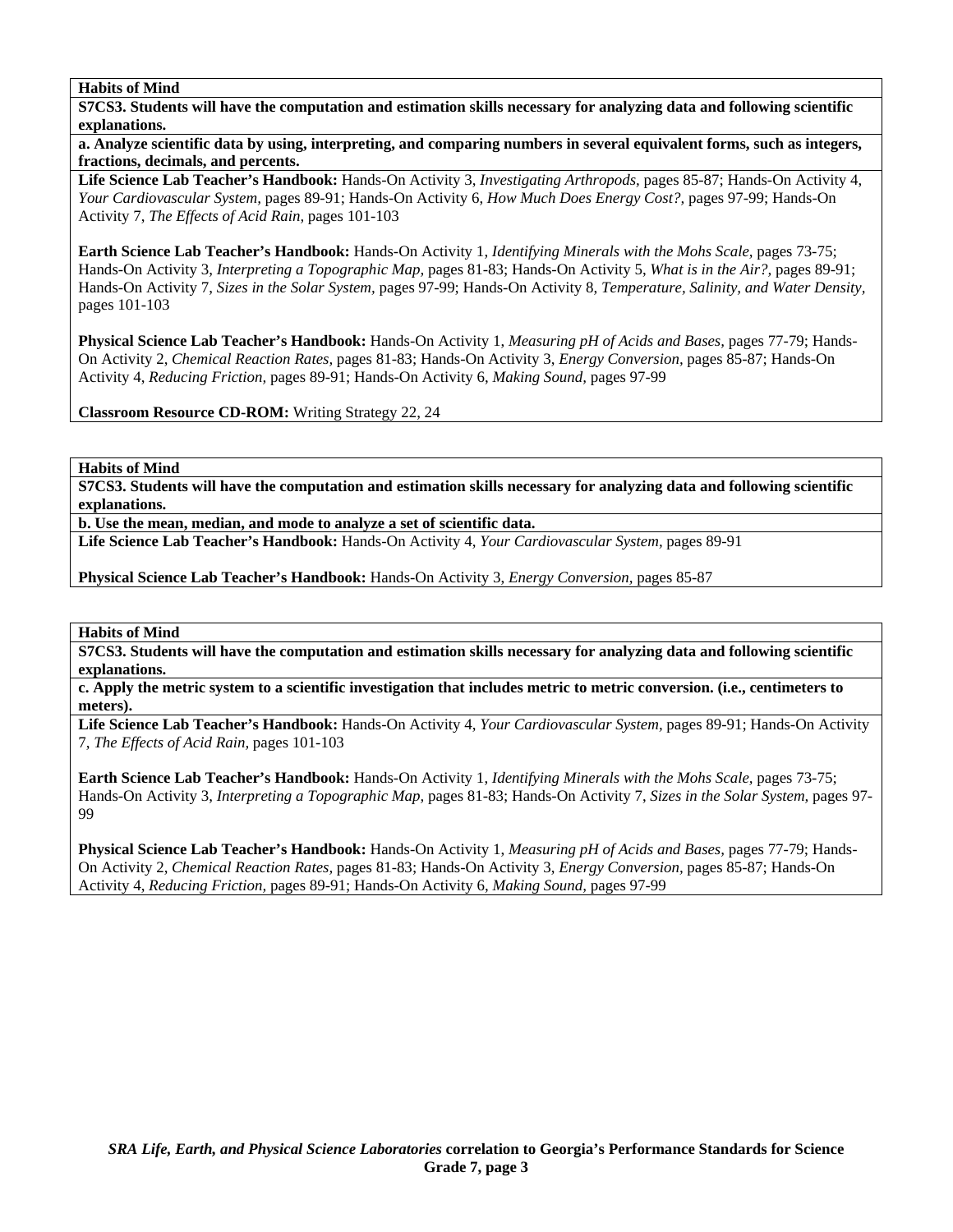**S7CS3. Students will have the computation and estimation skills necessary for analyzing data and following scientific explanations.** 

**d. Draw conclusions based on analyzed data.** 

**Life Science Lab Teacher's Handbook:** Hands-On Activity 1, *Examining Cells,* pages 77-79; Hands-On Activity 2, *Culturing Bacteria,* pages 81-83; Hands-On Activity 3, *Investigating Arthropods,* pages 85-87; Hands-On Activity 4, *Your Cardiovascular System,* pages 89-91; Hands-On Activity 5, *Making Fossils,* pages 93-95; Hands-On Activity 6, *How Much Does Energy Cost?,* pages 97-99; Hands-On Activity 7, *The Effects of Acid Rain,* pages 101-103

**Earth Science Lab Teacher's Handbook:** Hands-On Activity 1, *Identifying Minerals with the Mohs Scale,* pages 73-75; Hands-On Activity 2, *Plate Boundaries in Action,* pages 77-79; Hands-On Activity 3, *Interpreting a Topographic Map,* pages 81-83; Hands-On Activity 4, *Using Sound Waves,* pages 85-87; Hands-On Activity 5, *What is in the Air?,* pages 89-91; Hands-On Activity 6, *Modeling a Tornado,* pages 93-95; Hands-On Activity 7, *Sizes in the Solar System,* pages 97-99; Hands-On Activity 8, *Temperature, Salinity, and Water Density,* pages 101-103

**Physical Science Lab Teacher's Handbook:** Hands-On Activity 1, *Measuring pH of Acids and Bases,* pages 77-79; Hands-On Activity 2, *Chemical Reaction Rates,* pages 81-83; Hands-On Activity 3, *Energy Conversion,* pages 85-87; Hands-On Activity 4, *Reducing Friction,* pages 89-91; Hands-On Activity 5, *Making a Potato Battery,* pages 93-95; Hands-On Activity 6, *Making Sound,* pages 97-99

**Classroom Resource CD-ROM:** Writing Strategy 14, 17, 18, 22

**Habits of Mind** 

**S7CS3. Students will have the computation and estimation skills necessary for analyzing data and following scientific explanations.** 

**e. Decide what degree of precision is adequate, and round off appropriately.** 

**Life Science Lab Teacher's Handbook:** Hands-On Activity 4, *Your Cardiovascular System,* pages 89-91; Hands-On Activity 7, *The Effects of Acid Rain,* pages 101-103

**Earth Science Lab Teacher's Handbook:** Hands-On Activity 1, *Identifying Minerals with the Mohs Scale,* pages 73-75; Hands-On Activity 3, *Interpreting a Topographic Map,* pages 81-83; Hands-On Activity 7, *Sizes in the Solar System,* pages 97- 99

**Physical Science Lab Teacher's Handbook:** Hands-On Activity 1, *Measuring pH of Acids and Bases,* pages 77-79; Hands-On Activity 2, *Chemical Reaction Rates,* pages 81-83; Hands-On Activity 3, *Energy Conversion,* pages 85-87; Hands-On Activity 4, *Reducing Friction,* pages 89-91; Hands-On Activity 6, *Making Sound,* pages 97-99

## **Habits of Mind**

**S7CS3. Students will have the computation and estimation skills necessary for analyzing data and following scientific explanations.** 

**f. Address the relationship between accuracy and precision and the importance of each.** 

**Life Science Lab Teacher's Handbook:** Hands-On Activity 4, *Your Cardiovascular System,* pages 89-91; Hands-On Activity 7, *The Effects of Acid Rain,* pages 101-103

**Earth Science Lab Teacher's Handbook:** Hands-On Activity 1, *Identifying Minerals with the Mohs Scale,* pages 73-75; Hands-On Activity 3, *Interpreting a Topographic Map,* pages 81-83; Hands-On Activity 7, *Sizes in the Solar System,* pages 97- 99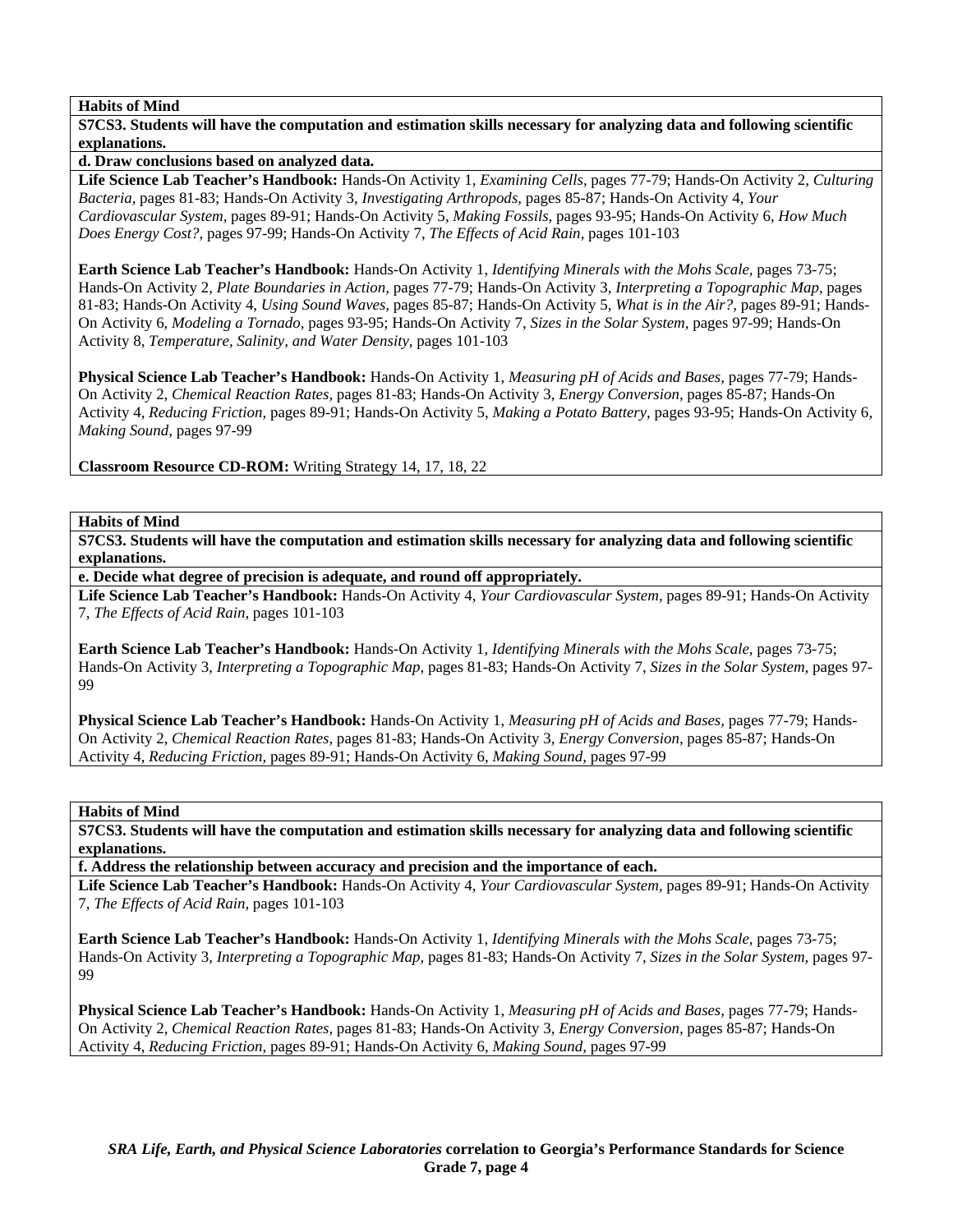**S7CS4. Students will use tools and instruments for observing, measuring, and manipulating equipment and materials in scientific activities.** 

**a. Use appropriate technology to store and retrieve scientific information in topical, alphabetical, numerical, and keyword files, and create simple files.** 

**Life Science Lab Teacher's Handbook:** Hands-On Activity 2, *Culturing Bacteria,* pages 81-83

**Habits of Mind** 

**S7CS4. Students will use tools and instruments for observing, measuring, and manipulating equipment and materials in scientific activities.** 

**b. Use appropriate tools for measuring objects and/or substances.** 

**Life Science Lab Teacher's Handbook:** Hands-On Activity 4, *Your Cardiovascular System,* pages 89-91; Hands-On Activity 7, *The Effects of Acid Rain,* pages 101-103

**Earth Science Lab Teacher's Handbook:** Hands-On Activity 1, *Identifying Minerals with the Mohs Scale,* pages 73-75; Hands-On Activity 3, *Interpreting a Topographic Map,* pages 81-83; Hands-On Activity 7, *Sizes in the Solar System,* pages 97- 99

**Physical Science Lab Teacher's Handbook:** Hands-On Activity 1, *Measuring pH of Acids and Bases,* pages 77-79; Hands-On Activity 2, *Chemical Reaction Rates,* pages 81-83; Hands-On Activity 3, *Energy Conversion,* pages 85-87; Hands-On Activity 4, *Reducing Friction,* pages 89-91; Hands-On Activity 6, *Making Sound,* pages 97-99

### **Habits of Mind**

**S7CS4. Students will use tools and instruments for observing, measuring, and manipulating equipment and materials in scientific activities.** 

**c. Learn and use on a regular basis standard safety practices for scientific investigations.** 

**Life Science Lab Teacher's Handbook:** Hands-On Activity 1, *Examining Cells,* pages 77-79; Hands-On Activity 2, *Culturing Bacteria,* pages 81-83; Hands-On Activity 3, *Investigating Arthropods,* pages 85-87; Hands-On Activity 4, *Your Cardiovascular System,* pages 89-91; Hands-On Activity 5, *Making Fossils,* pages 93-95; Hands-On Activity 6, *How Much Does Energy Cost?,* pages 97-99; Hands-On Activity 7, *The Effects of Acid Rain,* pages 101-103

**Earth Science Lab Teacher's Handbook:** Hands-On Activity 1, *Identifying Minerals with the Mohs Scale,* pages 73-75; Hands-On Activity 2, *Plate Boundaries in Action,* pages 77-79; Hands-On Activity 3, *Interpreting a Topographic Map,* pages 81-83; Hands-On Activity 4, *Using Sound Waves,* pages 85-87; Hands-On Activity 5, *What is in the Air?,* pages 89-91; Hands-On Activity 6, *Modeling a Tornado,* pages 93-95; Hands-On Activity 7, *Sizes in the Solar System,* pages 97-99; Hands-On Activity 8, *Temperature, Salinity, and Water Density,* pages 101-103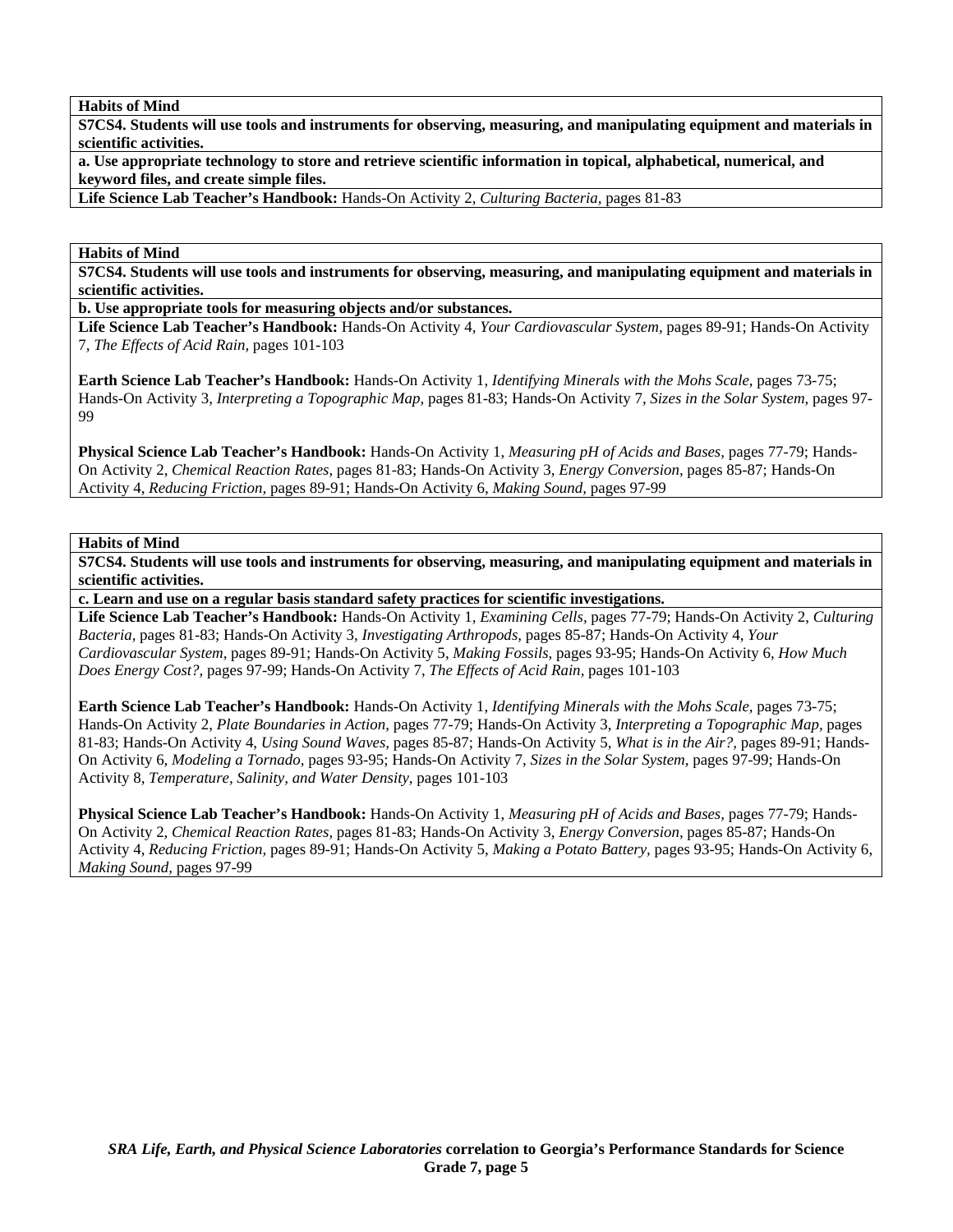**S7CS5. Students will use the ideas of system, model, change, and scale in exploring scientific and technological matters. a. Observe and explain how parts are related to other parts in a system such as predator/prey relationships in a community/ecosystem.** 

Life Science Lab, Level A: Cards 5, 6, 7, 8, 9, 10, 20, 21, 22, 45, 46, 47, 48, 49, 50, 51, 52, 53, 54, 55, 56, 57, 58, 59, 60, 61, 62, 63, 64, 65, 66, 67, 68, 70, 71, 72, 73, 74, 75, 76, 77, 78, 79, 80, 81, 82, 83, 84, 85, 86, 87, 88, 89, 90 Life Science Lab, Level B: Cards 5, 6, 7, 8, 9, 10, 20, 21, 22, 45, 46, 47, 48, 49, 50, 51, 52, 53, 54, 55, 56, 57, 58, 59, 60, 61, 62, 63, 64, 65, 66, 67, 68, 70, 71, 72, 73, 74, 75, 76, 77, 78, 79, 80, 81, 82, 83, 84, 85, 86, 87, 88, 89, 90

**Earth Science Lab, Level A:** Cards 1, 2, 3, 4, 5, 6, 7, 8, 9, 10, 11, 12, 13, 14, 15, 16, 17, 20, 21, 22, 23, 24, 25, 26, 27, 28, 29, 30, 31, 32, 33, 34, 35, 36, 37, 38, 39, 40, 41, 42, 43, 44, 45, 46, 47, 48, 49, 50, 51, 52, 53, 54, 55, 56, 57, 58, 59, 60, 61, 62, 63, 64, 65, 66, 67, 68, 69, 70, 72, 72, 73, 74, 75, 76, 77, 78, 79, 80, 81, 82, 83, 84, 85, 86, 87, 88, 89, 90 **Earth Science Lab, Level B:** Cards 1, 2, 3, 4, 5, 6, 7, 8, 9, 10, 11, 12, 13, 14, 15, 16, 17, 20, 21, 22, 23, 24, 25, 26, 27, 28, 29, 30, 31, 32, 33, 34, 35, 36, 37, 38, 39, 40, 41, 42, 43, 44, 45, 46, 47, 48, 49, 50, 51, 52, 53, 54, 55, 56, 57, 58, 59, 60, 61, 62, 63, 64, 65, 66, 67, 68, 69, 70, 72, 72, 73, 74, 75, 76, 77, 78, 79, 80, 81, 82, 83, 84, 85, 86, 87, 88, 89, 90

**Physical Science Lab, Level A:** Cards 1, 2, 3, 4, 5, 6, 7, 8, 9, 10, 11, 12, 13, 14, 15, 16, 17, 18, 19, 20, 21, 22, 23, 24, 25, 26, 27, 28, 29, 30, 31, 32, 33, 34, 35, 36, 37, 38, 39, 40, 41, 42, 43, 44, 45, 46, 47, 48, 49, 50, 51, 52, 53, 54, 55, 56, 57, 58, 59, 60, 61, 62, 63, 64, 65, 66, 67, 68, 69, 70, 74, 75, 76, 77, 78, 79, 80, 82, 83, 84, 85, 86, 87, 88, 89, 90 **Physical Science Lab, Level B:** Cards 1, 2, 3, 4, 5, 6, 7, 8, 9, 10, 11, 12, 13, 14, 15, 16, 17, 18, 19, 20, 21, 22, 23, 24, 25, 26, 27, 28, 29, 30, 31, 32, 33, 34, 35, 36, 37, 38, 39, 40, 41, 42, 43, 44, 45, 46, 47, 48, 49, 50, 51, 52, 53, 54, 55, 56, 57, 58, 59, 60, 61, 62, 63, 64, 65, 66, 67, 68, 69, 70, 74, 75, 76, 77, 78, 79, 80, 82, 83, 84, 85, 86, 87, 88, 89, 90

# **Habits of Mind**

**S7CS5. Students will use the ideas of system, model, change, and scale in exploring scientific and technological matters. b. Understand that different models (such as physical replicas, pictures, and analogies) can be used to represent the same thing).** 

**Life Science Lab Teacher's Handbook:** Hands-On Activity 4, *Your Cardiovascular System,* pages 89-91; Hands-On Activity 5, *Making Fossils,* pages 93-95; Hands-On Activity 6, *How Much Does Energy Cost?,* pages 97-99

**Earth Science Lab Teacher's Handbook:** Hands-On Activity 2, *Plate Boundaries in Action,* pages 77-79; Hands-On Activity 6, *Modeling a Tornado,* pages 93-95; Hands-On Activity 7, *Sizes in the Solar System,* pages 97-99

**Physical Science Lab Teacher's Handbook:** Hands-On Activity 5, *Making a Potato Battery,* pages 93-95; Hands-On Activity 6, *Making Sound,* pages 97-99

**Classroom Resource CD-ROM:** Writing Strategy 20

**Habits of Mind** 

**S7CS6. Students will communicate scientific ideas and activities clearly.** 

**a. Write clear, step-by-step instructions for conducting particular scientific investigations, operating a piece of equipment, or following a procedure.** 

**Classroom Resource CD-ROM:** Writing Strategy 5, 6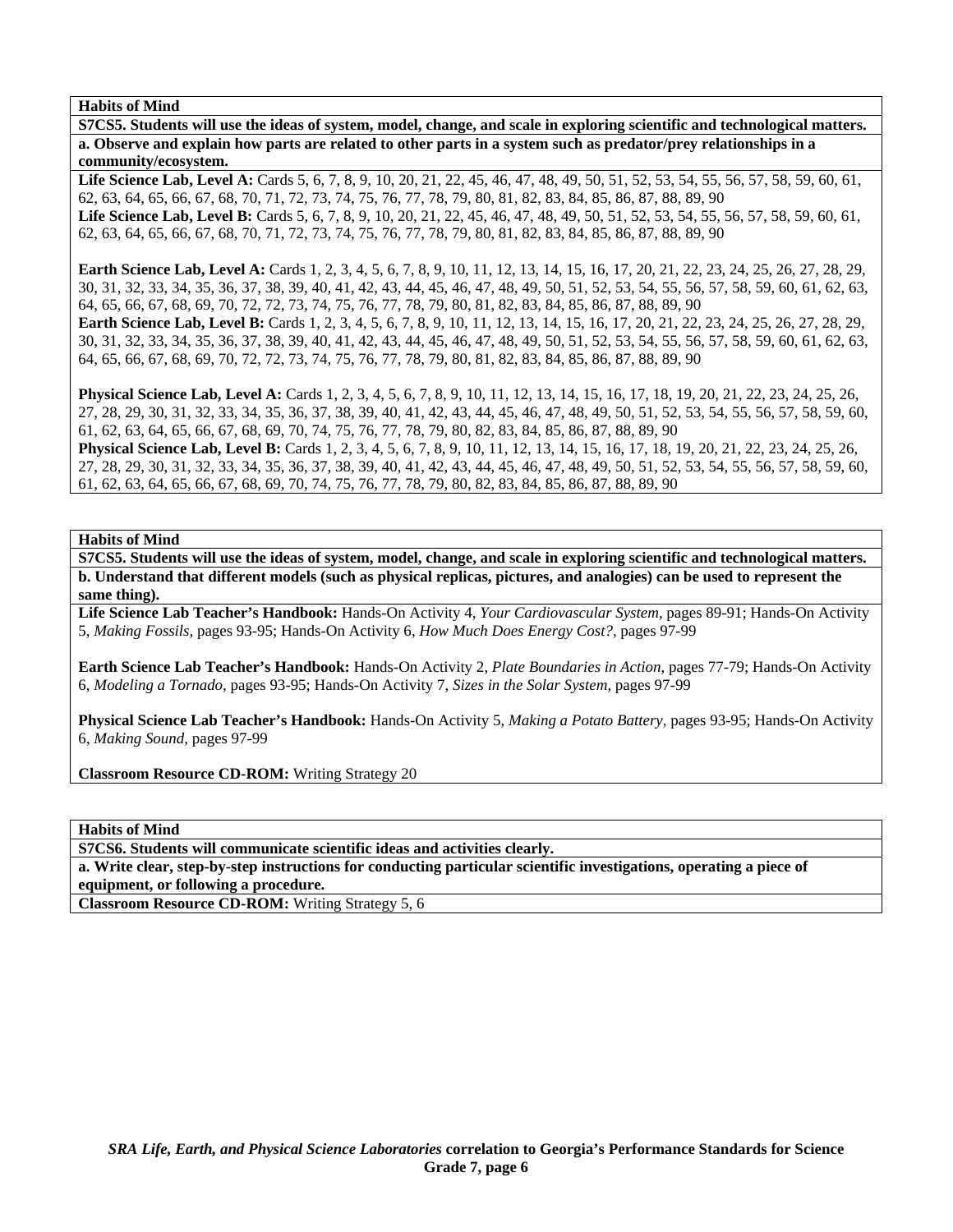**S7CS6. Students will communicate scientific ideas and activities clearly.** 

**b. Write for scientific purposes incorporating data from circle, bar and line graphs, two-way data tables, diagrams, and symbols.** 

**Life Science Lab Teacher's Handbook:** Hands-On Activity 2, *Culturing Bacteria,* pages 81-83; Hands-On Activity 3, *Investigating Arthropods,* pages 85-87; Hands-On Activity 4, *Your Cardiovascular System,* pages 89-91; Hands-On Activity 7, *The Effects of Acid Rain,* pages 101-103

**Earth Science Lab Teacher's Handbook:** Hands-On Activity 1, *Identifying Minerals with the Mohs Scale,* pages 73-75; Hands-On Activity 5, *What is in the Air?,* pages 89-91; Hands-On Activity 7, *Sizes in the Solar System,* pages 97-99; Hands-On Activity 8, *Temperature, Salinity, and Water Density,* pages 101-103

**Physical Science Lab Teacher's Handbook:** Hands-On Activity 1, *Measuring pH of Acids and Bases,* pages 77-79; Hands-On Activity 2, *Chemical Reaction Rates,* pages 81-83; Hands-On Activity 3, *Energy Conversion,* pages 85-87; Hands-On Activity 4, *Reducing Friction,* pages 89-91; Hands-On Activity 6, *Making Sound,* pages 97-99

**Classroom Resource CD-ROM:** Writing Strategy 1, 2, 4, 6, 7, 9, 16, 17, 21, 22, 23, 24, 26, 28, 29

## **Habits of Mind**

**S7CS6. Students will communicate scientific ideas and activities clearly.** 

**c. Organize scientific information using appropriate simple tables, charts, and graphs, and identify relationships they reveal.** 

**Life Science Lab Teacher's Handbook:** Hands-On Activity 2, *Culturing Bacteria,* pages 81-83; Hands-On Activity 3, *Investigating Arthropods,* pages 85-87; Hands-On Activity 4, *Your Cardiovascular System,* pages 89-91; Hands-On Activity 7, *The Effects of Acid Rain,* pages 101-103

**Earth Science Lab Teacher's Handbook:** Hands-On Activity 1, *Identifying Minerals with the Mohs Scale,* pages 73-75; Hands-On Activity 5, *What is in the Air?,* pages 89-91; Hands-On Activity 7, *Sizes in the Solar System,* pages 97-99; Hands-On Activity 8, *Temperature, Salinity, and Water Density,* pages 101-103

**Physical Science Lab Teacher's Handbook:** Hands-On Activity 1, *Measuring pH of Acids and Bases,* pages 77-79; Hands-On Activity 2, *Chemical Reaction Rates,* pages 81-83; Hands-On Activity 3, *Energy Conversion,* pages 85-87; Hands-On Activity 4, *Reducing Friction,* pages 89-91; Hands-On Activity 6, *Making Sound,* pages 97-99

**Classroom Resource CD-ROM:** Writing Strategy 1, 2, 4, 6, 7, 9, 16, 17, 21, 22, 23, 24, 26, 28, 29

**Habits of Mind** 

**S7CS7. Students will question scientific claims and arguments effectively.** 

**a. Question claims based on vague attributions (such as "Leading doctors say…") or on statements made by people outside the area of their particular expertise.** 

This concept is not covered at this level.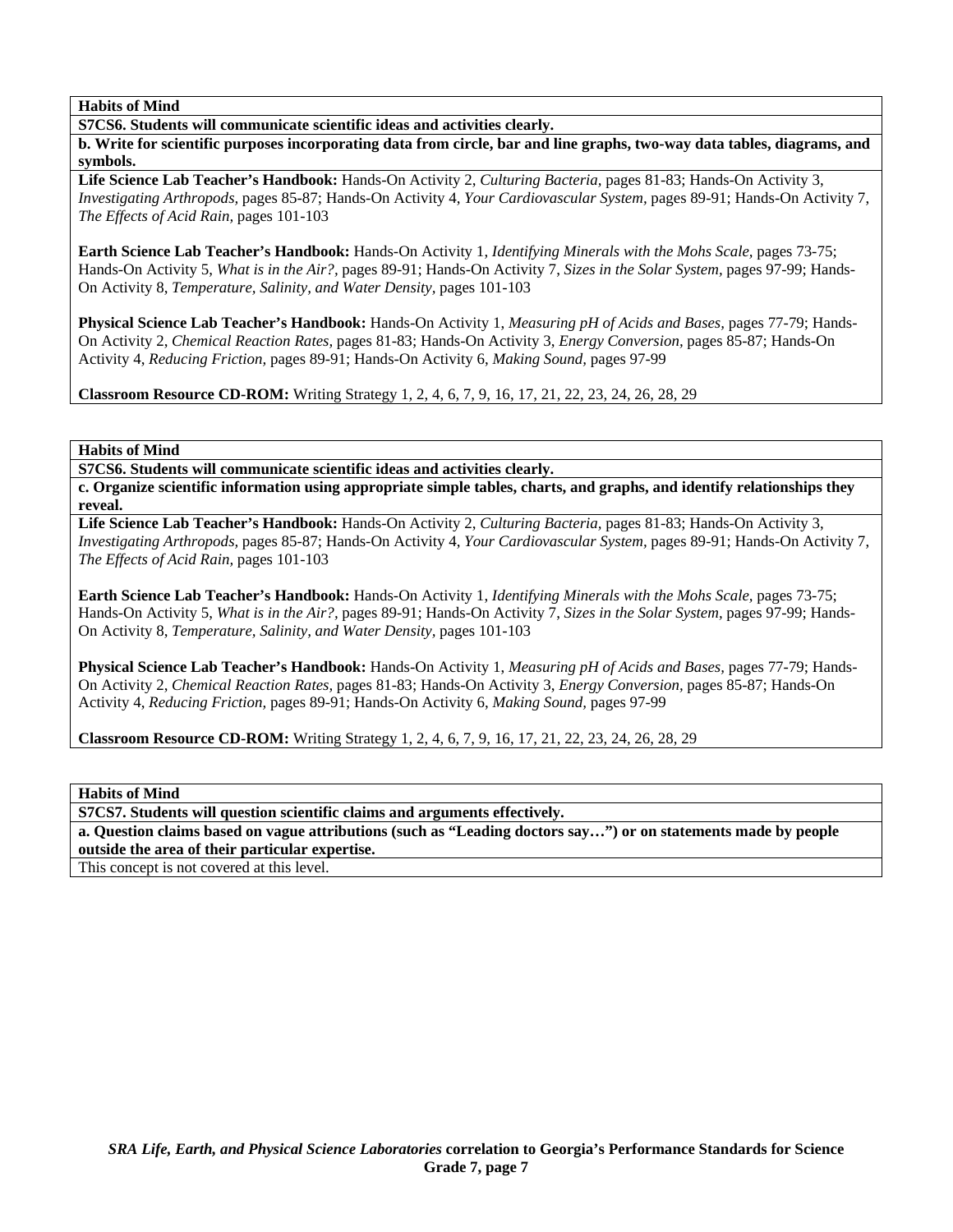**S7CS7. Students will question scientific claims and arguments effectively.** 

**b. Identify the flaws of reasoning that are based on poorly designed research (i.e., facts intermingled with opinion, conclusions based on insufficient evidence).** 

**Life Science Lab Teacher's Handbook:** Hands-On Activity 1, *Examining Cells,* pages 77-79; Hands-On Activity 2, *Culturing Bacteria,* pages 81-83; Hands-On Activity 3, *Investigating Arthropods,* pages 85-87; Hands-On Activity 4, *Your Cardiovascular System,* pages 89-91; Hands-On Activity 5, *Making Fossils,* pages 93-95; Hands-On Activity 6, *How Much Does Energy Cost?,* pages 97-99; Hands-On Activity 7, *The Effects of Acid Rain,* pages 101-103

**Earth Science Lab Teacher's Handbook:** Hands-On Activity 1, *Identifying Minerals with the Mohs Scale,* pages 73-75; Hands-On Activity 2, *Plate Boundaries in Action,* pages 77-79; Hands-On Activity 3, *Interpreting a Topographic Map,* pages 81-83; Hands-On Activity 4, *Using Sound Waves,* pages 85-87; Hands-On Activity 5, *What is in the Air?,* pages 89-91; Hands-On Activity 6, *Modeling a Tornado,* pages 93-95; Hands-On Activity 7, *Sizes in the Solar System,* pages 97-99; Hands-On Activity 8, *Temperature, Salinity, and Water Density,* pages 101-103

**Physical Science Lab Teacher's Handbook:** Hands-On Activity 1, *Measuring pH of Acids and Bases,* pages 77-79; Hands-On Activity 2, *Chemical Reaction Rates,* pages 81-83; Hands-On Activity 3, *Energy Conversion,* pages 85-87; Hands-On Activity 4, *Reducing Friction,* pages 89-91; Hands-On Activity 5, *Making a Potato Battery,* pages 93-95; Hands-On Activity 6, *Making Sound,* pages 97-99

## **Habits of Mind**

**S7CS7. Students will question scientific claims and arguments effectively.** 

**c. Question the value of arguments based on small samples of data, biased samples, or samples for which there was no control.** 

**Life Science Lab Teacher's Handbook:** Hands-On Activity 1, *Examining Cells,* pages 77-79; Hands-On Activity 2, *Culturing Bacteria,* pages 81-83; Hands-On Activity 3, *Investigating Arthropods,* pages 85-87; Hands-On Activity 4, *Your Cardiovascular System,* pages 89-91; Hands-On Activity 5, *Making Fossils,* pages 93-95; Hands-On Activity 6, *How Much Does Energy Cost?,* pages 97-99; Hands-On Activity 7, *The Effects of Acid Rain,* pages 101-103

**Earth Science Lab Teacher's Handbook:** Hands-On Activity 1, *Identifying Minerals with the Mohs Scale,* pages 73-75; Hands-On Activity 2, *Plate Boundaries in Action,* pages 77-79; Hands-On Activity 3, *Interpreting a Topographic Map,* pages 81-83; Hands-On Activity 4, *Using Sound Waves,* pages 85-87; Hands-On Activity 5, *What is in the Air?,* pages 89-91; Hands-On Activity 6, *Modeling a Tornado,* pages 93-95; Hands-On Activity 7, *Sizes in the Solar System,* pages 97-99; Hands-On Activity 8, *Temperature, Salinity, and Water Density,* pages 101-103

**Physical Science Lab Teacher's Handbook:** Hands-On Activity 1, *Measuring pH of Acids and Bases,* pages 77-79; Hands-On Activity 2, *Chemical Reaction Rates,* pages 81-83; Hands-On Activity 3, *Energy Conversion,* pages 85-87; Hands-On Activity 4, *Reducing Friction,* pages 89-91; Hands-On Activity 5, *Making a Potato Battery,* pages 93-95; Hands-On Activity 6, *Making Sound,* pages 97-99

## **Habits of Mind**

**S7CS7. Students will question scientific claims and arguments effectively.** 

**d. Recognize that there may be more than one way to interpret a given set of findings.** 

**Life Science Lab Teacher's Handbook:** Hands-On Activity 3, *Investigating Arthropods,* pages 85-87; Hands-On Activity 5, *Making Fossils,* pages 93-95; Hands-On Activity 6, *How Much Does Energy Cost?,* pages 97-99; Hands-On Activity 7, *The Effects of Acid Rain,* pages 101-103

**Earth Science Lab Teacher's Handbook:** Hands-On Activity 1, *Identifying Minerals with the Mohs Scale,* pages 73-75; Hands-On Activity 3, *Interpreting a Topographic Map,* pages 81-83; Hands-On Activity 5, *What is in the Air?,* pages 89-91; Hands-On Activity 8, *Temperature, Salinity, and Water Density,* pages 101-103

**Physical Science Lab Teacher's Handbook:** Hands-On Activity 5, *Making a Potato Battery,* pages 93-95

**Classroom Resource CD-ROM:** Writing Strategy 22, 24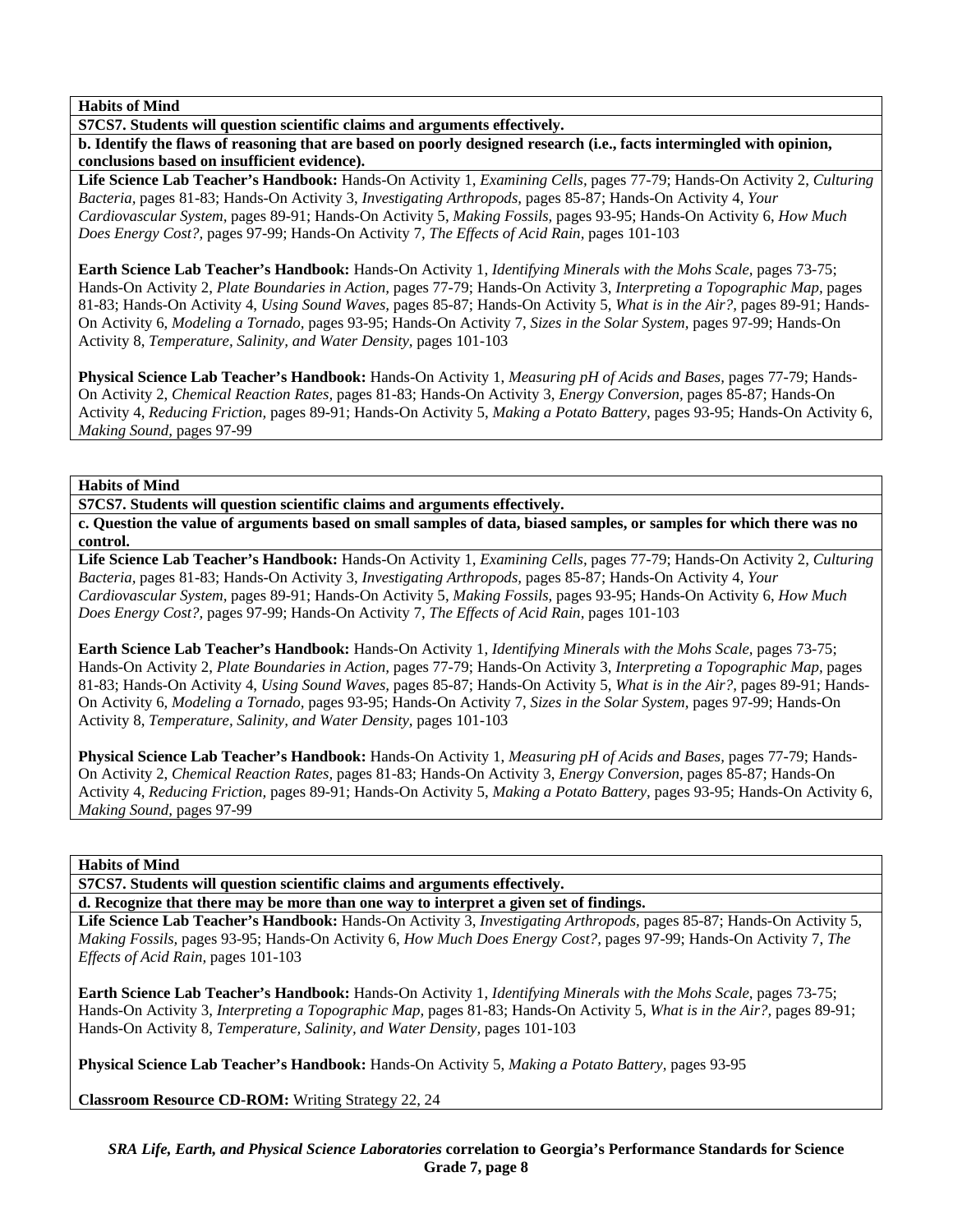**S7CS8. Students will investigate the characteristics of scientific knowledge and how that knowledge is achieved. Students will apply the following to scientific concepts:** 

**a. When similar investigations give different results, the scientific challenge is to judge whether the differences are trivial or significant, which often requires further study. Even with similar results, scientists may wait until an investigation has been repeated many times before accepting the results as meaningful.** 

**Life Science Lab Teacher's Handbook:** Hands-On Activity 1, *Examining Cells,* pages 77-79; Hands-On Activity 2, *Culturing Bacteria,* pages 81-83; Hands-On Activity 3, *Investigating Arthropods,* pages 85-87; Hands-On Activity 4, *Your Cardiovascular System,* pages 89-91; Hands-On Activity 5, *Making Fossils,* pages 93-95; Hands-On Activity 6, *How Much Does Energy Cost?,* pages 97-99; Hands-On Activity 7, *The Effects of Acid Rain,* pages 101-103

**Earth Science Lab Teacher's Handbook:** Hands-On Activity 1, *Identifying Minerals with the Mohs Scale,* pages 73-75; Hands-On Activity 2, *Plate Boundaries in Action,* pages 77-79; Hands-On Activity 3, *Interpreting a Topographic Map,* pages 81-83; Hands-On Activity 4, *Using Sound Waves,* pages 85-87; Hands-On Activity 5, *What is in the Air?,* pages 89-91; Hands-On Activity 6, *Modeling a Tornado,* pages 93-95; Hands-On Activity 7, *Sizes in the Solar System,* pages 97-99; Hands-On Activity 8, *Temperature, Salinity, and Water Density,* pages 101-103

**Physical Science Lab Teacher's Handbook:** Hands-On Activity 1, *Measuring pH of Acids and Bases,* pages 77-79; Hands-On Activity 2, *Chemical Reaction Rates,* pages 81-83; Hands-On Activity 3, *Energy Conversion,* pages 85-87; Hands-On Activity 4, *Reducing Friction,* pages 89-91; Hands-On Activity 5, *Making a Potato Battery,* pages 93-95; Hands-On Activity 6, *Making Sound,* pages 97-99

**The Nature of Science** 

**S7CS8. Students will investigate the characteristics of scientific knowledge and how that knowledge is achieved. Students will apply the following to scientific concepts:** 

**b. When new experimental results are inconsistent with an existing, well-established theory, scientists may pursue further experimentation to decide whether the results are flawed or the theory requires modification.** 

**Life Science Lab Teacher's Handbook:** Hands-On Activity 1, *Examining Cells,* pages 77-79; Hands-On Activity 2, *Culturing Bacteria,* pages 81-83; Hands-On Activity 3, *Investigating Arthropods,* pages 85-87; Hands-On Activity 4, *Your Cardiovascular System,* pages 89-91; Hands-On Activity 5, *Making Fossils,* pages 93-95; Hands-On Activity 6, *How Much Does Energy Cost?,* pages 97-99; Hands-On Activity 7, *The Effects of Acid Rain,* pages 101-103

**Earth Science Lab Teacher's Handbook:** Hands-On Activity 1, *Identifying Minerals with the Mohs Scale,* pages 73-75; Hands-On Activity 2, *Plate Boundaries in Action,* pages 77-79; Hands-On Activity 3, *Interpreting a Topographic Map,* pages 81-83; Hands-On Activity 4, *Using Sound Waves,* pages 85-87; Hands-On Activity 5, *What is in the Air?,* pages 89-91; Hands-On Activity 6, *Modeling a Tornado,* pages 93-95; Hands-On Activity 7, *Sizes in the Solar System,* pages 97-99; Hands-On Activity 8, *Temperature, Salinity, and Water Density,* pages 101-103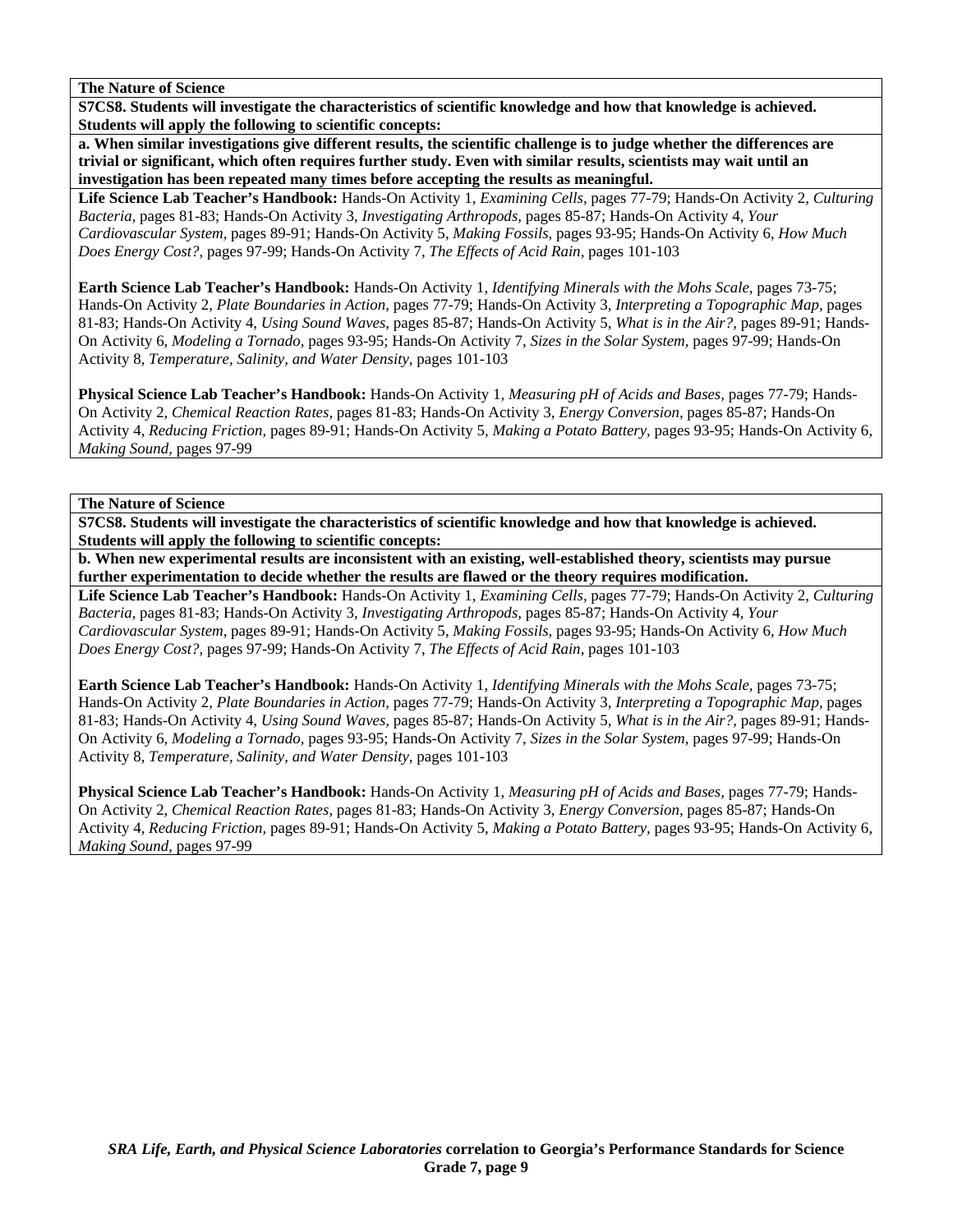**S7CS8. Students will investigate the characteristics of scientific knowledge and how that knowledge is achieved. Students will apply the following to scientific concepts:** 

**c. As prevailing theories are challenged by new information, scientific knowledge may change.** 

**Life Science Lab Teacher's Handbook:** Hands-On Activity 1, *Examining Cells,* pages 77-79; Hands-On Activity 2, *Culturing Bacteria,* pages 81-83; Hands-On Activity 3, *Investigating Arthropods,* pages 85-87; Hands-On Activity 4, *Your Cardiovascular System,* pages 89-91; Hands-On Activity 5, *Making Fossils,* pages 93-95; Hands-On Activity 6, *How Much Does Energy Cost?,* pages 97-99; Hands-On Activity 7, *The Effects of Acid Rain,* pages 101-103

**Earth Science Lab Teacher's Handbook:** Hands-On Activity 1, *Identifying Minerals with the Mohs Scale,* pages 73-75; Hands-On Activity 2, *Plate Boundaries in Action,* pages 77-79; Hands-On Activity 3, *Interpreting a Topographic Map,* pages 81-83; Hands-On Activity 4, *Using Sound Waves,* pages 85-87; Hands-On Activity 5, *What is in the Air?,* pages 89-91; Hands-On Activity 6, *Modeling a Tornado,* pages 93-95; Hands-On Activity 7, *Sizes in the Solar System,* pages 97-99; Hands-On Activity 8, *Temperature, Salinity, and Water Density,* pages 101-103

**Physical Science Lab Teacher's Handbook:** Hands-On Activity 1, *Measuring pH of Acids and Bases,* pages 77-79; Hands-On Activity 2, *Chemical Reaction Rates,* pages 81-83; Hands-On Activity 3, *Energy Conversion,* pages 85-87; Hands-On Activity 4, *Reducing Friction,* pages 89-91; Hands-On Activity 5, *Making a Potato Battery,* pages 93-95; Hands-On Activity 6, *Making Sound,* pages 97-99

**The Nature of Science** 

**S7CS9.Students will investigate the features of the process of scientific inquiry.** 

**a. Scientific investigations are conducted for different reasons, which include exploring new phenomena, confirming previous results, testing how well a theory predicts, and comparing competing theories.** 

**Life Science Lab Teacher's Handbook:** Hands-On Activity 1, *Examining Cells,* pages 77-79; Hands-On Activity 2, *Culturing Bacteria,* pages 81-83; Hands-On Activity 3, *Investigating Arthropods,* pages 85-87; Hands-On Activity 4, *Your Cardiovascular System,* pages 89-91; Hands-On Activity 5, *Making Fossils,* pages 93-95; Hands-On Activity 6, *How Much Does Energy Cost?,* pages 97-99; Hands-On Activity 7, *The Effects of Acid Rain,* pages 101-103

**Earth Science Lab Teacher's Handbook:** Hands-On Activity 1, *Identifying Minerals with the Mohs Scale,* pages 73-75; Hands-On Activity 2, *Plate Boundaries in Action,* pages 77-79; Hands-On Activity 3, *Interpreting a Topographic Map,* pages 81-83; Hands-On Activity 4, *Using Sound Waves,* pages 85-87; Hands-On Activity 5, *What is in the Air?,* pages 89-91; Hands-On Activity 6, *Modeling a Tornado,* pages 93-95; Hands-On Activity 7, *Sizes in the Solar System,* pages 97-99; Hands-On Activity 8, *Temperature, Salinity, and Water Density,* pages 101-103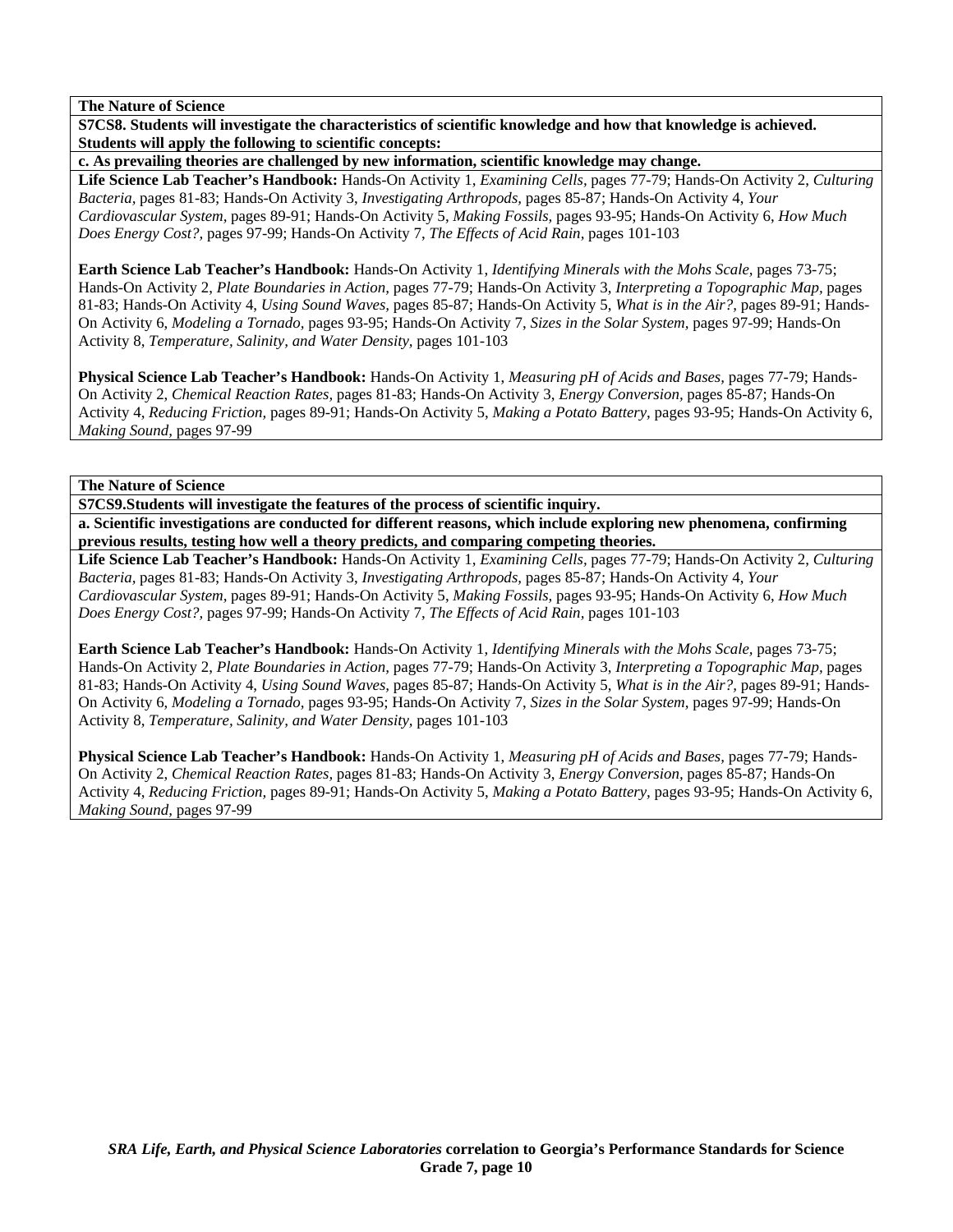**S7CS9.Students will investigate the features of the process of scientific inquiry.** 

**b. Scientific investigations usually involve collecting evidence, reasoning, devising hypotheses, and formulating explanations to make sense of collected evidence.** 

**Life Science Lab Teacher's Handbook:** Hands-On Activity 1, *Examining Cells,* pages 77-79; Hands-On Activity 2, *Culturing Bacteria,* pages 81-83; Hands-On Activity 3, *Investigating Arthropods,* pages 85-87; Hands-On Activity 4, *Your Cardiovascular System,* pages 89-91; Hands-On Activity 5, *Making Fossils,* pages 93-95; Hands-On Activity 6, *How Much Does Energy Cost?,* pages 97-99; Hands-On Activity 7, *The Effects of Acid Rain,* pages 101-103

**Earth Science Lab Teacher's Handbook:** Hands-On Activity 1, *Identifying Minerals with the Mohs Scale,* pages 73-75; Hands-On Activity 2, *Plate Boundaries in Action,* pages 77-79; Hands-On Activity 3, *Interpreting a Topographic Map,* pages 81-83; Hands-On Activity 4, *Using Sound Waves,* pages 85-87; Hands-On Activity 5, *What is in the Air?,* pages 89-91; Hands-On Activity 6, *Modeling a Tornado,* pages 93-95; Hands-On Activity 7, *Sizes in the Solar System,* pages 97-99; Hands-On Activity 8, *Temperature, Salinity, and Water Density,* pages 101-103

**Physical Science Lab Teacher's Handbook:** Hands-On Activity 1, *Measuring pH of Acids and Bases,* pages 77-79; Hands-On Activity 2, *Chemical Reaction Rates,* pages 81-83; Hands-On Activity 3, *Energy Conversion,* pages 85-87; Hands-On Activity 4, *Reducing Friction,* pages 89-91; Hands-On Activity 5, *Making a Potato Battery,* pages 93-95; Hands-On Activity 6, *Making Sound,* pages 97-99

**The Nature of Science** 

**S7CS9.Students will investigate the features of the process of scientific inquiry.** 

**c. Scientific experiments investigate the effect of one variable on another. All other variables are kept constant. Life Science Lab Teacher's Handbook:** Hands-On Activity 7, *The Effects of Acid Rain,* pages 101-103

**Earth Science Lab Teacher's Handbook:** Hands-On Activity 8, *Temperature, Salinity, and Water Density,* pages 101-103

**Physical Science Lab Teacher's Handbook:** Hands-On Activity 2, *Chemical Reaction Rates,* pages 81-83\

**Classroom Resource CD-ROM:** Writing Strategy 15, 23

**The Nature of Science** 

**S7CS9.Students will investigate the features of the process of scientific inquiry.** 

**d. Scientists often collaborate to design research. To prevent this bias, scientists conduct independent studies of the same question.** 

**Life Science Lab Teacher's Handbook:** Hands-On Activity 1, *Examining Cells,* pages 77-79; Hands-On Activity 2, *Culturing Bacteria,* pages 81-83; Hands-On Activity 3, *Investigating Arthropods,* pages 85-87; Hands-On Activity 4, *Your Cardiovascular System,* pages 89-91; Hands-On Activity 5, *Making Fossils,* pages 93-95; Hands-On Activity 6, *How Much Does Energy Cost?,* pages 97-99; Hands-On Activity 7, *The Effects of Acid Rain,* pages 101-103

**Earth Science Lab Teacher's Handbook:** Hands-On Activity 1, *Identifying Minerals with the Mohs Scale,* pages 73-75; Hands-On Activity 2, *Plate Boundaries in Action,* pages 77-79; Hands-On Activity 3, *Interpreting a Topographic Map,* pages 81-83; Hands-On Activity 4, *Using Sound Waves,* pages 85-87; Hands-On Activity 5, *What is in the Air?,* pages 89-91; Hands-On Activity 6, *Modeling a Tornado,* pages 93-95; Hands-On Activity 7, *Sizes in the Solar System,* pages 97-99; Hands-On Activity 8, *Temperature, Salinity, and Water Density,* pages 101-103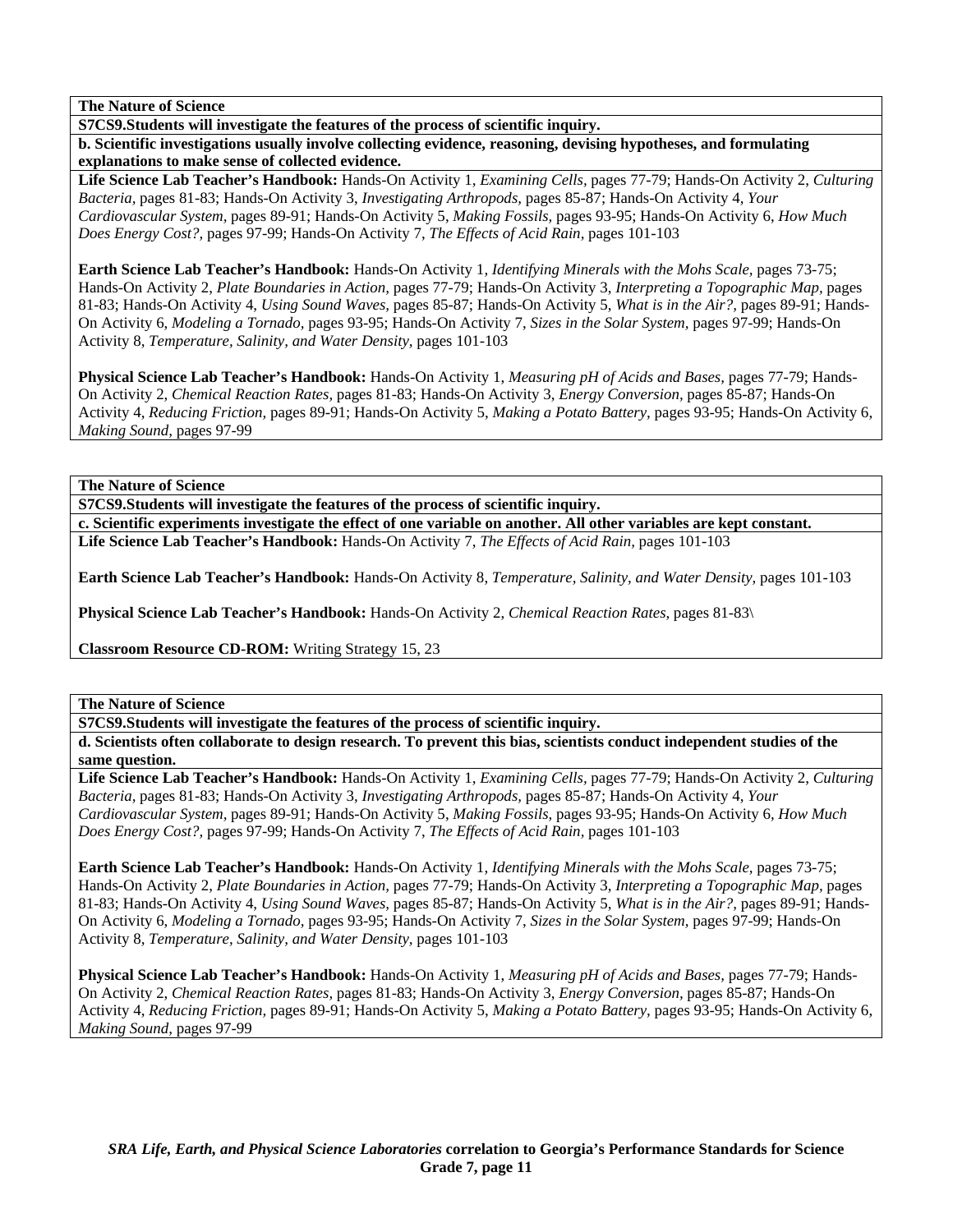**S7CS9.Students will investigate the features of the process of scientific inquiry.** 

**e. Accurate records keeping, data sharing, and replication of results are essential for maintaining an investigator's credibility with other scientists and society.** 

**Life Science Lab Teacher's Handbook:** Hands-On Activity 1, *Examining Cells,* pages 77-79; Hands-On Activity 2, *Culturing Bacteria,* pages 81-83; Hands-On Activity 3, *Investigating Arthropods,* pages 85-87; Hands-On Activity 4, *Your Cardiovascular System,* pages 89-91; Hands-On Activity 5, *Making Fossils,* pages 93-95; Hands-On Activity 6, *How Much Does Energy Cost?,* pages 97-99; Hands-On Activity 7, *The Effects of Acid Rain,* pages 101-103

**Earth Science Lab Teacher's Handbook:** Hands-On Activity 1, *Identifying Minerals with the Mohs Scale,* pages 73-75; Hands-On Activity 2, *Plate Boundaries in Action,* pages 77-79; Hands-On Activity 3, *Interpreting a Topographic Map,* pages 81-83; Hands-On Activity 4, *Using Sound Waves,* pages 85-87; Hands-On Activity 5, *What is in the Air?,* pages 89-91; Hands-On Activity 6, *Modeling a Tornado,* pages 93-95; Hands-On Activity 7, *Sizes in the Solar System,* pages 97-99; Hands-On Activity 8, *Temperature, Salinity, and Water Density,* pages 101-103

**Physical Science Lab Teacher's Handbook:** Hands-On Activity 1, *Measuring pH of Acids and Bases,* pages 77-79; Hands-On Activity 2, *Chemical Reaction Rates,* pages 81-83; Hands-On Activity 3, *Energy Conversion,* pages 85-87; Hands-On Activity 4, *Reducing Friction,* pages 89-91; Hands-On Activity 5, *Making a Potato Battery,* pages 93-95; Hands-On Activity 6, *Making Sound,* pages 97-99

## **The Nature of Science**

**S7CS9.Students will investigate the features of the process of scientific inquiry.** 

**f. Scientists use technology and mathematics to enhance the process of scientific inquiry.** 

**Life Science Lab Teacher's Handbook:** Hands-On Activity 1, *Examining Cells,* pages 77-79; Hands-On Activity 2, *Culturing Bacteria,* pages 81-83; Hands-On Activity 3, *Investigating Arthropods,* pages 85-87; Hands-On Activity 4, *Your Cardiovascular System,* pages 89-91; Hands-On Activity 5, *Making Fossils,* pages 93-95; Hands-On Activity 6, *How Much Does Energy Cost?,* pages 97-99; Hands-On Activity 7, *The Effects of Acid Rain,* pages 101-103

**Earth Science Lab Teacher's Handbook:** Hands-On Activity 1, *Identifying Minerals with the Mohs Scale,* pages 73-75; Hands-On Activity 2, *Plate Boundaries in Action,* pages 77-79; Hands-On Activity 3, *Interpreting a Topographic Map,* pages 81-83; Hands-On Activity 4, *Using Sound Waves,* pages 85-87; Hands-On Activity 5, *What is in the Air?,* pages 89-91; Hands-On Activity 6, *Modeling a Tornado,* pages 93-95; Hands-On Activity 7, *Sizes in the Solar System,* pages 97-99; Hands-On Activity 8, *Temperature, Salinity, and Water Density,* pages 101-103

**Physical Science Lab Teacher's Handbook:** Hands-On Activity 1, *Measuring pH of Acids and Bases,* pages 77-79; Hands-On Activity 2, *Chemical Reaction Rates,* pages 81-83; Hands-On Activity 3, *Energy Conversion,* pages 85-87; Hands-On Activity 4, *Reducing Friction,* pages 89-91; Hands-On Activity 5, *Making a Potato Battery,* pages 93-95; Hands-On Activity 6, *Making Sound,* pages 97-99

## **The Nature of Science**

**S7CS9.Students will investigate the features of the process of scientific inquiry.** 

**g. The ethics of science requires that special care must be taken and used for human subjects and animals in scientific research. Scientists must adhere to the appropriate rules and guidelines when conducting research.** 

**Life Science Lab Teacher's Handbook:** Hands-On Activity 3, *Investigating Arthropods,* pages 85-87; Hands-On Activity 4, *Your Cardiovascular System,* pages 89-91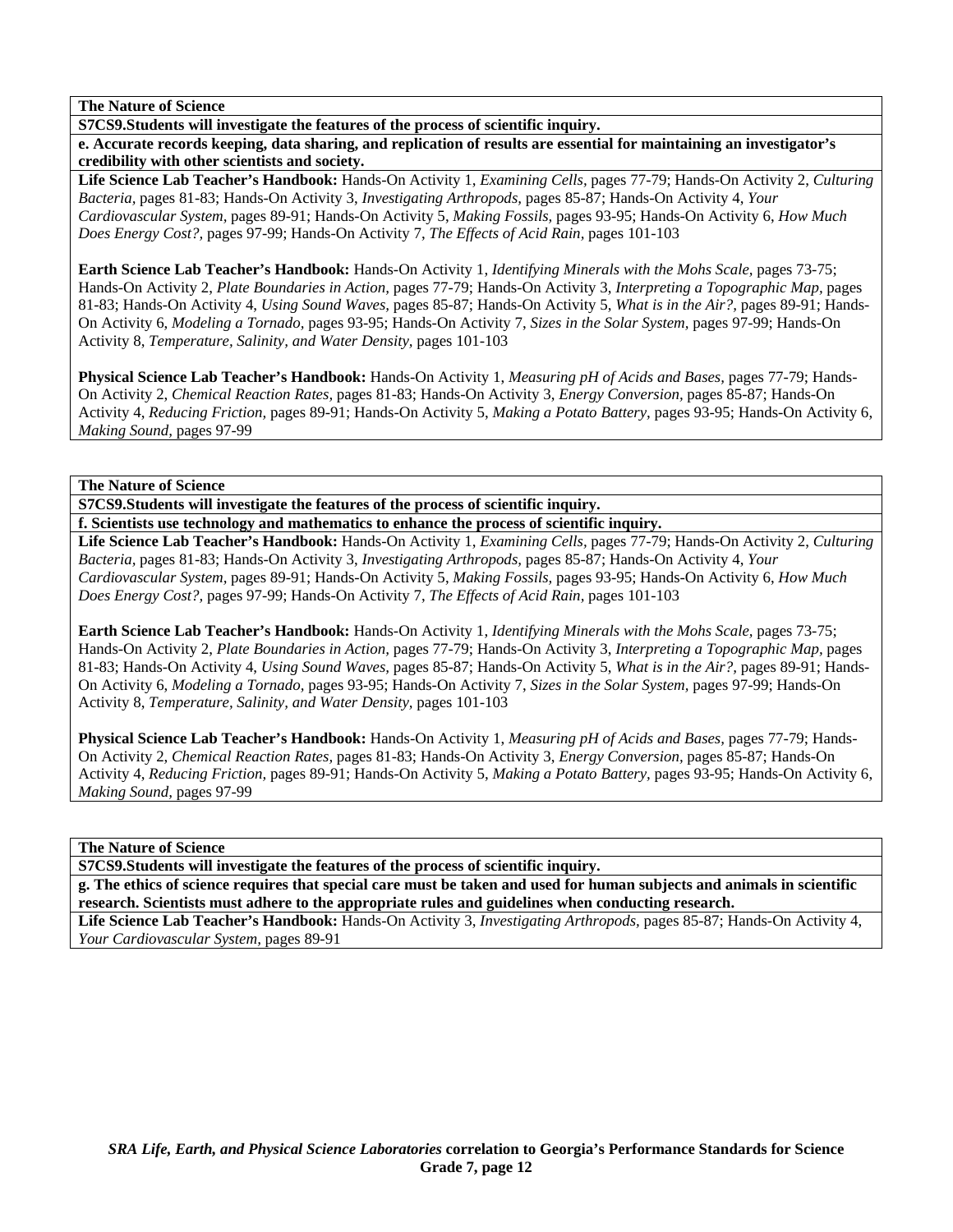# **S7CS10. Students will enhance reading in all curriculum areas by:**

**a. Reading in All Curriculum Areas** 

- **Read a minimum of 25-grade level appropriate books per year from a variety of subject disciplines and participate in discussions related to curricular learning in all areas.**
- **Read both informational and fictional texts in a variety of genres and modes of discourse.**
- **Read technical texts related to various subject areas.**

Life Science Lab, Level A: Cards 1-90 Life Science Lab, Level B: Cards 1-90

**Earth Science Lab, Level A: Cards 1-90 Earth Science Lab, Level B: Cards 1-90** 

Physical Science Lab, Level A: Cards 1-90 **Physical Science Lab, Level B: Cards 1-90** 

**S7CS10. Students will enhance reading in all curriculum areas by:** 

#### **b. Discussing books**

- **Discuss messages and themes from books in all subject areas.**
- **Respond to a variety of texts in multiple modes of discourse.**
- **Relate messages and themes from on subject area to messages and themes in another area.**
- **Evaluate the merit of texts in every subject discipline.**
- **Examine author's purpose in writing.** 
	- **Recognize the features of disciplinary texts.**

Life Science Lab, Level A: Cards 1-90 Life Science Lab, Level B: Cards 1-90

**Earth Science Lab, Level A: Cards 1-90 Earth Science Lab, Level B: Cards 1-90** 

Physical Science Lab, Level A: Cards 1-90 Physical Science Lab, Level B: Cards 1-90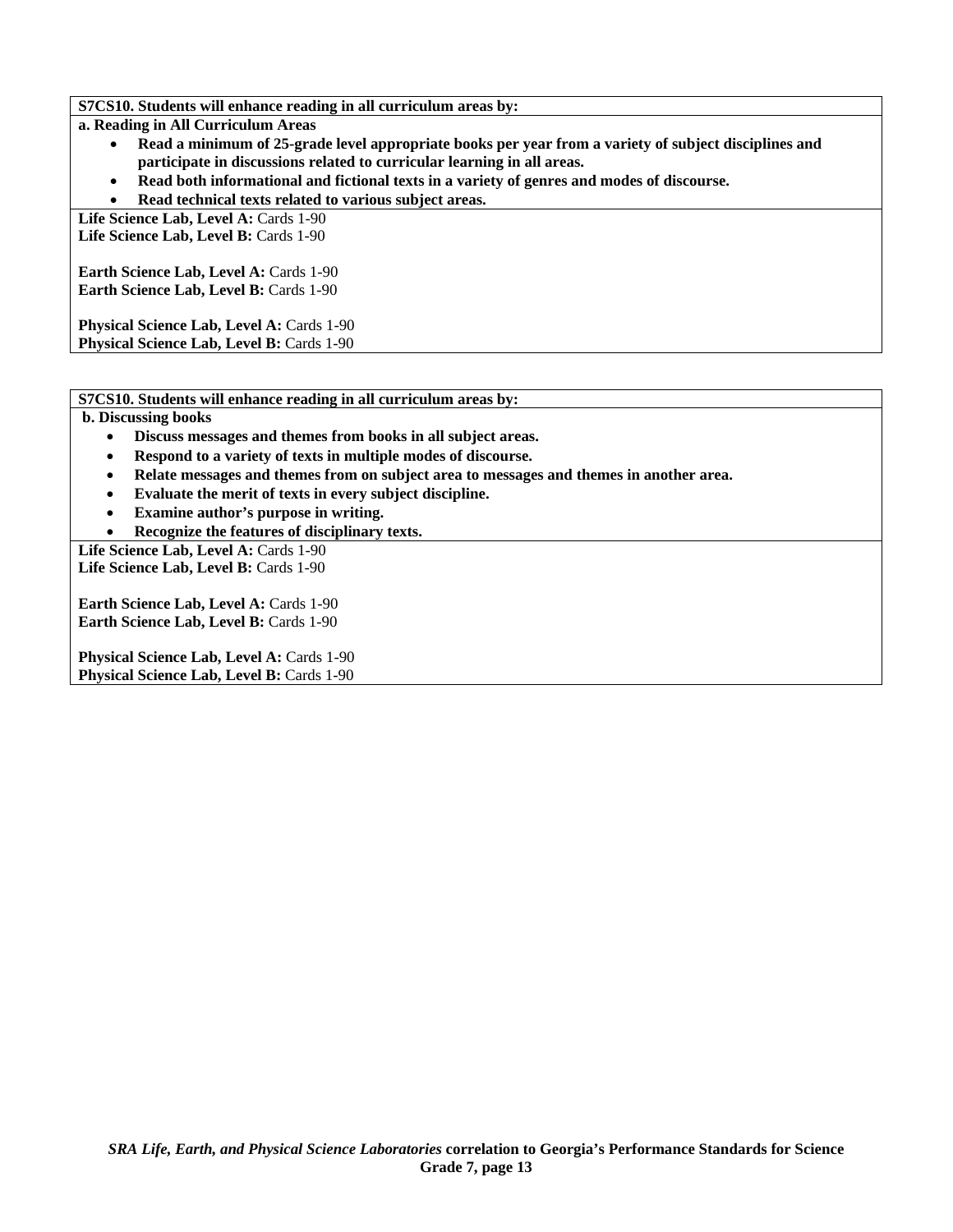# **S7CS10. Students will enhance reading in all curriculum areas by:**

# **c. Building vocabulary knowledge**

- **Demonstrate an understanding of contextual vocabulary in various subjects.**
- Use content vocabulary in writing and speaking.
- **Explore understanding of new words found in subject area texts.**

Life Science Lab, Level A: Cards 1-90

**Life Science Lab, Level B:** Cards 1-90

**Life Science Lab Teacher's Handbook:** Hands-On Activity 1, *Examining Cells,* pages 77-79; Hands-On Activity 2, *Culturing Bacteria,* pages 81-83; Hands-On Activity 3, *Investigating Arthropods,* pages 85-87; Hands-On Activity 4, *Your Cardiovascular System,* pages 89-91; Hands-On Activity 5, *Making Fossils,* pages 93-95; Hands-On Activity 6, *How Much Does Energy Cost?,* pages 97-99; Hands-On Activity 7, *The Effects of Acid Rain,* pages 101-103

# **Earth Science Lab, Level A: Cards 1-90**

#### **Earth Science Lab, Level B: Cards 1-90**

**Earth Science Lab Teacher's Handbook:** Hands-On Activity 1, *Identifying Minerals with the Mohs Scale,* pages 73-75; Hands-On Activity 2, *Plate Boundaries in Action,* pages 77-79; Hands-On Activity 3, *Interpreting a Topographic Map,* pages 81-83; Hands-On Activity 4, *Using Sound Waves,* pages 85-87; Hands-On Activity 5, *What is in the Air?,* pages 89-91; Hands-On Activity 6, *Modeling a Tornado,* pages 93-95; Hands-On Activity 7, *Sizes in the Solar System,* pages 97-99; Hands-On Activity 8, *Temperature, Salinity, and Water Density,* pages 101-103

# Physical Science Lab, Level A: Cards 1-90

## **Physical Science Lab, Level B: Cards 1-90**

**Physical Science Lab Teacher's Handbook:** Hands-On Activity 1, *Measuring pH of Acids and Bases,* pages 77-79; Hands-On Activity 2, *Chemical Reaction Rates,* pages 81-83; Hands-On Activity 3, *Energy Conversion,* pages 85-87; Hands-On Activity 4, *Reducing Friction,* pages 89-91; Hands-On Activity 5, *Making a Potato Battery,* pages 93-95; Hands-On Activity 6, *Making Sound,* pages 97-99

**Classroom Resource CD-ROM:** Writing Strategy 1-30

## **S7CS10. Students will enhance reading in all curriculum areas by:**

## **d. Establishing context**

- **Explore life experiences related to subject area content.**
- **Discuss in both writing and speaking how certain words are subject area related.**
- **Determine strategies for finding content and contextual meaning for unknown words.**

# Life Science Lab, Level A: Cards 1-90

**Life Science Lab, Level B: Cards 1-90** 

**Life Science Lab Teacher's Handbook:** Hands-On Activity 1, *Examining Cells,* pages 77-79; Hands-On Activity 2, *Culturing Bacteria,* pages 81-83; Hands-On Activity 3, *Investigating Arthropods,* pages 85-87; Hands-On Activity 4, *Your Cardiovascular System,* pages 89-91; Hands-On Activity 5, *Making Fossils,* pages 93-95; Hands-On Activity 6, *How Much Does Energy Cost?,* pages 97-99; Hands-On Activity 7, *The Effects of Acid Rain,* pages 101-103

# **Earth Science Lab, Level A: Cards 1-90**

# **Earth Science Lab, Level B: Cards 1-90**

**Earth Science Lab Teacher's Handbook:** Hands-On Activity 1, *Identifying Minerals with the Mohs Scale,* pages 73-75; Hands-On Activity 2, *Plate Boundaries in Action,* pages 77-79; Hands-On Activity 3, *Interpreting a Topographic Map,* pages 81-83; Hands-On Activity 4, *Using Sound Waves,* pages 85-87; Hands-On Activity 5, *What is in the Air?,* pages 89-91; Hands-On Activity 6, *Modeling a Tornado,* pages 93-95; Hands-On Activity 7, *Sizes in the Solar System,* pages 97-99; Hands-On Activity 8, *Temperature, Salinity, and Water Density,* pages 101-103

**Physical Science Lab, Level A: Cards 1-90** 

**Physical Science Lab, Level B: Cards 1-90** 

**Physical Science Lab Teacher's Handbook:** Hands-On Activity 1, *Measuring pH of Acids and Bases,* pages 77-79; Hands-On Activity 2, *Chemical Reaction Rates,* pages 81-83; Hands-On Activity 3, *Energy Conversion,* pages 85-87; Hands-On Activity 4, *Reducing Friction,* pages 89-91; Hands-On Activity 5, *Making a Potato Battery,* pages 93-95; Hands-On Activity 6, *Making Sound,* pages 97-99

**Classroom Resource CD-ROM:** Writing Strategy 1-30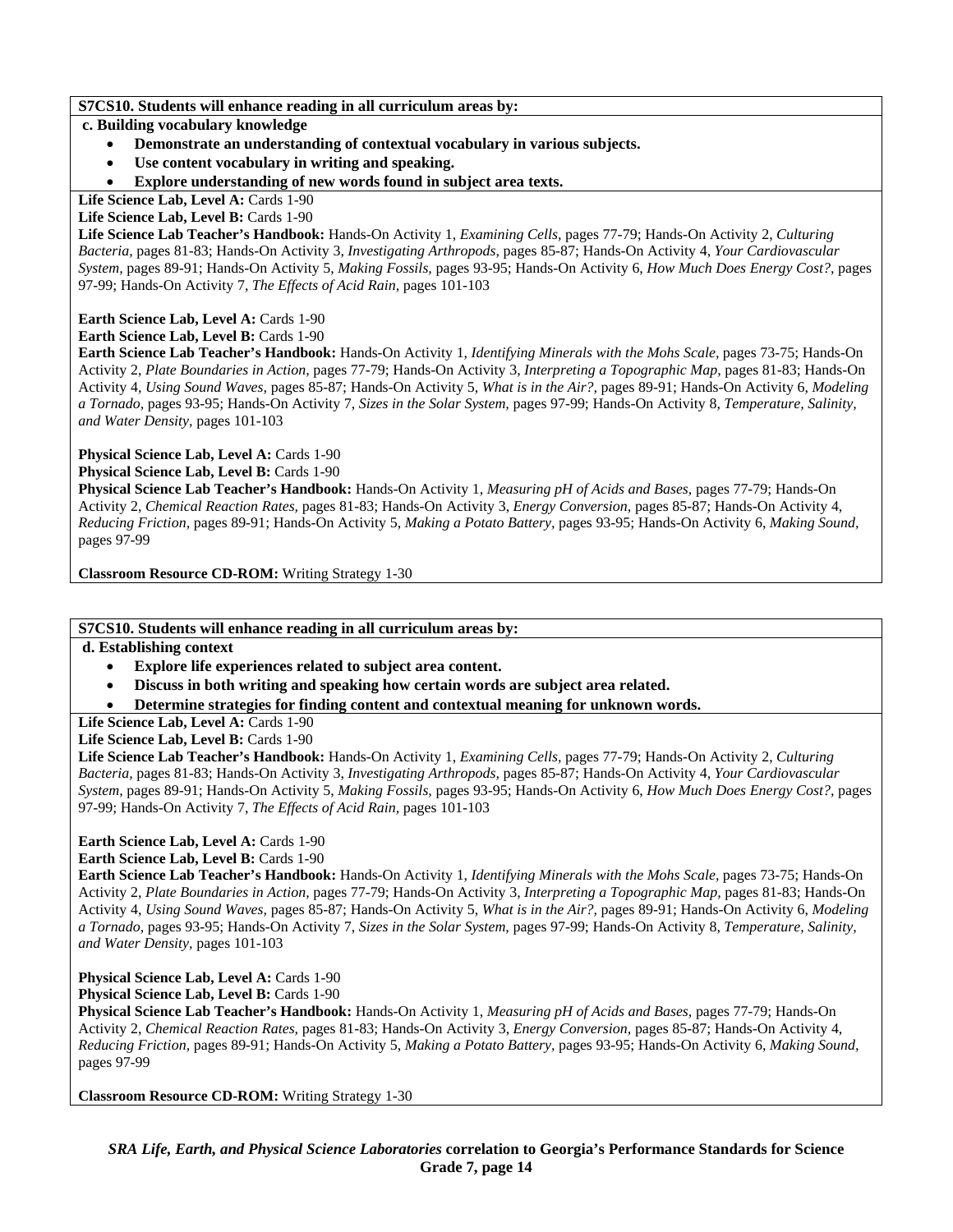#### **S7L1. Students will investigate the diversity of living organisms and how they can be compared scientifically. a. Demonstrate the process for the development of a dichotomous key.**

Life Science Lab, Level A: Cards 2, 3 Life Science Lab, Level B: Cards 2, 3

**S7L1. Students will investigate the diversity of living organisms and how they can be compared scientifically. b. Classify organisms based on physical characteristics using a dichotomous key of the six kingdom system (archaebacteria, eubacteria, protests, fungi, plants, and animals).** 

Life Science Lab, Level A: Cards 2, 3, 12, 14, 15, 16, 18, 19, 20, 21, 22, 25, 27, 28, 29, 30, 31, 32, 33, 34, 35, 36, 37, 38, 39, 40

Life Science Lab, Level B: Cards 2, 3, 12, 14, 15, 16, 18, 19, 20, 21, 22, 25, 27, 28, 29, 30, 31, 32, 33, 34, 35, 36, 37, 38, 39, 40

**Life Science Lab Teacher's Handbook:** Hands-On Activity 2, *Culturing Bacteria,* pages 81-83; Hands-On Activity 3, *Investigating Arthropods,* pages 85-87

**S7L2. Students will describe the structure and function of cells, tissues, organs, and organ systems. a. Explain that cells take in nutrients in order to grow and divide and to make needed materials. Life Science Lab, Level A: Cards 5, 8, 9, 10 Life Science Lab, Level B:** Cards 5, 8, 9, 10 **Life Science Lab Teacher's Handbook:** Hands-On Activity 1, *Examining Cells,* pages 77-79

**S7L2. Students will describe the structure and function of cells, tissues, organs, and organ systems. b. Relate cell structure (cell membrane, nucleus, cytoplasm, chloroplasts, mitochondria) to basic cell functions. Life Science Lab, Level A: Cards 5, 6, 7, 8, 9, 10 Life Science Lab, Level B:** Cards 5, 6, 7, 8, 9, 10 **Life Science Lab Teacher's Handbook:** Hands-On Activity 1, *Examining Cells,* pages 77-79

**S7L2. Students will describe the structure and function of cells, tissues, organs, and organ systems. c. Explain that cells are organized into tissues, tissues into organs, organs into systems, and systems into organisms.**  Life Science Lab, Level A: Card 44 Life Science Lab, Level B: Card 44

**S7L2. Students will describe the structure and function of cells, tissues, organs, and organ systems. d. Explain that tissues, organs, and organ systems serve the needs cells have for oxygen, food, and waste removal.**  Life Science Lab, Level A: Cards 46, 47, 48, 50, 51, 52 **Life Science Lab, Level B:** Cards 46, 47, 48, 50, 51, 52 **Life Science Lab Teacher's Handbook:** Hands-On Activity 4, *Your Cardiovascular System,* pages 89-91

**S7L2. Students will describe the structure and function of cells, tissues, organs, and organ systems. e. Explain the purpose of the major organ systems in the human body (i.e., digestion, respiration, reproduction, circulation, excretion, movement, control, and coordination, and for protection from disease). Life Science Lab, Level A:** Cards 46, 47, 48, 49, 50, 51, 52, 53, 54, 55, 56, 57, 58 **Life Science Lab, Level B:** Cards 46, 47, 48, 49, 50, 51, 52, 53, 54, 55, 56, 57, 58

**Life Science Lab Teacher's Handbook:** Hands-On Activity 4, *Your Cardiovascular System,* pages 89-91

**S7L3. Students will recognize how biological traits are passed on to successive generations. a. Explain the role of genes and chromosomes in the process of inheriting a specific trait.**  Life Science Lab, Level A: Cards 62, 63, 64, 65 Life Science Lab, Level B: Cards 62, 63, 64, 65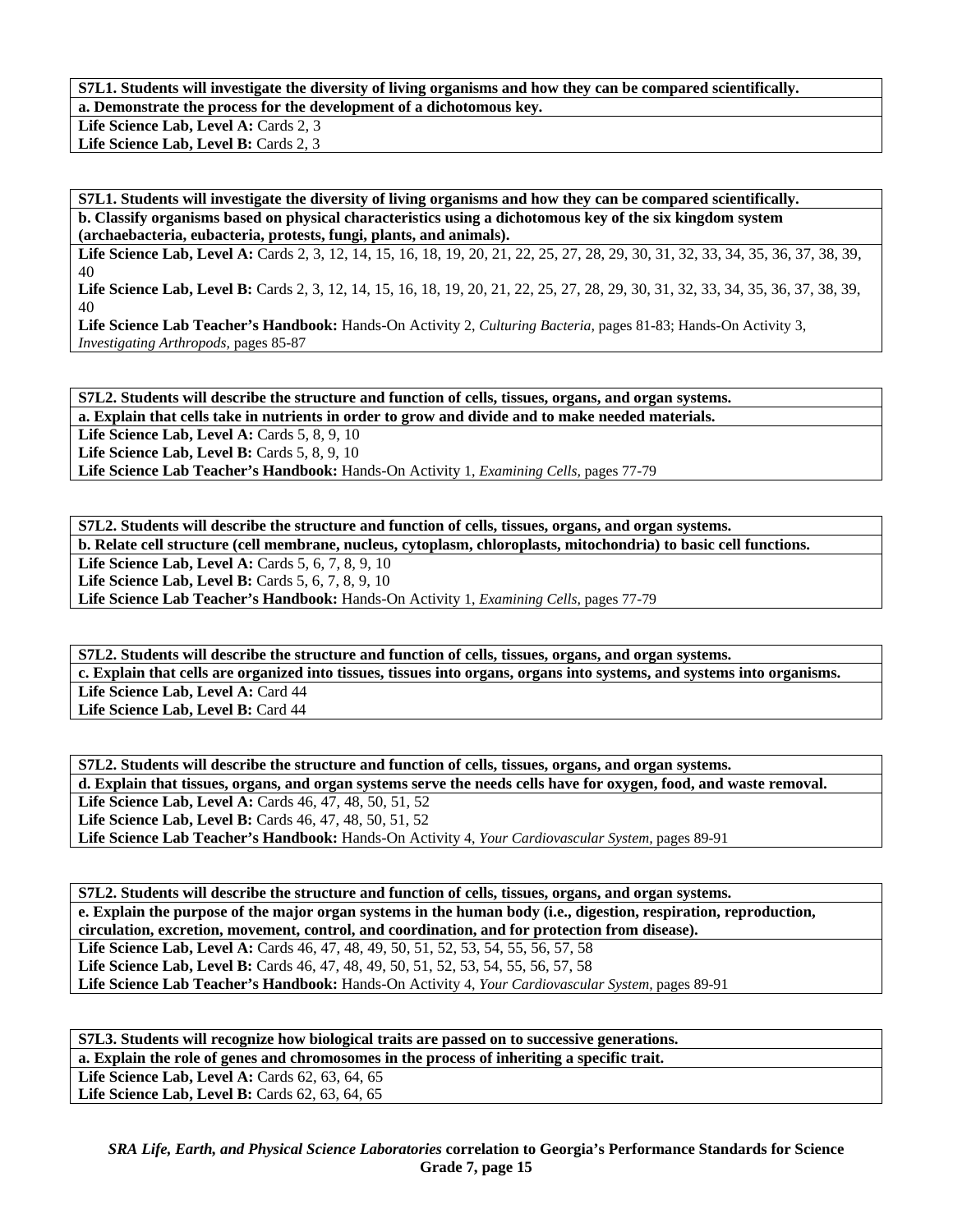# **S7L3. Students will recognize how biological traits are passed on to successive generations. b. Compare and contrast that organisms reproduce asexually and sexually (bacteria, protists, fungi, plants & animals).**  Life Science Lab, Level A: Cards 60, 61

Life Science Lab, Level B: Cards 60, 61

**S7L3. Students will recognize how biological traits are passed on to successive generations.** 

**c. Recognize that selective breeding can produce plants and animals with desired traits.** 

Life Science Lab, Level A: Cards 65, 66

Life Science Lab, Level B: Cards 65, 66

**S7L4. Students will examine the dependence of organisms on one another and their environments. a. Demonstrate in a food web that matter is transferred from one organism to another and can recycle between organisms and their environments.** 

Life Science Lab, Level A: Cards 76, 77

Life Science Lab, Level B: Cards 76, 77

**Life Science Lab Teacher's Handbook:** Hands-On Activity 6, *How Much Does Energy Cost?,* pages 97-99

**S7L4. Students will examine the dependence of organisms on one another and their environments. b. Explain in a food web that sunlight is the source of energy and that this energy moves from organism to organism.**  Life Science Lab, Level A: Cards 76, 77 Life Science Lab, Level B: Cards 76, 77 **Life Science Lab Teacher's Handbook:** Hands-On Activity 6, *How Much Does Energy Cost?,* pages 97-99

**S7L4. Students will examine the dependence of organisms on one another and their environments. c. Recognize that changes in environmental conditions can affect the survival of both individuals and entire species. Life Science Lab, Level A:** Cards 72, 84, 85, 86, 87, 88, 89, 90 **Life Science Lab, Level B:** Cards 72, 84, 85, 86, 87, 88, 89, 90 **Life Science Lab Teacher's Handbook:** Hands-On Activity 7, *The Effects of Acid Rain,* pages 101-103

Earth Science Lab, Level A: Cards 37, 42, 59, 61, 86 **Earth Science Lab, Level B: Cards 37, 42, 59, 61, 86 Earth Science Lab Teacher's Handbook:** Hands-On Activity 5, *What is in the Air?,* pages 89-91

**S7L4. Students will examine the dependence of organisms on one another and their environments. d. Categorize relationships between organisms that care competitive or mutually beneficial. Life Science Lab, Level A:** Cards 73, 74, 75, 76, 77 Life Science Lab, Level B: Cards 73, 74, 75, 76, 77

**S7L4. Students will examine the dependence of organisms on one another and their environments. e. Describe the characteristics of Earth's major terrestrial biomes (i.e., tropical rain forest, savannah, temperate, desert, taiga, tundra, and mountain) and aquatic communities (i.e., freshwater, estuaries, and marine).** 

Life Science Lab, Level A: Cards 81, 82 Life Science Lab, Level B: Cards 81, 82

**Earth Science Lab, Level A: Cards 83, 87, 89** Earth Science Lab, Level B: Cards 83, 87, 89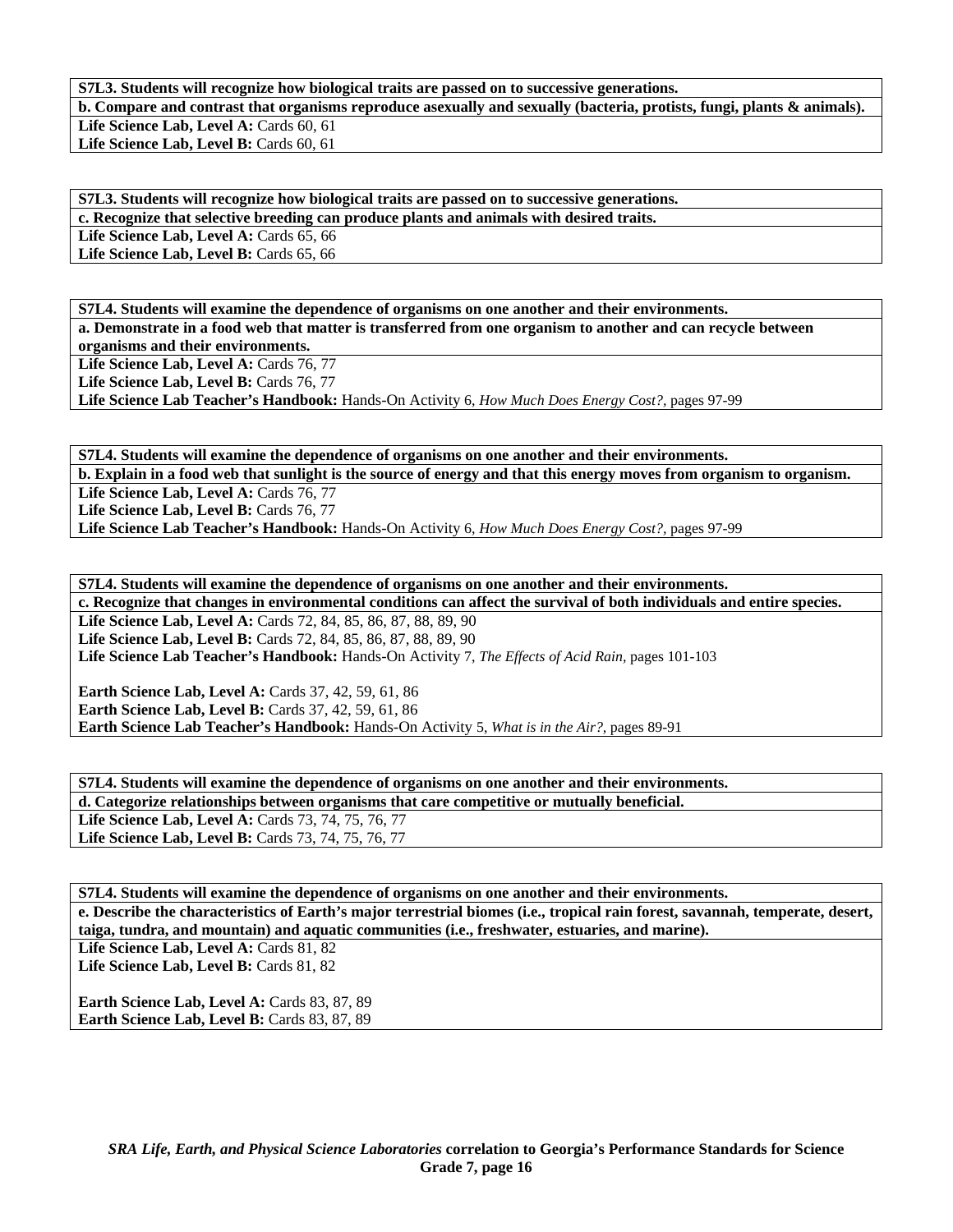**S7L5. Students will examine the evolution of living organisms through inherited characteristics that promote survival or organisms and the survival of successive generations of their offspring.** 

**a. Explain that physical characteristics of organisms have changed over successive generations (e.g., Darwin's finches and peppered moths of Manchester).** 

Life Science Lab, Level A: Cards 65, 66, 67, 68 **Life Science Lab, Level B:** Cards 65, 66, 67, 68

**Life Science Lab Teacher's Handbook:** Hands-On Activity 5, *Making Fossils,* pages 93-95

**S7L5. Students will examine the evolution of living organisms through inherited characteristics that promote survival or organisms and the survival of successive generations of their offspring.** 

**b. Describe ways in which species on earth have evolved due to natural selection.** 

Life Science Lab, Level A: Cards **65**, **66**, **67**, **68** 

Life Science Lab, Level B: Cards 65, 66, 67, 68

**Life Science Lab Teacher's Handbook:** Hands-On Activity 5, *Making Fossils,* pages 93-95

**S7L5. Students will examine the evolution of living organisms through inherited characteristics that promote survival or organisms and the survival of successive generations of their offspring.** 

**c. Trace evidence that the fossil record found in sedimentary rock provides evidence for the long history of changing life forms.** 

Life Science Lab, Level A: Cards 67, 68 Life Science Lab, Level B: Cards 67, 68

**Life Science Lab Teacher's Handbook:** Hands-On Activity 5, *Making Fossils,* pages 93-95

**Earth Science Lab, Level A: Cards 33, 34 Earth Science Lab, Level B: Cards 33, 34**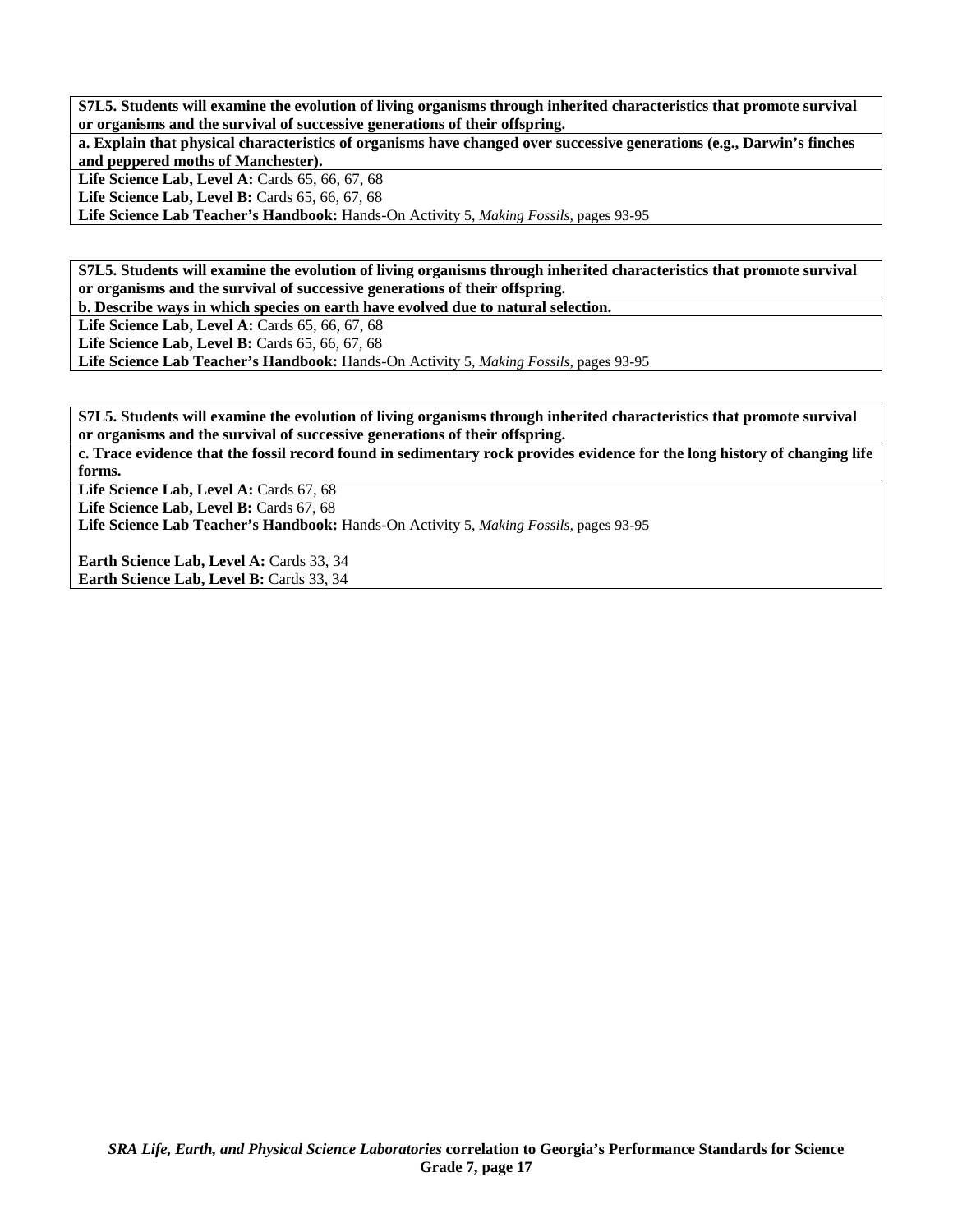# *SRA Life, Earth, and Physical Science Laboratories*  **correlation to Georgia's Performance Standards for Science Grade 8**

*SRA Life, Earth, and Physical Science Laboratories* provide core science content in an alternate reading format. Each *SRA Science Lab* contains 180 Science Cards covering key science concepts and vocabulary. Each lab covers 90 different science topics presented at two different reading levels to meet varied student abilities. The *Teacher's Handbook* includes hands-on inquiry activities as well as vocabulary building exercises. The *Classroom Resource CD-ROM* includes Writing Strategies in Science along with tests and vocabulary games.

#### **Habits of Mind**

**S8CS1. Students will explore the importance of curiosity, honesty, openness, and skepticism in science and will exhibit these traits in their own efforts to understand how the world works.** 

**a. Understand the importance of—and keep—honest, clear, and accurate records in science.** 

**Life Science Lab Teacher's Handbook:** Hands-On Activity 1, *Examining Cells,* pages 77-79; Hands-On Activity 2, *Culturing Bacteria,* pages 81-83; Hands-On Activity 3, *Investigating Arthropods,* pages 85-87; Hands-On Activity 4, *Your Cardiovascular System,* pages 89-91; Hands-On Activity 5, *Making Fossils,* pages 93-95; Hands-On Activity 6, *How Much Does Energy Cost?,* pages 97-99; Hands-On Activity 7, *The Effects of Acid Rain,* pages 101-103

**Earth Science Lab Teacher's Handbook:** Hands-On Activity 1, *Identifying Minerals with the Mohs Scale,* pages 73-75; Hands-On Activity 2, *Plate Boundaries in Action,* pages 77-79; Hands-On Activity 3, *Interpreting a Topographic Map,* pages 81-83; Hands-On Activity 4, *Using Sound Waves,* pages 85-87; Hands-On Activity 5, *What is in the Air?,* pages 89-91; Hands-On Activity 6, *Modeling a Tornado,* pages 93-95; Hands-On Activity 7, *Sizes in the Solar System,* pages 97-99; Hands-On Activity 8, *Temperature, Salinity, and Water Density,* pages 101-103

**Physical Science Lab Teacher's Handbook:** Hands-On Activity 1, *Measuring pH of Acids and Bases,* pages 77-79; Hands-On Activity 2, *Chemical Reaction Rates,* pages 81-83; Hands-On Activity 3, *Energy Conversion,* pages 85-87; Hands-On Activity 4, *Reducing Friction,* pages 89-91; Hands-On Activity 5, *Making a Potato Battery,* pages 93-95; Hands-On Activity 6, *Making Sound,* pages 97-99

**Classroom Resource CD-ROM:** Writing Strategy 1-30

#### **Habits of Mind**

**S8CS1. Students will explore the importance of curiosity, honesty, openness, and skepticism in science and will exhibit these traits in their own efforts to understand how the world works.** 

**b. Understand that hypotheses can be valuable, even if they turn out not to be completely accurate.** 

**Life Science Lab Teacher's Handbook:** Hands-On Activity 1, *Examining Cells,* pages 77-79; Hands-On Activity 2, *Culturing Bacteria,* pages 81-83; Hands-On Activity 3, *Investigating Arthropods,* pages 85-87; Hands-On Activity 4, *Your Cardiovascular System,* pages 89-91; Hands-On Activity 5, *Making Fossils,* pages 93-95; Hands-On Activity 6, *How Much Does Energy Cost?,* pages 97-99; Hands-On Activity 7, *The Effects of Acid Rain,* pages 101-103

**Earth Science Lab Teacher's Handbook:** Hands-On Activity 1, *Identifying Minerals with the Mohs Scale,* pages 73-75; Hands-On Activity 2, *Plate Boundaries in Action,* pages 77-79; Hands-On Activity 3, *Interpreting a Topographic Map,* pages 81-83; Hands-On Activity 4, *Using Sound Waves,* pages 85-87; Hands-On Activity 5, *What is in the Air?,* pages 89-91; Hands-On Activity 6, *Modeling a Tornado,* pages 93-95; Hands-On Activity 7, *Sizes in the Solar System,* pages 97-99; Hands-On Activity 8, *Temperature, Salinity, and Water Density,* pages 101-103

**Physical Science Lab Teacher's Handbook:** Hands-On Activity 1, *Measuring pH of Acids and Bases,* pages 77-79; Hands-On Activity 2, *Chemical Reaction Rates,* pages 81-83; Hands-On Activity 3, *Energy Conversion,* pages 85-87; Hands-On Activity 4, *Reducing Friction,* pages 89-91; Hands-On Activity 5, *Making a Potato Battery,* pages 93-95; Hands-On Activity 6, *Making Sound,* pages 97-99

**Classroom Resource CD-ROM:** Writing Strategy 8, 15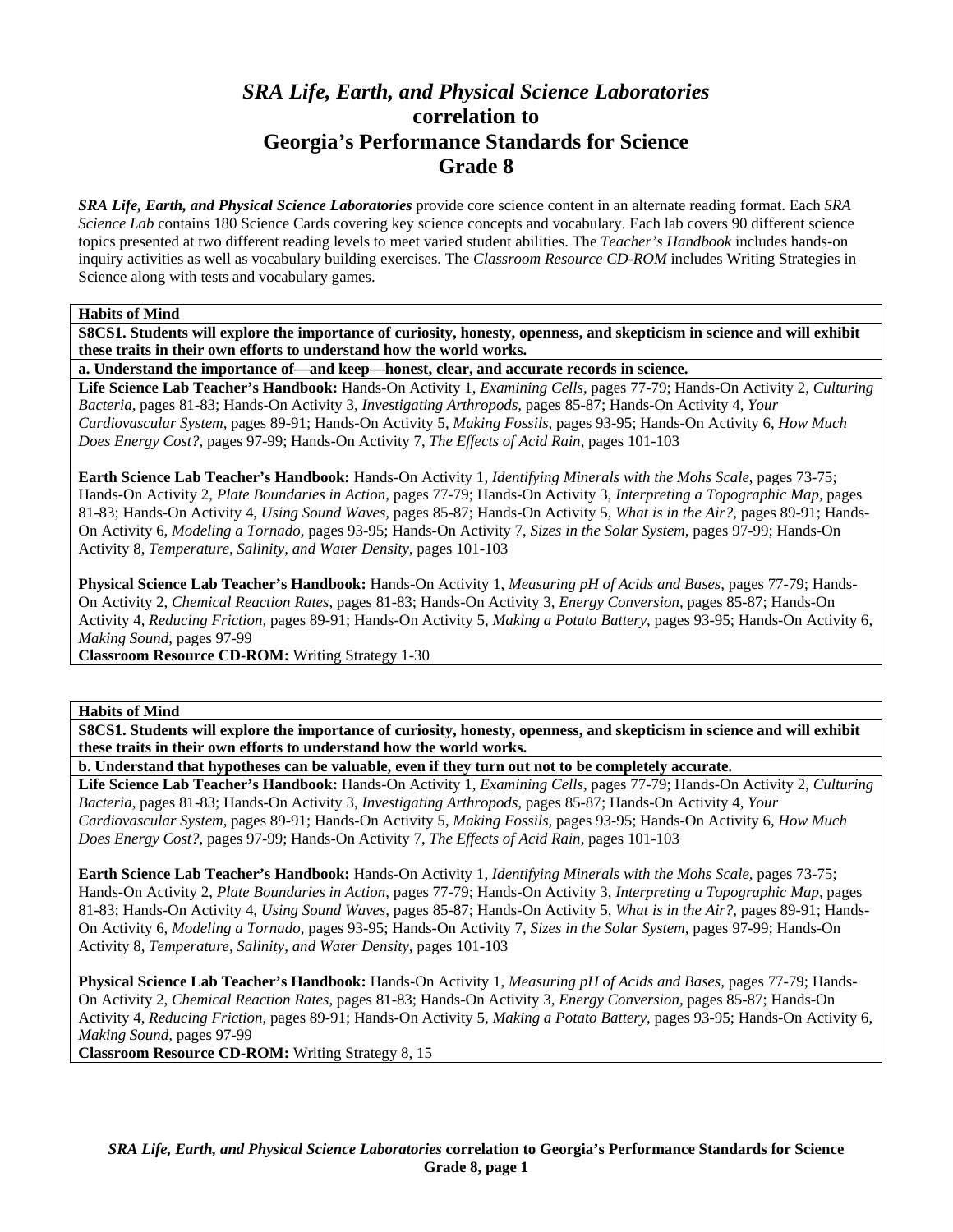**S8CS2. Students will use standard safety practices for all classroom laboratory and field investigations. a. Follow correct procedures for use of scientific apparatus.** 

**Life Science Lab Teacher's Handbook:** Hands-On Activity 1, *Examining Cells,* pages 77-79; Hands-On Activity 2, *Culturing Bacteria,* pages 81-83; Hands-On Activity 3, *Investigating Arthropods,* pages 85-87; Hands-On Activity 4, *Your Cardiovascular System,* pages 89-91; Hands-On Activity 5, *Making Fossils,* pages 93-95; Hands-On Activity 6, *How Much Does Energy Cost?,* pages 97-99; Hands-On Activity 7, *The Effects of Acid Rain,* pages 101-103

**Earth Science Lab Teacher's Handbook:** Hands-On Activity 1, *Identifying Minerals with the Mohs Scale,* pages 73-75; Hands-On Activity 2, *Plate Boundaries in Action,* pages 77-79; Hands-On Activity 3, *Interpreting a Topographic Map,* pages 81-83; Hands-On Activity 4, *Using Sound Waves,* pages 85-87; Hands-On Activity 5, *What is in the Air?,* pages 89-91; Hands-On Activity 6, *Modeling a Tornado,* pages 93-95; Hands-On Activity 7, *Sizes in the Solar System,* pages 97-99; Hands-On Activity 8, *Temperature, Salinity, and Water Density,* pages 101-103

**Physical Science Lab Teacher's Handbook:** Hands-On Activity 1, *Measuring pH of Acids and Bases,* pages 77-79; Hands-On Activity 2, *Chemical Reaction Rates,* pages 81-83; Hands-On Activity 3, *Energy Conversion,* pages 85-87; Hands-On Activity 4, *Reducing Friction,* pages 89-91; Hands-On Activity 5, *Making a Potato Battery,* pages 93-95; Hands-On Activity 6, *Making Sound,* pages 97-99

## **Habits of Mind**

**S8CS2. Students will use standard safety practices for all classroom laboratory and field investigations. b. Demonstrate appropriate techniques in all laboratory situations.** 

**Life Science Lab Teacher's Handbook:** Hands-On Activity 1, *Examining Cells,* pages 77-79; Hands-On Activity 2, *Culturing Bacteria,* pages 81-83; Hands-On Activity 3, *Investigating Arthropods,* pages 85-87; Hands-On Activity 4, *Your Cardiovascular System,* pages 89-91; Hands-On Activity 5, *Making Fossils,* pages 93-95; Hands-On Activity 6, *How Much Does Energy Cost?,* pages 97-99; Hands-On Activity 7, *The Effects of Acid Rain,* pages 101-103

**Earth Science Lab Teacher's Handbook:** Hands-On Activity 1, *Identifying Minerals with the Mohs Scale,* pages 73-75; Hands-On Activity 2, *Plate Boundaries in Action,* pages 77-79; Hands-On Activity 3, *Interpreting a Topographic Map,* pages 81-83; Hands-On Activity 4, *Using Sound Waves,* pages 85-87; Hands-On Activity 5, *What is in the Air?,* pages 89-91; Hands-On Activity 6, *Modeling a Tornado,* pages 93-95; Hands-On Activity 7, *Sizes in the Solar System,* pages 97-99; Hands-On Activity 8, *Temperature, Salinity, and Water Density,* pages 101-103

**Physical Science Lab Teacher's Handbook:** Hands-On Activity 1, *Measuring pH of Acids and Bases,* pages 77-79; Hands-On Activity 2, *Chemical Reaction Rates,* pages 81-83; Hands-On Activity 3, *Energy Conversion,* pages 85-87; Hands-On Activity 4, *Reducing Friction,* pages 89-91; Hands-On Activity 5, *Making a Potato Battery,* pages 93-95; Hands-On Activity 6, *Making Sound,* pages 97-99

## **Habits of Mind**

**S8CS2. Students will use standard safety practices for all classroom laboratory and field investigations. c. Follow correct protocol for identifying and reporting safety problems and violations.** 

**Life Science Lab Teacher's Handbook:** Hands-On Activity 1, *Examining Cells,* pages 77-79; Hands-On Activity 2, *Culturing Bacteria,* pages 81-83; Hands-On Activity 3, *Investigating Arthropods,* pages 85-87; Hands-On Activity 4, *Your Cardiovascular System,* pages 89-91; Hands-On Activity 5, *Making Fossils,* pages 93-95; Hands-On Activity 6, *How Much Does Energy Cost?,* pages 97-99; Hands-On Activity 7, *The Effects of Acid Rain,* pages 101-103

**Earth Science Lab Teacher's Handbook:** Hands-On Activity 1, *Identifying Minerals with the Mohs Scale,* pages 73-75; Hands-On Activity 2, *Plate Boundaries in Action,* pages 77-79; Hands-On Activity 3, *Interpreting a Topographic Map,* pages 81-83; Hands-On Activity 4, *Using Sound Waves,* pages 85-87; Hands-On Activity 5, *What is in the Air?,* pages 89-91; Hands-On Activity 6, *Modeling a Tornado,* pages 93-95; Hands-On Activity 7, *Sizes in the Solar System,* pages 97-99; Hands-On Activity 8, *Temperature, Salinity, and Water Density,* pages 101-103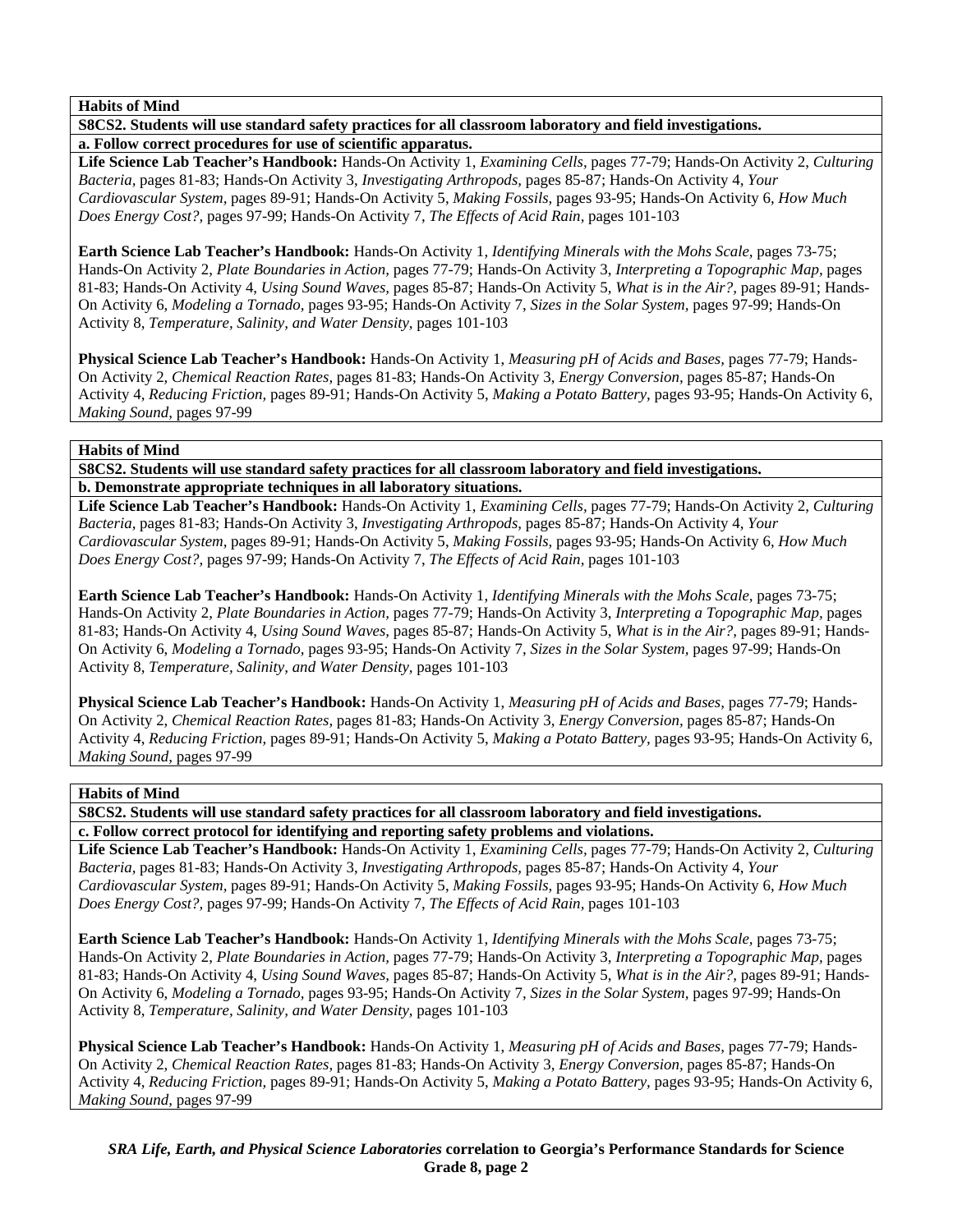**S8CS3. Students will have the computation and estimation skills necessary for analyzing data and following scientific explanations.** 

**a. Analyze scientific data by using, interpreting, and comparing numbers in several equivalent forms, such as integers, fractions, decimals, and percents.** 

**Life Science Lab Teacher's Handbook:** Hands-On Activity 3, *Investigating Arthropods,* pages 85-87; Hands-On Activity 4, *Your Cardiovascular System,* pages 89-91; Hands-On Activity 6, *How Much Does Energy Cost?,* pages 97-99; Hands-On Activity 7, *The Effects of Acid Rain,* pages 101-103

**Earth Science Lab Teacher's Handbook:** Hands-On Activity 1, *Identifying Minerals with the Mohs Scale,* pages 73-75; Hands-On Activity 3, *Interpreting a Topographic Map,* pages 81-83; Hands-On Activity 5, *What is in the Air?,* pages 89-91; Hands-On Activity 7, *Sizes in the Solar System,* pages 97-99; Hands-On Activity 8, *Temperature, Salinity, and Water Density,* pages 101-103

**Physical Science Lab Teacher's Handbook:** Hands-On Activity 1, *Measuring pH of Acids and Bases,* pages 77-79; Hands-On Activity 2, *Chemical Reaction Rates,* pages 81-83; Hands-On Activity 3, *Energy Conversion,* pages 85-87; Hands-On Activity 4, *Reducing Friction,* pages 89-91; Hands-On Activity 6, *Making Sound,* pages 97-99

**Classroom Resource CD-ROM:** Writing Strategy 22, 24

**Habits of Mind** 

**S8CS3. Students will have the computation and estimation skills necessary for analyzing data and following scientific explanations.** 

**b. Use the mean, median, and mode and use them to analyze a set of scientific data. Life Science Lab Teacher's Handbook:** Hands-On Activity 4, *Your Cardiovascular System,* pages 89-91

**Physical Science Lab Teacher's Handbook:** Hands-On Activity 3, *Energy Conversion,* pages 85-87

#### **Habits of Mind**

**S8CS3. Students will have the computation and estimation skills necessary for analyzing data and following scientific explanations.** 

**c. Apply the metric system to scientific investigations that includes metric to metric conversion. (i.e., centimeters to meters).** 

**Life Science Lab Teacher's Handbook:** Hands-On Activity 4, *Your Cardiovascular System,* pages 89-91; Hands-On Activity 7, *The Effects of Acid Rain,* pages 101-103

**Earth Science Lab Teacher's Handbook:** Hands-On Activity 1, *Identifying Minerals with the Mohs Scale,* pages 73-75; Hands-On Activity 3, *Interpreting a Topographic Map,* pages 81-83; Hands-On Activity 7, *Sizes in the Solar System,* pages 97- 99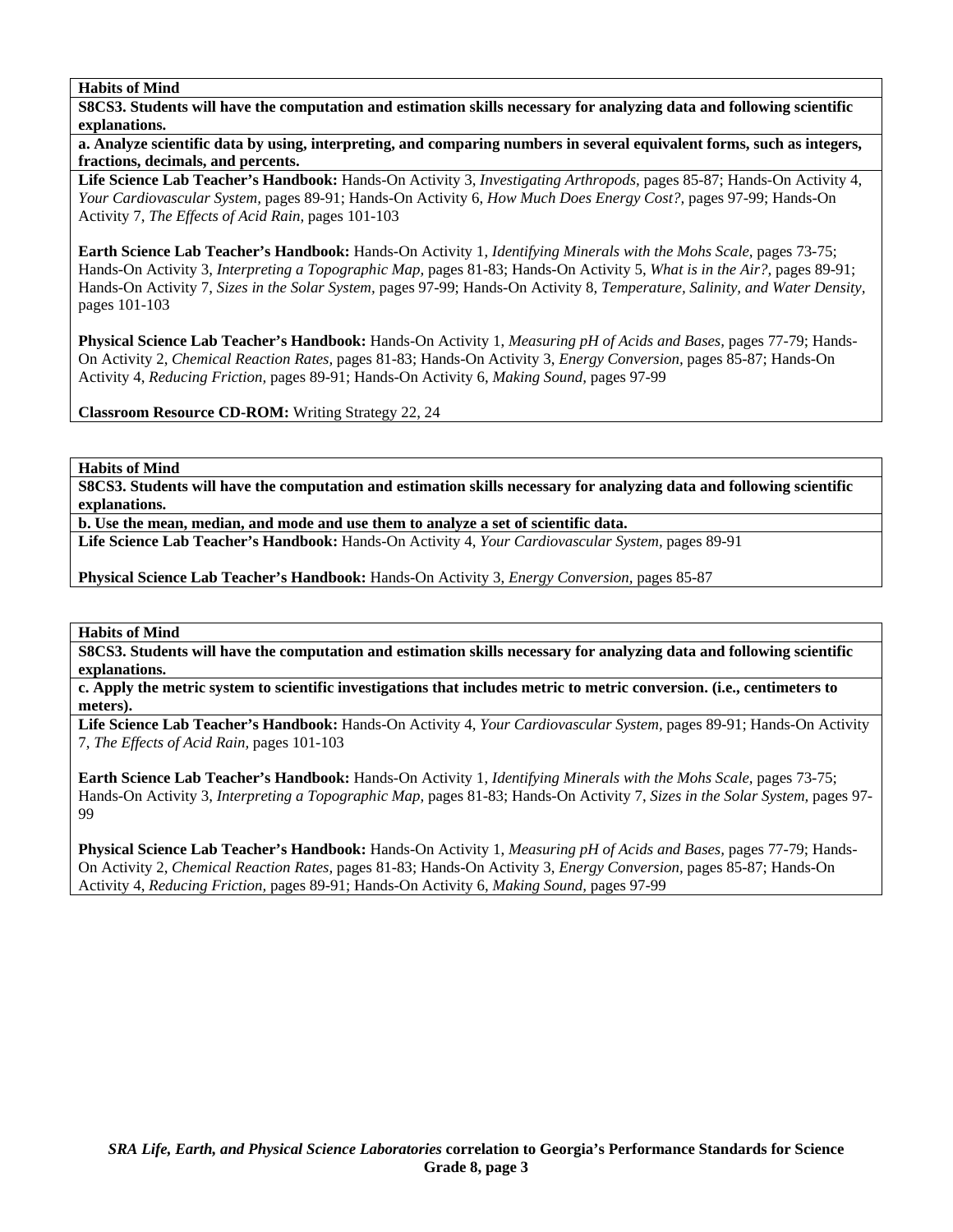**S8CS3. Students will have the computation and estimation skills necessary for analyzing data and following scientific explanations.** 

**d. Decide what degree of precision is adequate, and round off appropriately.** 

**Life Science Lab Teacher's Handbook:** Hands-On Activity 4, *Your Cardiovascular System,* pages 89-91; Hands-On Activity 7, *The Effects of Acid Rain,* pages 101-103

**Earth Science Lab Teacher's Handbook:** Hands-On Activity 1, *Identifying Minerals with the Mohs Scale,* pages 73-75; Hands-On Activity 3, *Interpreting a Topographic Map,* pages 81-83; Hands-On Activity 7, *Sizes in the Solar System,* pages 97- 99

**Physical Science Lab Teacher's Handbook:** Hands-On Activity 1, *Measuring pH of Acids and Bases,* pages 77-79; Hands-On Activity 2, *Chemical Reaction Rates,* pages 81-83; Hands-On Activity 3, *Energy Conversion,* pages 85-87; Hands-On Activity 4, *Reducing Friction,* pages 89-91; Hands-On Activity 6, *Making Sound,* pages 97-99

**Habits of Mind** 

**S8CS3. Students will have the computation and estimation skills necessary for analyzing data and following scientific explanations.** 

**e. Address the relationship between accuracy and precision.** 

**Life Science Lab Teacher's Handbook:** Hands-On Activity 4, *Your Cardiovascular System,* pages 89-91; Hands-On Activity 7, *The Effects of Acid Rain,* pages 101-103

**Earth Science Lab Teacher's Handbook:** Hands-On Activity 1, *Identifying Minerals with the Mohs Scale,* pages 73-75; Hands-On Activity 3, *Interpreting a Topographic Map,* pages 81-83; Hands-On Activity 7, *Sizes in the Solar System,* pages 97- 99

**Physical Science Lab Teacher's Handbook:** Hands-On Activity 1, *Measuring pH of Acids and Bases,* pages 77-79; Hands-On Activity 2, *Chemical Reaction Rates,* pages 81-83; Hands-On Activity 3, *Energy Conversion,* pages 85-87; Hands-On Activity 4, *Reducing Friction,* pages 89-91; Hands-On Activity 6, *Making Sound,* pages 97-99

**Habits of Mind** 

**S8CS3. Students will have the computation and estimation skills necessary for analyzing data and following scientific explanations.** 

**f. Use ratios and proportions, including constant rates, in appropriate problems.** 

**Life Science Lab Teacher's Handbook:** Hands-On Activity 3, *Interpreting a Topographic Map,* pages 81-83; Hands-On Activity 7, *Sizes in the Solar System,* pages 97-99

**Habits of Mind** 

**S8CS4. Students will use tools and instruments for observing, measuring, and manipulating equipment and materials in scientific activities utilizing safe laboratory procedures.** 

**a. Use appropriate technology to store and retrieve scientific information in topical, alphabetical, numerical, and keyword files, and create simple files.** 

**Life Science Lab Teacher's Handbook:** Hands-On Activity 2, *Culturing Bacteria,* pages 81-83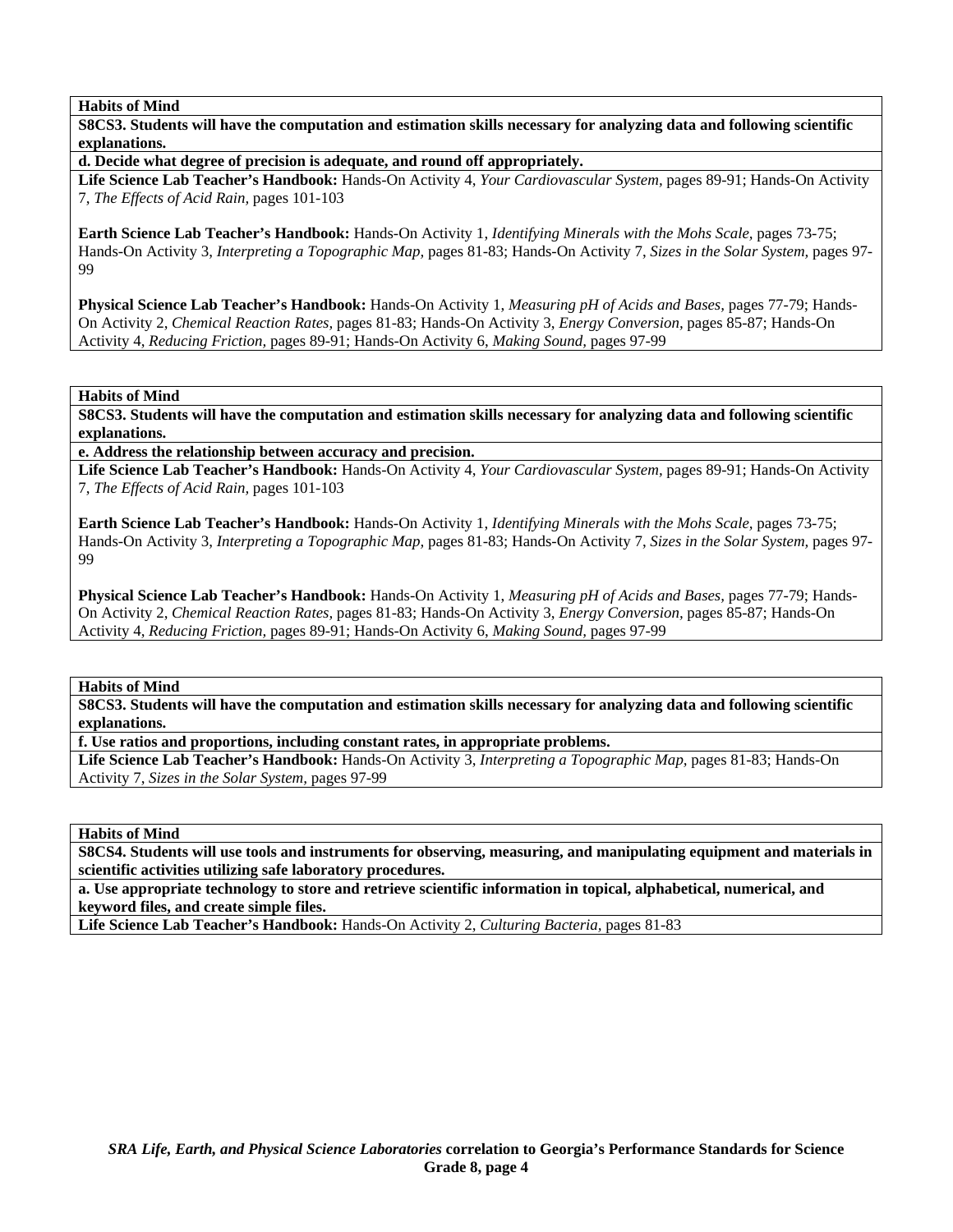**S8CS4. Students will use tools and instruments for observing, measuring, and manipulating equipment and materials in scientific activities utilizing safe laboratory procedures.** 

**b. Use appropriate tools and units for measuring objects and/or substances.** 

**Life Science Lab Teacher's Handbook:** Hands-On Activity 4, *Your Cardiovascular System,* pages 89-91; Hands-On Activity 7, *The Effects of Acid Rain,* pages 101-103

**Earth Science Lab Teacher's Handbook:** Hands-On Activity 1, *Identifying Minerals with the Mohs Scale,* pages 73-75; Hands-On Activity 3, *Interpreting a Topographic Map,* pages 81-83; Hands-On Activity 7, *Sizes in the Solar System,* pages 97- 99

**Physical Science Lab Teacher's Handbook:** Hands-On Activity 1, *Measuring pH of Acids and Bases,* pages 77-79; Hands-On Activity 2, *Chemical Reaction Rates,* pages 81-83; Hands-On Activity 3, *Energy Conversion,* pages 85-87; Hands-On Activity 4, *Reducing Friction,* pages 89-91; Hands-On Activity 6, *Making Sound,* pages 97-99

**Habits of Mind** 

**S8CS4. Students will use tools and instruments for observing, measuring, and manipulating equipment and materials in scientific activities utilizing safe laboratory procedures.** 

**c. Learn and use standard safety practices when conducting scientific investigations.** 

**Life Science Lab Teacher's Handbook:** Hands-On Activity 1, *Examining Cells,* pages 77-79; Hands-On Activity 2, *Culturing Bacteria,* pages 81-83; Hands-On Activity 3, *Investigating Arthropods,* pages 85-87; Hands-On Activity 4, *Your Cardiovascular System,* pages 89-91; Hands-On Activity 5, *Making Fossils,* pages 93-95; Hands-On Activity 6, *How Much Does Energy Cost?,* pages 97-99; Hands-On Activity 7, *The Effects of Acid Rain,* pages 101-103

**Earth Science Lab Teacher's Handbook:** Hands-On Activity 1, *Identifying Minerals with the Mohs Scale,* pages 73-75; Hands-On Activity 2, *Plate Boundaries in Action,* pages 77-79; Hands-On Activity 3, *Interpreting a Topographic Map,* pages 81-83; Hands-On Activity 4, *Using Sound Waves,* pages 85-87; Hands-On Activity 5, *What is in the Air?,* pages 89-91; Hands-On Activity 6, *Modeling a Tornado,* pages 93-95; Hands-On Activity 7, *Sizes in the Solar System,* pages 97-99; Hands-On Activity 8, *Temperature, Salinity, and Water Density,* pages 101-103

**Physical Science Lab Teacher's Handbook:** Hands-On Activity 1, *Measuring pH of Acids and Bases,* pages 77-79; Hands-On Activity 2, *Chemical Reaction Rates,* pages 81-83; Hands-On Activity 3, *Energy Conversion,* pages 85-87; Hands-On Activity 4, *Reducing Friction,* pages 89-91; Hands-On Activity 5, *Making a Potato Battery,* pages 93-95; Hands-On Activity 6, *Making Sound,* pages 97-99

# **Habits of Mind**

**S8CS5. Students will use the ideas of system, model, change, and scale in exploring scientific and technological matters. a. Observe and explain how parts are related to other parts in a system such as the role of simple machine in complex machines.** 

**Life Science Lab, Level A:** Cards 5, 6, 7, 8, 9, 10, 20, 21, 22, 45, 46, 47, 48, 49, 50, 51, 52, 53, 54, 55, 56, 57, 58, 59, 60, 61, 62, 63, 64, 65, 66, 67, 68, 70, 71, 72, 73, 74, 75, 76, 77, 78, 79, 80, 81, 82, 83, 84, 85, 86, 87, 88, 89, 90 Life Science Lab, Level B: Cards 5, 6, 7, 8, 9, 10, 20, 21, 22, 45, 46, 47, 48, 49, 50, 51, 52, 53, 54, 55, 56, 57, 58, 59, 60, 61, 62, 63, 64, 65, 66, 67, 68, 70, 71, 72, 73, 74, 75, 76, 77, 78, 79, 80, 81, 82, 83, 84, 85, 86, 87, 88, 89, 90

**Earth Science Lab, Level A:** Cards 1, 2, 3, 4, 5, 6, 7, 8, 9, 10, 11, 12, 13, 14, 15, 16, 17, 20, 21, 22, 23, 24, 25, 26, 27, 28, 29, 30, 31, 32, 33, 34, 35, 36, 37, 38, 39, 40, 41, 42, 43, 44, 45, 46, 47, 48, 49, 50, 51, 52, 53, 54, 55, 56, 57, 58, 59, 60, 61, 62, 63, 64, 65, 66, 67, 68, 69, 70, 72, 72, 73, 74, 75, 76, 77, 78, 79, 80, 81, 82, 83, 84, 85, 86, 87, 88, 89, 90

**Earth Science Lab, Level B:** Cards 1, 2, 3, 4, 5, 6, 7, 8, 9, 10, 11, 12, 13, 14, 15, 16, 17, 20, 21, 22, 23, 24, 25, 26, 27, 28, 29, 30, 31, 32, 33, 34, 35, 36, 37, 38, 39, 40, 41, 42, 43, 44, 45, 46, 47, 48, 49, 50, 51, 52, 53, 54, 55, 56, 57, 58, 59, 60, 61, 62, 63, 64, 65, 66, 67, 68, 69, 70, 72, 72, 73, 74, 75, 76, 77, 78, 79, 80, 81, 82, 83, 84, 85, 86, 87, 88, 89, 90

**Physical Science Lab, Level A:** Cards 1, 2, 3, 4, 5, 6, 7, 8, 9, 10, 11, 12, 13, 14, 15, 16, 17, 18, 19, 20, 21, 22, 23, 24, 25, 26, 27, 28, 29, 30, 31, 32, 33, 34, 35, 36, 37, 38, 39, 40, 41, 42, 43, 44, 45, 46, 47, 48, 49, 50, 51, 52, 53, 54, 55, 56, 57, 58, 59, 60, 61, 62, 63, 64, 65, 66, 67, 68, 69, 70, 74, 75, 76, 77, 78, 79, 80, 82, 83, 84, 85, 86, 87, 88, 89, 90

**Physical Science Lab, Level B:** Cards 1, 2, 3, 4, 5, 6, 7, 8, 9, 10, 11, 12, 13, 14, 15, 16, 17, 18, 19, 20, 21, 22, 23, 24, 25, 26, 27, 28, 29, 30, 31, 32, 33, 34, 35, 36, 37, 38, 39, 40, 41, 42, 43, 44, 45, 46, 47, 48, 49, 50, 51, 52, 53, 54, 55, 56, 57, 58, 59, 60, 61, 62, 63, 64, 65, 66, 67, 68, 69, 70, 74, 75, 76, 77, 78, 79, 80, 82, 83, 84, 85, 86, 87, 88, 89, 90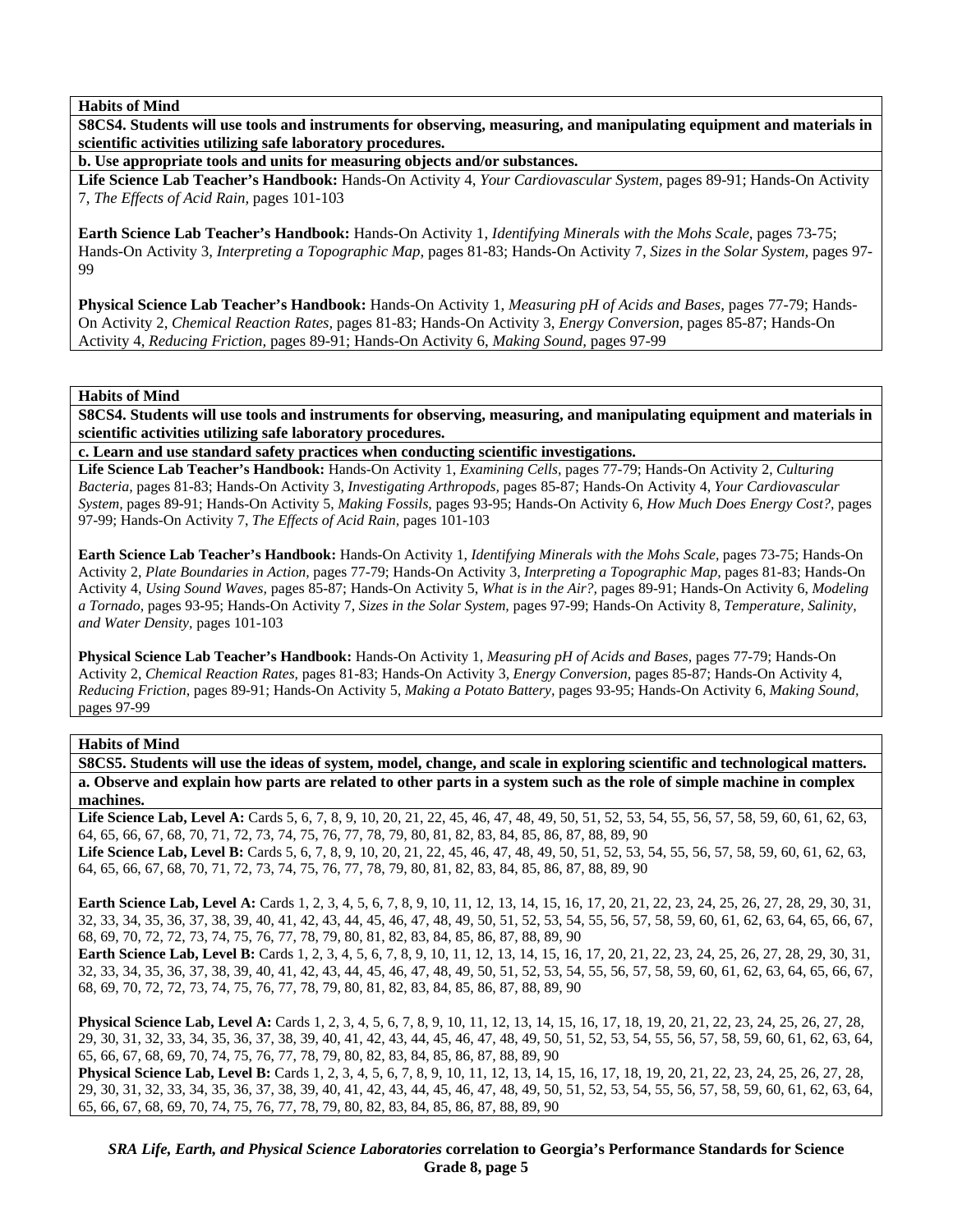**S8CS5. Students will use the ideas of system, model, change, and scale in exploring scientific and technological matters. b. Understand that different models (such as physical replicas, pictures, and analogies) can be used to represent the same thing).** 

**Life Science Lab Teacher's Handbook:** Hands-On Activity 4, *Your Cardiovascular System,* pages 89-91; Hands-On Activity 5, *Making Fossils,* pages 93-95; Hands-On Activity 6, *How Much Does Energy Cost?,* pages 97-99

**Earth Science Lab Teacher's Handbook:** Hands-On Activity 2, *Plate Boundaries in Action,* pages 77-79; Hands-On Activity 6, *Modeling a Tornado,* pages 93-95; Hands-On Activity 7, *Sizes in the Solar System,* pages 97-99

**Physical Science Lab Teacher's Handbook:** Hands-On Activity 5, *Making a Potato Battery,* pages 93-95; Hands-On Activity 6, *Making Sound,* pages 97-99

**Classroom Resource CD-ROM:** Writing Strategy 20

**Habits of Mind** 

**S8CS6. Students will communicate scientific ideas and activities clearly.** 

**a. Write clear, step-by-step instructions for conducting scientific investigations, operating a piece of equipment, or following a procedure.** 

**Classroom Resource CD-ROM:** Writing Strategy 5, 6

**Habits of Mind** 

**S8CS6. Students will communicate scientific ideas and activities clearly.** 

**b. Write for scientific purposes incorporating data from a circle, bar, or line graph, data tables, diagrams, and symbols. Life Science Lab Teacher's Handbook:** Hands-On Activity 2, *Culturing Bacteria,* pages 81-83; Hands-On Activity 3, *Investigating Arthropods,* pages 85-87; Hands-On Activity 4, *Your Cardiovascular System,* pages 89-91; Hands-On Activity 7, *The Effects of Acid Rain,* pages 101-103

**Earth Science Lab Teacher's Handbook:** Hands-On Activity 1, *Identifying Minerals with the Mohs Scale,* pages 73-75; Hands-On Activity 5, *What is in the Air?,* pages 89-91; Hands-On Activity 7, *Sizes in the Solar System,* pages 97-99; Hands-On Activity 8, *Temperature, Salinity, and Water Density,* pages 101-103

**Physical Science Lab Teacher's Handbook:** Hands-On Activity 1, *Measuring pH of Acids and Bases,* pages 77-79; Hands-On Activity 2, *Chemical Reaction Rates,* pages 81-83; Hands-On Activity 3, *Energy Conversion,* pages 85-87; Hands-On Activity 4, *Reducing Friction,* pages 89-91; Hands-On Activity 6, *Making Sound,* pages 97-99

**Classroom Resource CD-ROM:** Writing Strategy 1, 2, 4, 6, 7, 9, 16, 17, 21, 22, 23, 24, 26, 28, 29

**Habits of Mind** 

**S8CS6. Students will communicate scientific ideas and activities clearly.** 

**c. Organize scientific information in appropriate tables, charts, and graphs, and identify relationships they reveal.** 

**Life Science Lab Teacher's Handbook:** Hands-On Activity 2, *Culturing Bacteria,* pages 81-83; Hands-On Activity 3, *Investigating Arthropods,* pages 85-87; Hands-On Activity 4, *Your Cardiovascular System,* pages 89-91; Hands-On Activity 7, *The Effects of Acid Rain,* pages 101-103

**Earth Science Lab Teacher's Handbook:** Hands-On Activity 1, *Identifying Minerals with the Mohs Scale,* pages 73-75; Hands-On Activity 5, *What is in the Air?,* pages 89-91; Hands-On Activity 7, *Sizes in the Solar System,* pages 97-99; Hands-On Activity 8, *Temperature, Salinity, and Water Density,* pages 101-103

**Physical Science Lab Teacher's Handbook:** Hands-On Activity 1, *Measuring pH of Acids and Bases,* pages 77-79; Hands-On Activity 2, *Chemical Reaction Rates,* pages 81-83; Hands-On Activity 3, *Energy Conversion,* pages 85-87; Hands-On Activity 4, *Reducing Friction,* pages 89-91; Hands-On Activity 6, *Making Sound,* pages 97-99

**Classroom Resource CD-ROM:** Writing Strategy 1, 2, 4, 6, 7, 9, 16, 17, 21, 22, 23, 24, 26, 28, 29

*SRA Life, Earth, and Physical Science Laboratories* **correlation to Georgia's Performance Standards for Science Grade 8, page 6**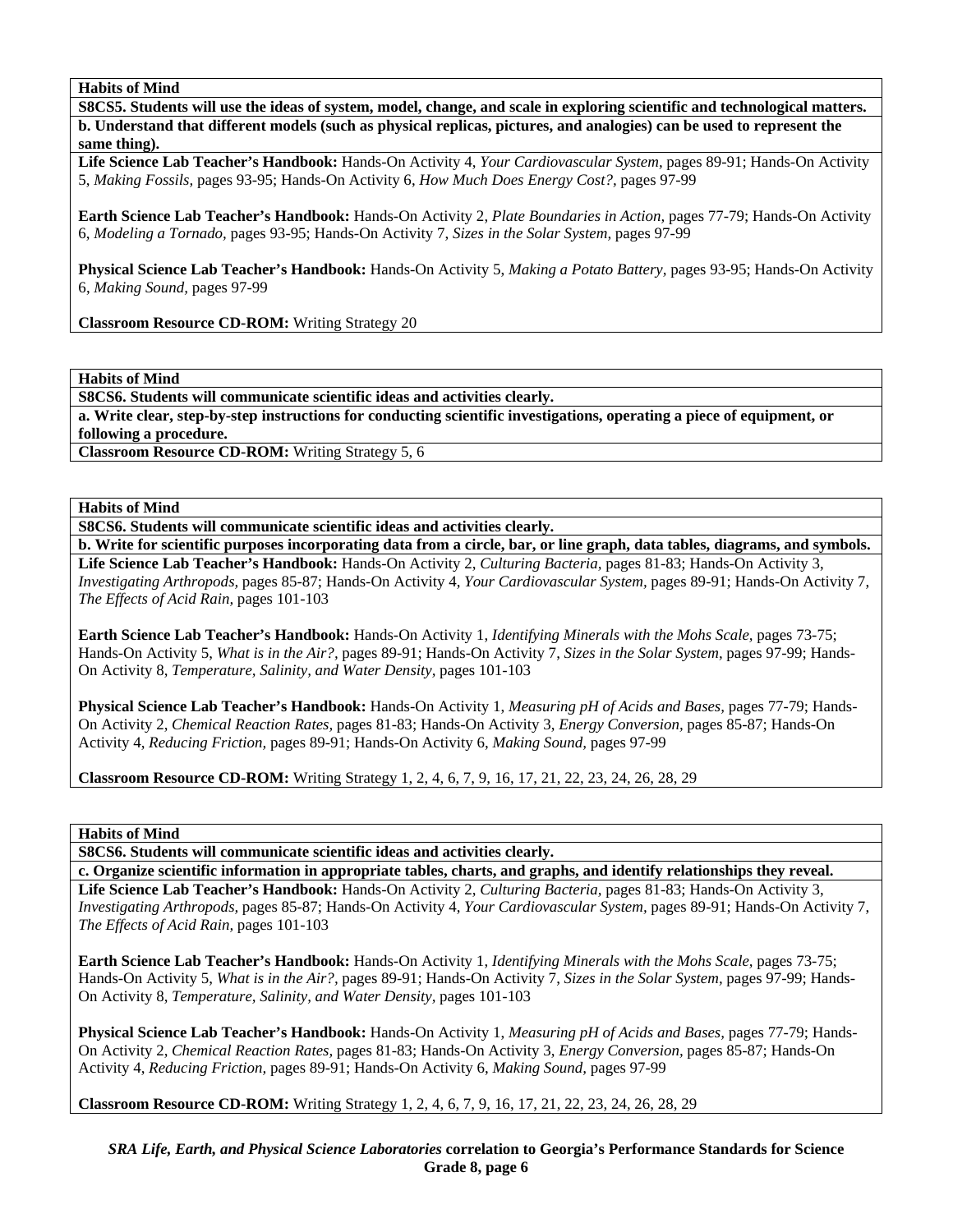**S8CS7. Students will question scientific claims and arguments effectively.** 

**a. Question claims based on vague attributions (such as "Leading doctors say…") or on statements made by people outside the area of their particular expertise.** 

This concept is not covered at this level.

### **Habits of Mind**

**S8CS7. Students will question scientific claims and arguments effectively.** 

**b. Identify the flaws of reasoning that are based on poorly designed research (i.e., facts intermingled with opinion, conclusions based on insufficient evidence).** 

**Life Science Lab Teacher's Handbook:** Hands-On Activity 1, *Examining Cells,* pages 77-79; Hands-On Activity 2, *Culturing Bacteria,* pages 81-83; Hands-On Activity 3, *Investigating Arthropods,* pages 85-87; Hands-On Activity 4, *Your Cardiovascular System,* pages 89-91; Hands-On Activity 5, *Making Fossils,* pages 93-95; Hands-On Activity 6, *How Much Does Energy Cost?,* pages 97-99; Hands-On Activity 7, *The Effects of Acid Rain,* pages 101-103

**Earth Science Lab Teacher's Handbook:** Hands-On Activity 1, *Identifying Minerals with the Mohs Scale,* pages 73-75; Hands-On Activity 2, *Plate Boundaries in Action,* pages 77-79; Hands-On Activity 3, *Interpreting a Topographic Map,* pages 81-83; Hands-On Activity 4, *Using Sound Waves,* pages 85-87; Hands-On Activity 5, *What is in the Air?,* pages 89-91; Hands-On Activity 6, *Modeling a Tornado,* pages 93-95; Hands-On Activity 7, *Sizes in the Solar System,* pages 97-99; Hands-On Activity 8, *Temperature, Salinity, and Water Density,* pages 101-103

**Physical Science Lab Teacher's Handbook:** Hands-On Activity 1, *Measuring pH of Acids and Bases,* pages 77-79; Hands-On Activity 2, *Chemical Reaction Rates,* pages 81-83; Hands-On Activity 3, *Energy Conversion,* pages 85-87; Hands-On Activity 4, *Reducing Friction,* pages 89-91; Hands-On Activity 5, *Making a Potato Battery,* pages 93-95; Hands-On Activity 6, *Making Sound,* pages 97-99

### **Habits of Mind**

**S8CS7. Students will question scientific claims and arguments effectively.** 

**c. Question the value of arguments based on small samples of data, biased samples, or samples for which there was no control.** 

**Life Science Lab Teacher's Handbook:** Hands-On Activity 1, *Examining Cells,* pages 77-79; Hands-On Activity 2, *Culturing Bacteria,* pages 81-83; Hands-On Activity 3, *Investigating Arthropods,* pages 85-87; Hands-On Activity 4, *Your Cardiovascular System,* pages 89-91; Hands-On Activity 5, *Making Fossils,* pages 93-95; Hands-On Activity 6, *How Much Does Energy Cost?,* pages 97-99; Hands-On Activity 7, *The Effects of Acid Rain,* pages 101-103

**Earth Science Lab Teacher's Handbook:** Hands-On Activity 1, *Identifying Minerals with the Mohs Scale,* pages 73-75; Hands-On Activity 2, *Plate Boundaries in Action,* pages 77-79; Hands-On Activity 3, *Interpreting a Topographic Map,* pages 81-83; Hands-On Activity 4, *Using Sound Waves,* pages 85-87; Hands-On Activity 5, *What is in the Air?,* pages 89-91; Hands-On Activity 6, *Modeling a Tornado,* pages 93-95; Hands-On Activity 7, *Sizes in the Solar System,* pages 97-99; Hands-On Activity 8, *Temperature, Salinity, and Water Density,* pages 101-103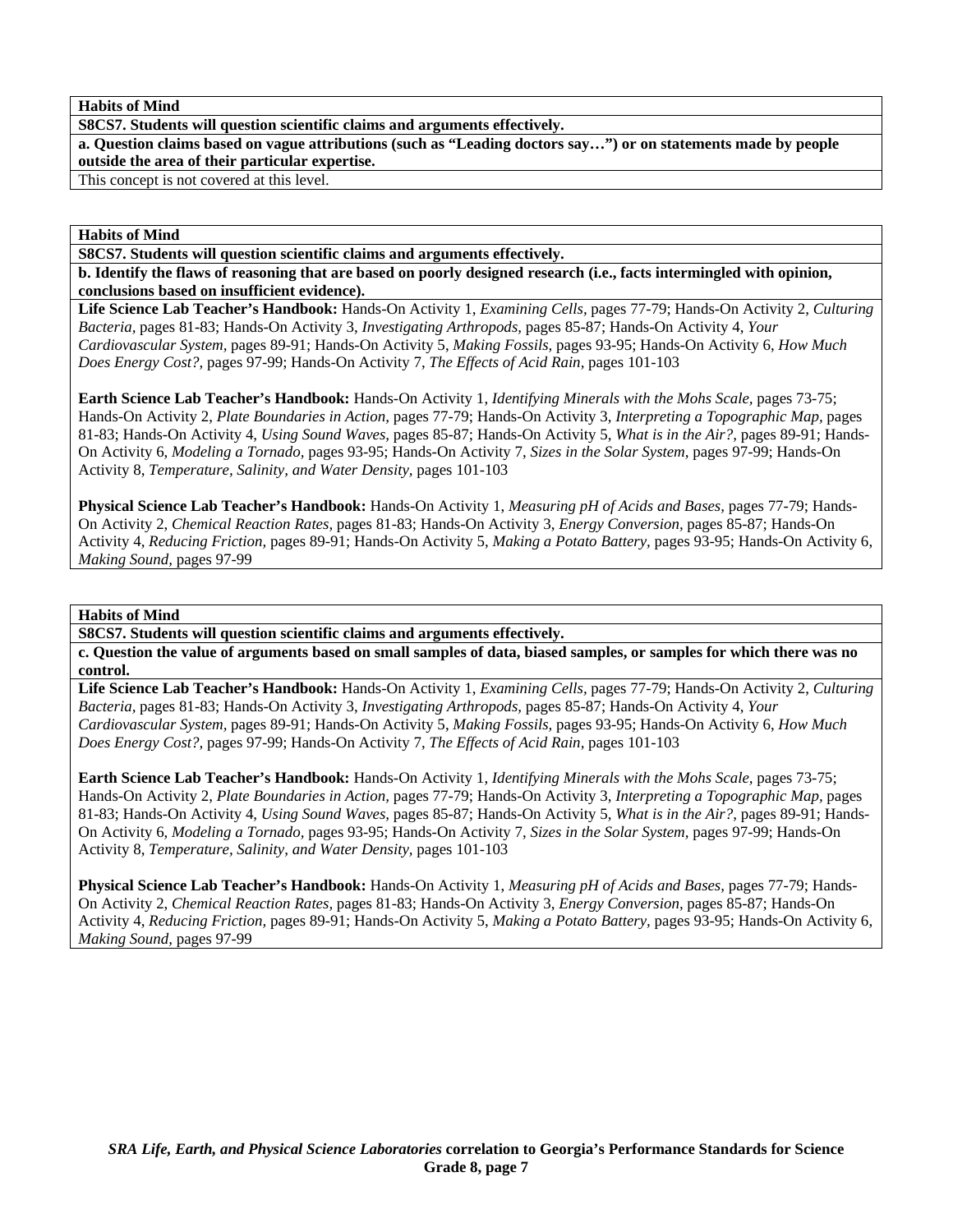**S8CS7. Students will question scientific claims and arguments effectively.** 

**d. Recognize that there may be more than one way to interpret a given set of findings.** 

**Life Science Lab Teacher's Handbook:** Hands-On Activity 3, *Investigating Arthropods,* pages 85-87; Hands-On Activity 5, *Making Fossils,* pages 93-95; Hands-On Activity 6, *How Much Does Energy Cost?,* pages 97-99; Hands-On Activity 7, *The Effects of Acid Rain,* pages 101-103

**Earth Science Lab Teacher's Handbook:** Hands-On Activity 1, *Identifying Minerals with the Mohs Scale,* pages 73-75; Hands-On Activity 3, *Interpreting a Topographic Map,* pages 81-83; Hands-On Activity 5, *What is in the Air?,* pages 89-91; Hands-On Activity 8, *Temperature, Salinity, and Water Density,* pages 101-103

**Physical Science Lab Teacher's Handbook:** Hands-On Activity 5, *Making a Potato Battery,* pages 93-95

**Classroom Resource CD-ROM:** Writing Strategy 22, 24

**The Nature of Science** 

**S8CS8. Students will be familiar with the characteristics of scientific knowledge and how it is achieved. Students will apply the following to scientific concepts:** 

**a. When similar investigations give different results, the scientific challenge is to judge whether the differences are trivial or significant, which often requires further study. Even with similar results, scientists may wait until an investigation has been repeated many times before accepting the results as meaningful.** 

**Life Science Lab Teacher's Handbook:** Hands-On Activity 1, *Examining Cells,* pages 77-79; Hands-On Activity 2, *Culturing Bacteria,* pages 81-83; Hands-On Activity 3, *Investigating Arthropods,* pages 85-87; Hands-On Activity 4, *Your Cardiovascular System,* pages 89-91; Hands-On Activity 5, *Making Fossils,* pages 93-95; Hands-On Activity 6, *How Much Does Energy Cost?,* pages 97-99; Hands-On Activity 7, *The Effects of Acid Rain,* pages 101-103

**Earth Science Lab Teacher's Handbook:** Hands-On Activity 1, *Identifying Minerals with the Mohs Scale,* pages 73-75; Hands-On Activity 2, *Plate Boundaries in Action,* pages 77-79; Hands-On Activity 3, *Interpreting a Topographic Map,* pages 81-83; Hands-On Activity 4, *Using Sound Waves,* pages 85-87; Hands-On Activity 5, *What is in the Air?,* pages 89-91; Hands-On Activity 6, *Modeling a Tornado,* pages 93-95; Hands-On Activity 7, *Sizes in the Solar System,* pages 97-99; Hands-On Activity 8, *Temperature, Salinity, and Water Density,* pages 101-103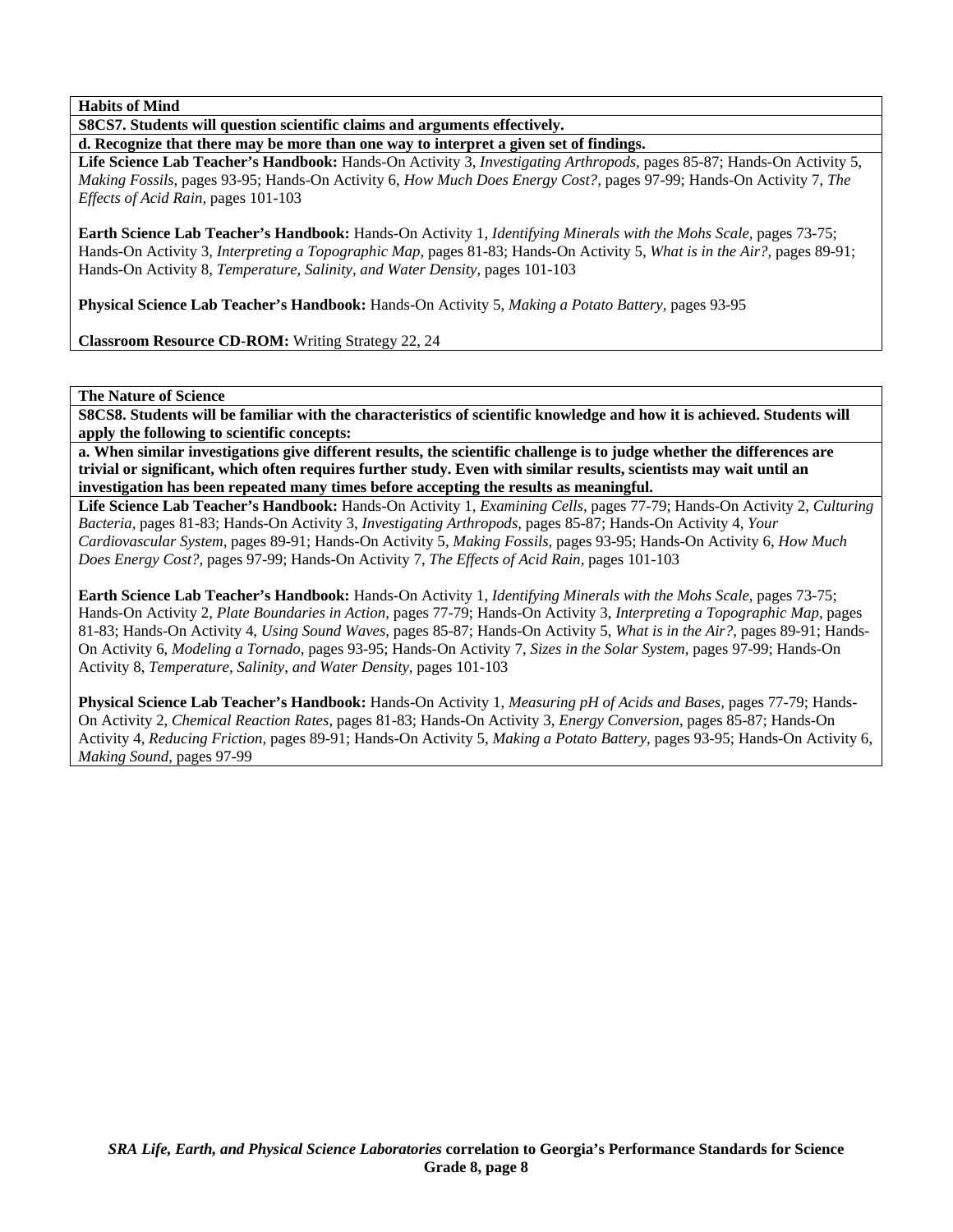**S8CS8. Students will be familiar with the characteristics of scientific knowledge and how it is achieved. Students will apply the following to scientific concepts:** 

**b. When new experimental results are inconsistent with an existing, well-established theory, scientists may pursue further experimentation to decide whether the results are flawed or the theory requires modification.** 

**Life Science Lab Teacher's Handbook:** Hands-On Activity 1, *Examining Cells,* pages 77-79; Hands-On Activity 2, *Culturing Bacteria,* pages 81-83; Hands-On Activity 3, *Investigating Arthropods,* pages 85-87; Hands-On Activity 4, *Your Cardiovascular System,* pages 89-91; Hands-On Activity 5, *Making Fossils,* pages 93-95; Hands-On Activity 6, *How Much Does Energy Cost?,* pages 97-99; Hands-On Activity 7, *The Effects of Acid Rain,* pages 101-103

**Earth Science Lab Teacher's Handbook:** Hands-On Activity 1, *Identifying Minerals with the Mohs Scale,* pages 73-75; Hands-On Activity 2, *Plate Boundaries in Action,* pages 77-79; Hands-On Activity 3, *Interpreting a Topographic Map,* pages 81-83; Hands-On Activity 4, *Using Sound Waves,* pages 85-87; Hands-On Activity 5, *What is in the Air?,* pages 89-91; Hands-On Activity 6, *Modeling a Tornado,* pages 93-95; Hands-On Activity 7, *Sizes in the Solar System,* pages 97-99; Hands-On Activity 8, *Temperature, Salinity, and Water Density,* pages 101-103

**Physical Science Lab Teacher's Handbook:** Hands-On Activity 1, *Measuring pH of Acids and Bases,* pages 77-79; Hands-On Activity 2, *Chemical Reaction Rates,* pages 81-83; Hands-On Activity 3, *Energy Conversion,* pages 85-87; Hands-On Activity 4, *Reducing Friction,* pages 89-91; Hands-On Activity 5, *Making a Potato Battery,* pages 93-95; Hands-On Activity 6, *Making Sound,* pages 97-99

#### **The Nature of Science**

**S8CS8. Students will be familiar with the characteristics of scientific knowledge and how it is achieved. Students will apply the following to scientific concepts:** 

**c. As prevailing theories are challenged by new information, scientific knowledge may change.** 

**Life Science Lab Teacher's Handbook:** Hands-On Activity 1, *Examining Cells,* pages 77-79; Hands-On Activity 2, *Culturing Bacteria,* pages 81-83; Hands-On Activity 3, *Investigating Arthropods,* pages 85-87; Hands-On Activity 4, *Your Cardiovascular System,* pages 89-91; Hands-On Activity 5, *Making Fossils,* pages 93-95; Hands-On Activity 6, *How Much Does Energy Cost?,* pages 97-99; Hands-On Activity 7, *The Effects of Acid Rain,* pages 101-103

**Earth Science Lab Teacher's Handbook:** Hands-On Activity 1, *Identifying Minerals with the Mohs Scale,* pages 73-75; Hands-On Activity 2, *Plate Boundaries in Action,* pages 77-79; Hands-On Activity 3, *Interpreting a Topographic Map,* pages 81-83; Hands-On Activity 4, *Using Sound Waves,* pages 85-87; Hands-On Activity 5, *What is in the Air?,* pages 89-91; Hands-On Activity 6, *Modeling a Tornado,* pages 93-95; Hands-On Activity 7, *Sizes in the Solar System,* pages 97-99; Hands-On Activity 8, *Temperature, Salinity, and Water Density,* pages 101-103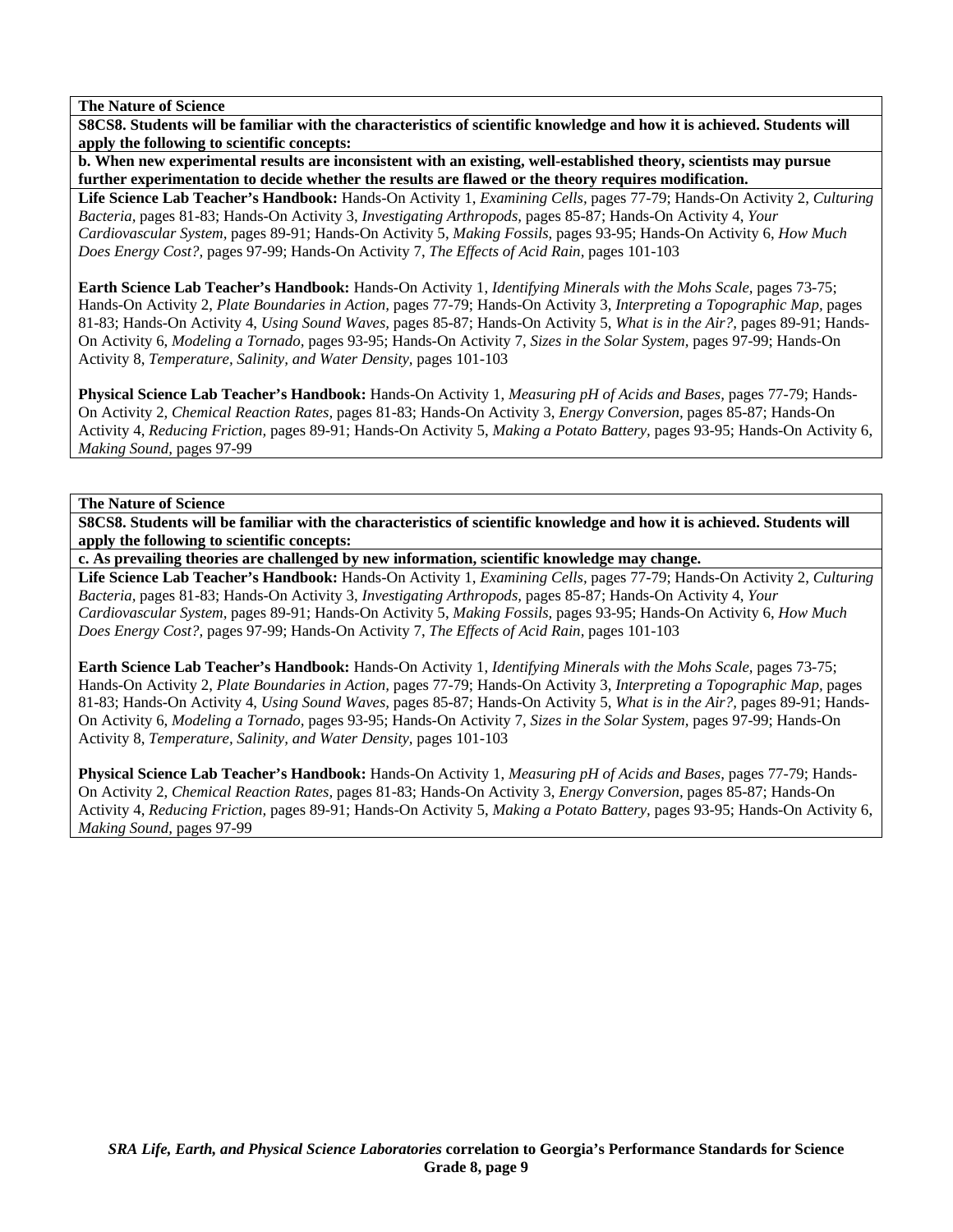**S8CS9.Students will understand the features of the process of scientific inquiry. Students will apply the following to inquiry learning practices:** 

**a. Investigations are conducted for different reasons, which include exploring new phenomena, confirming previous results, testing how well a theory predicts, and comparing competing theories.** 

**Life Science Lab Teacher's Handbook:** Hands-On Activity 1, *Examining Cells,* pages 77-79; Hands-On Activity 2, *Culturing Bacteria,* pages 81-83; Hands-On Activity 3, *Investigating Arthropods,* pages 85-87; Hands-On Activity 4, *Your Cardiovascular System,* pages 89-91; Hands-On Activity 5, *Making Fossils,* pages 93-95; Hands-On Activity 6, *How Much Does Energy Cost?,* pages 97-99; Hands-On Activity 7, *The Effects of Acid Rain,* pages 101-103

**Earth Science Lab Teacher's Handbook:** Hands-On Activity 1, *Identifying Minerals with the Mohs Scale,* pages 73-75; Hands-On Activity 2, *Plate Boundaries in Action,* pages 77-79; Hands-On Activity 3, *Interpreting a Topographic Map,* pages 81-83; Hands-On Activity 4, *Using Sound Waves,* pages 85-87; Hands-On Activity 5, *What is in the Air?,* pages 89-91; Hands-On Activity 6, *Modeling a Tornado,* pages 93-95; Hands-On Activity 7, *Sizes in the Solar System,* pages 97-99; Hands-On Activity 8, *Temperature, Salinity, and Water Density,* pages 101-103

**Physical Science Lab Teacher's Handbook:** Hands-On Activity 1, *Measuring pH of Acids and Bases,* pages 77-79; Hands-On Activity 2, *Chemical Reaction Rates,* pages 81-83; Hands-On Activity 3, *Energy Conversion,* pages 85-87; Hands-On Activity 4, *Reducing Friction,* pages 89-91; Hands-On Activity 5, *Making a Potato Battery,* pages 93-95; Hands-On Activity 6, *Making Sound,* pages 97-99

#### **The Nature of Science**

**S8CS9.Students will understand the features of the process of scientific inquiry. Students will apply the following to inquiry learning practices:** 

**b. Scientific investigations usually involve collecting evidence, reasoning, devising hypotheses, and formulating explanations to make sense of collected evidence.** 

**Life Science Lab Teacher's Handbook:** Hands-On Activity 1, *Examining Cells,* pages 77-79; Hands-On Activity 2, *Culturing Bacteria,* pages 81-83; Hands-On Activity 3, *Investigating Arthropods,* pages 85-87; Hands-On Activity 4, *Your Cardiovascular System,* pages 89-91; Hands-On Activity 5, *Making Fossils,* pages 93-95; Hands-On Activity 6, *How Much Does Energy Cost?,* pages 97-99; Hands-On Activity 7, *The Effects of Acid Rain,* pages 101-103

**Earth Science Lab Teacher's Handbook:** Hands-On Activity 1, *Identifying Minerals with the Mohs Scale,* pages 73-75; Hands-On Activity 2, *Plate Boundaries in Action,* pages 77-79; Hands-On Activity 3, *Interpreting a Topographic Map,* pages 81-83; Hands-On Activity 4, *Using Sound Waves,* pages 85-87; Hands-On Activity 5, *What is in the Air?,* pages 89-91; Hands-On Activity 6, *Modeling a Tornado,* pages 93-95; Hands-On Activity 7, *Sizes in the Solar System,* pages 97-99; Hands-On Activity 8, *Temperature, Salinity, and Water Density,* pages 101-103

**Physical Science Lab Teacher's Handbook:** Hands-On Activity 1, *Measuring pH of Acids and Bases,* pages 77-79; Hands-On Activity 2, *Chemical Reaction Rates,* pages 81-83; Hands-On Activity 3, *Energy Conversion,* pages 85-87; Hands-On Activity 4, *Reducing Friction,* pages 89-91; Hands-On Activity 5, *Making a Potato Battery,* pages 93-95; Hands-On Activity 6, *Making Sound,* pages 97-99

## **The Nature of Science**

**S8CS9.Students will understand the features of the process of scientific inquiry. Students will apply the following to inquiry learning practices:** 

**c. Scientific experiments investigate the effect of one variable on another. All other variables are kept constant. Life Science Lab Teacher's Handbook:** Hands-On Activity 7, *The Effects of Acid Rain,* pages 101-103

**Earth Science Lab Teacher's Handbook:** Hands-On Activity 8, *Temperature, Salinity, and Water Density,* pages 101-103

**Physical Science Lab Teacher's Handbook:** Hands-On Activity 2, *Chemical Reaction Rates,* pages 81-83\

**Classroom Resource CD-ROM:** Writing Strategy 15, 23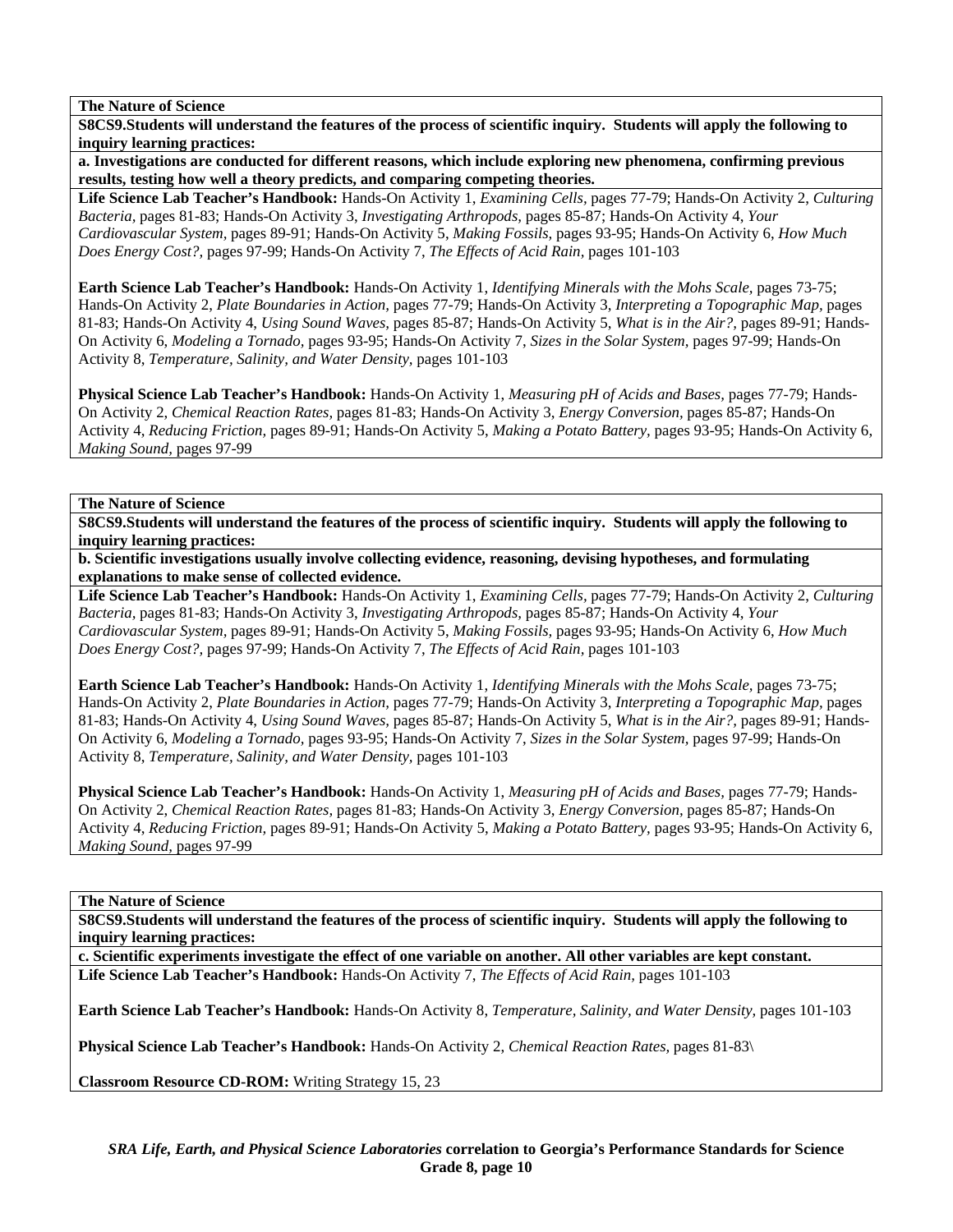**S8CS9.Students will understand the features of the process of scientific inquiry. Students will apply the following to inquiry learning practices:** 

#### **d. Scientists often collaborate to design research. To prevent this bias, scientists conduct independent studies of the same question.**

**Life Science Lab Teacher's Handbook:** Hands-On Activity 1, *Examining Cells,* pages 77-79; Hands-On Activity 2, *Culturing Bacteria,* pages 81-83; Hands-On Activity 3, *Investigating Arthropods,* pages 85-87; Hands-On Activity 4, *Your Cardiovascular System,* pages 89-91; Hands-On Activity 5, *Making Fossils,* pages 93-95; Hands-On Activity 6, *How Much Does Energy Cost?,* pages 97-99; Hands-On Activity 7, *The Effects of Acid Rain,* pages 101-103

**Earth Science Lab Teacher's Handbook:** Hands-On Activity 1, *Identifying Minerals with the Mohs Scale,* pages 73-75; Hands-On Activity 2, *Plate Boundaries in Action,* pages 77-79; Hands-On Activity 3, *Interpreting a Topographic Map,* pages 81-83; Hands-On Activity 4, *Using Sound Waves,* pages 85-87; Hands-On Activity 5, *What is in the Air?,* pages 89-91; Hands-On Activity 6, *Modeling a Tornado,* pages 93-95; Hands-On Activity 7, *Sizes in the Solar System,* pages 97-99; Hands-On Activity 8, *Temperature, Salinity, and Water Density,* pages 101-103

**Physical Science Lab Teacher's Handbook:** Hands-On Activity 1, *Measuring pH of Acids and Bases,* pages 77-79; Hands-On Activity 2, *Chemical Reaction Rates,* pages 81-83; Hands-On Activity 3, *Energy Conversion,* pages 85-87; Hands-On Activity 4, *Reducing Friction,* pages 89-91; Hands-On Activity 5, *Making a Potato Battery,* pages 93-95; Hands-On Activity 6, *Making Sound,* pages 97-99

**The Nature of Science** 

**S8CS9.Students will understand the features of the process of scientific inquiry. Students will apply the following to inquiry learning practices:** 

**e. Accurate records keeping, data sharing, and replication of results are essential for maintaining an investigator's credibility with other scientists and society.** 

**Life Science Lab Teacher's Handbook:** Hands-On Activity 1, *Examining Cells,* pages 77-79; Hands-On Activity 2, *Culturing Bacteria,* pages 81-83; Hands-On Activity 3, *Investigating Arthropods,* pages 85-87; Hands-On Activity 4, *Your Cardiovascular System,* pages 89-91; Hands-On Activity 5, *Making Fossils,* pages 93-95; Hands-On Activity 6, *How Much Does Energy Cost?,* pages 97-99; Hands-On Activity 7, *The Effects of Acid Rain,* pages 101-103

**Earth Science Lab Teacher's Handbook:** Hands-On Activity 1, *Identifying Minerals with the Mohs Scale,* pages 73-75; Hands-On Activity 2, *Plate Boundaries in Action,* pages 77-79; Hands-On Activity 3, *Interpreting a Topographic Map,* pages 81-83; Hands-On Activity 4, *Using Sound Waves,* pages 85-87; Hands-On Activity 5, *What is in the Air?,* pages 89-91; Hands-On Activity 6, *Modeling a Tornado,* pages 93-95; Hands-On Activity 7, *Sizes in the Solar System,* pages 97-99; Hands-On Activity 8, *Temperature, Salinity, and Water Density,* pages 101-103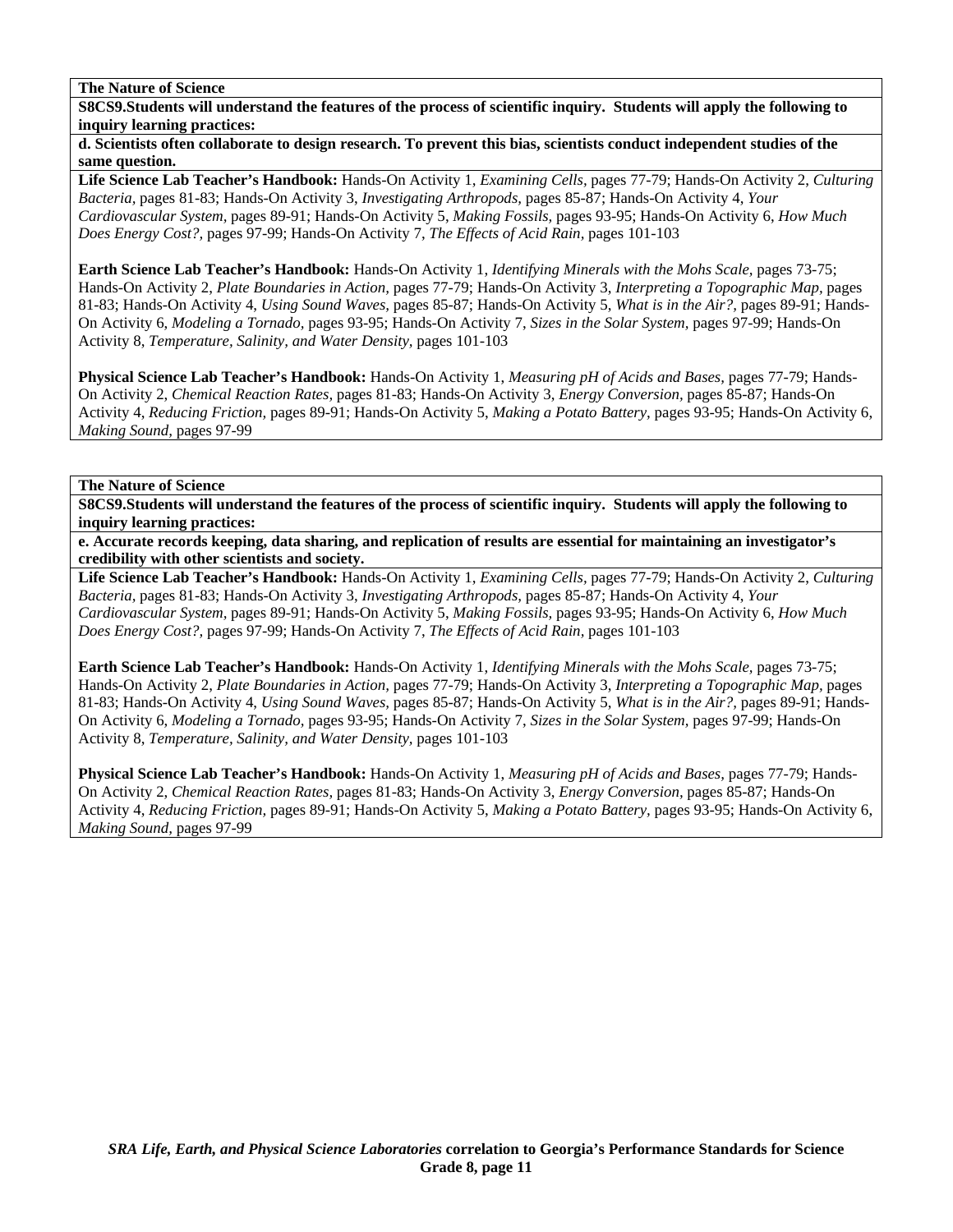**S8CS9.Students will understand the features of the process of scientific inquiry. Students will apply the following to inquiry learning practices:** 

**f. Scientists use technology and mathematics to enhance the process of scientific inquiry.** 

**Life Science Lab Teacher's Handbook:** Hands-On Activity 1, *Examining Cells,* pages 77-79; Hands-On Activity 2, *Culturing Bacteria,* pages 81-83; Hands-On Activity 3, *Investigating Arthropods,* pages 85-87; Hands-On Activity 4, *Your Cardiovascular System,* pages 89-91; Hands-On Activity 5, *Making Fossils,* pages 93-95; Hands-On Activity 6, *How Much Does Energy Cost?,* pages 97-99; Hands-On Activity 7, *The Effects of Acid Rain,* pages 101-103

**Earth Science Lab Teacher's Handbook:** Hands-On Activity 1, *Identifying Minerals with the Mohs Scale,* pages 73-75; Hands-On Activity 2, *Plate Boundaries in Action,* pages 77-79; Hands-On Activity 3, *Interpreting a Topographic Map,* pages 81-83; Hands-On Activity 4, *Using Sound Waves,* pages 85-87; Hands-On Activity 5, *What is in the Air?,* pages 89-91; Hands-On Activity 6, *Modeling a Tornado,* pages 93-95; Hands-On Activity 7, *Sizes in the Solar System,* pages 97-99; Hands-On Activity 8, *Temperature, Salinity, and Water Density,* pages 101-103

**Physical Science Lab Teacher's Handbook:** Hands-On Activity 1, *Measuring pH of Acids and Bases,* pages 77-79; Hands-On Activity 2, *Chemical Reaction Rates,* pages 81-83; Hands-On Activity 3, *Energy Conversion,* pages 85-87; Hands-On Activity 4, *Reducing Friction,* pages 89-91; Hands-On Activity 5, *Making a Potato Battery,* pages 93-95; Hands-On Activity 6, *Making Sound,* pages 97-99

**The Nature of Science** 

**S8CS9.Students will understand the features of the process of scientific inquiry. Students will apply the following to inquiry learning practices:** 

**g. The ethics of science requires that special care must be taken and used for human subjects and animals in scientific research. Scientists must adhere to the appropriate rules and guidelines when conducting research.** 

**Life Science Lab Teacher's Handbook:** Hands-On Activity 3, *Investigating Arthropods,* pages 85-87; Hands-On Activity 4, *Your Cardiovascular System,* pages 89-91

**S8CS10. Students will enhance reading in all curriculum areas by:** 

**a. Reading in All Curriculum Areas** 

- **Read a minimum of 25-grade level appropriate books per year from a variety of subject disciplines and participate in discussions related to curricular learning in all areas.**
- **Read both informational and fictional texts in a variety of genres and modes of discourse.**

• **Read technical texts related to various subject areas.** 

Life Science Lab, Level A: Cards 1-90 Life Science Lab, Level B: Cards 1-90

**Earth Science Lab, Level A: Cards 1-90 Earth Science Lab, Level B: Cards 1-90** 

**Physical Science Lab, Level A: Cards 1-90** Physical Science Lab, Level B: Cards 1-90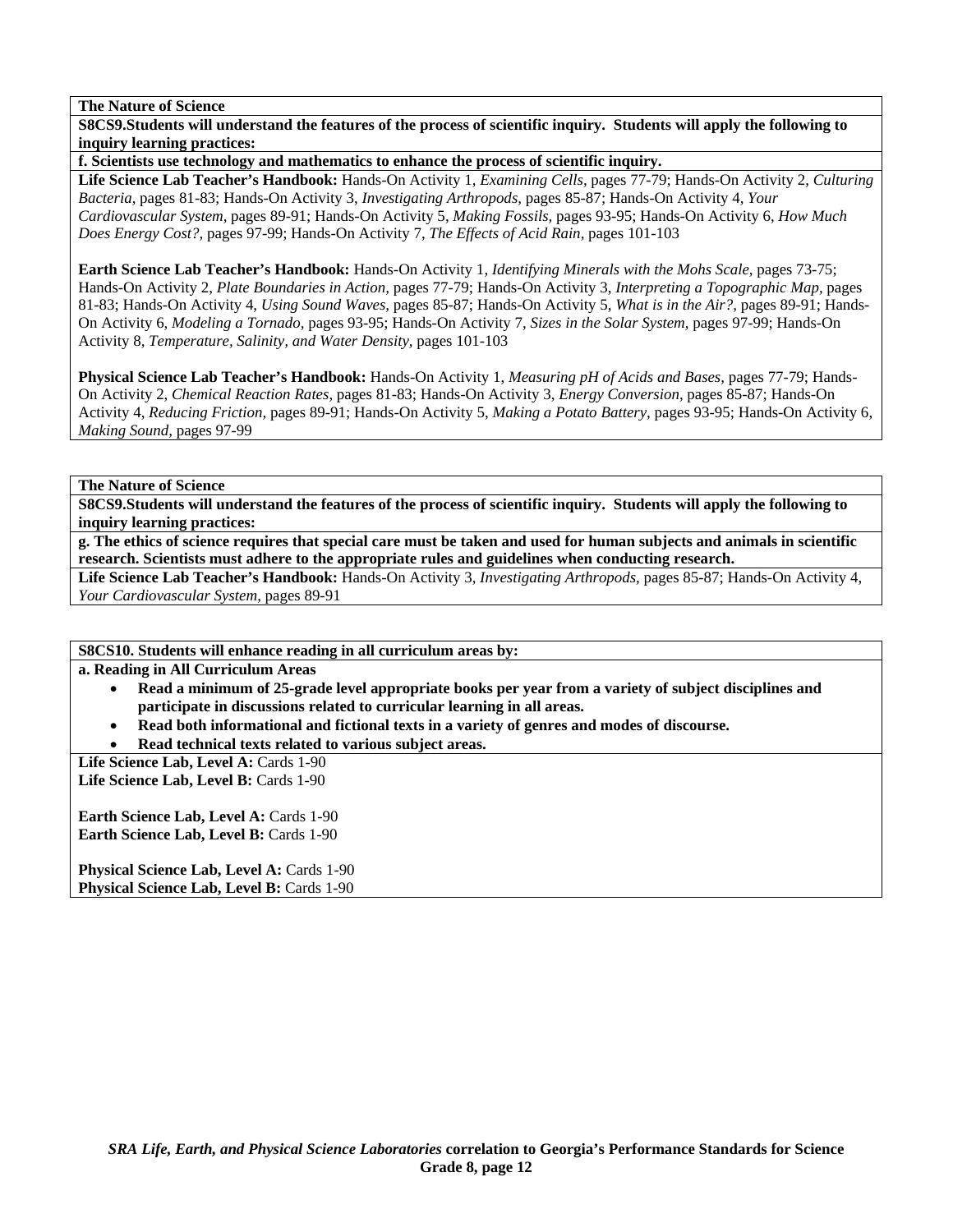# **S8CS10. Students will enhance reading in all curriculum areas by:**

# **b. Discussing books**

- **Discuss messages and themes from books in all subject areas.**
- **Respond to a variety of texts in multiple modes of discourse.**
- **Relate messages and themes from on subject area to messages and themes in another area.**
- **Evaluate the merit of texts in every subject discipline.**
- **Examine author's purpose in writing.**
- **Recognize the features of disciplinary texts.**

Life Science Lab, Level A: Cards 1-90 Life Science Lab, Level B: Cards 1-90

**Earth Science Lab, Level A: Cards 1-90 Earth Science Lab, Level B: Cards 1-90** 

**Physical Science Lab, Level A: Cards 1-90** Physical Science Lab, Level B: Cards 1-90

**S8CS10. Students will enhance reading in all curriculum areas by:** 

## **c. Building vocabulary knowledge**

- **Demonstrate an understanding of contextual vocabulary in various subjects.**
- **Use content vocabulary in writing and speaking.**
- **Explore understanding of new words found in subject area texts.**

Life Science Lab, Level A: Cards 1-90

Life Science Lab, Level B: Cards 1-90

**Life Science Lab Teacher's Handbook:** Hands-On Activity 1, *Examining Cells,* pages 77-79; Hands-On Activity 2, *Culturing Bacteria,* pages 81-83; Hands-On Activity 3, *Investigating Arthropods,* pages 85-87; Hands-On Activity 4, *Your Cardiovascular System,* pages 89-91; Hands-On Activity 5, *Making Fossils,* pages 93-95; Hands-On Activity 6, *How Much Does Energy Cost?,* pages 97-99; Hands-On Activity 7, *The Effects of Acid Rain,* pages 101-103

# **Earth Science Lab, Level A: Cards 1-90**

Earth Science Lab, Level B: Cards 1-90

**Earth Science Lab Teacher's Handbook:** Hands-On Activity 1, *Identifying Minerals with the Mohs Scale,* pages 73-75; Hands-On Activity 2, *Plate Boundaries in Action,* pages 77-79; Hands-On Activity 3, *Interpreting a Topographic Map,* pages 81-83; Hands-On Activity 4, *Using Sound Waves,* pages 85-87; Hands-On Activity 5, *What is in the Air?,* pages 89-91; Hands-On Activity 6, *Modeling a Tornado,* pages 93-95; Hands-On Activity 7, *Sizes in the Solar System,* pages 97-99; Hands-On Activity 8, *Temperature, Salinity, and Water Density,* pages 101-103

Physical Science Lab, Level A: Cards 1-90

**Physical Science Lab, Level B: Cards 1-90** 

**Physical Science Lab Teacher's Handbook:** Hands-On Activity 1, *Measuring pH of Acids and Bases,* pages 77-79; Hands-On Activity 2, *Chemical Reaction Rates,* pages 81-83; Hands-On Activity 3, *Energy Conversion,* pages 85-87; Hands-On Activity 4, *Reducing Friction,* pages 89-91; Hands-On Activity 5, *Making a Potato Battery,* pages 93-95; Hands-On Activity 6, *Making Sound,* pages 97-99

**Classroom Resource CD-ROM:** Writing Strategy 1-30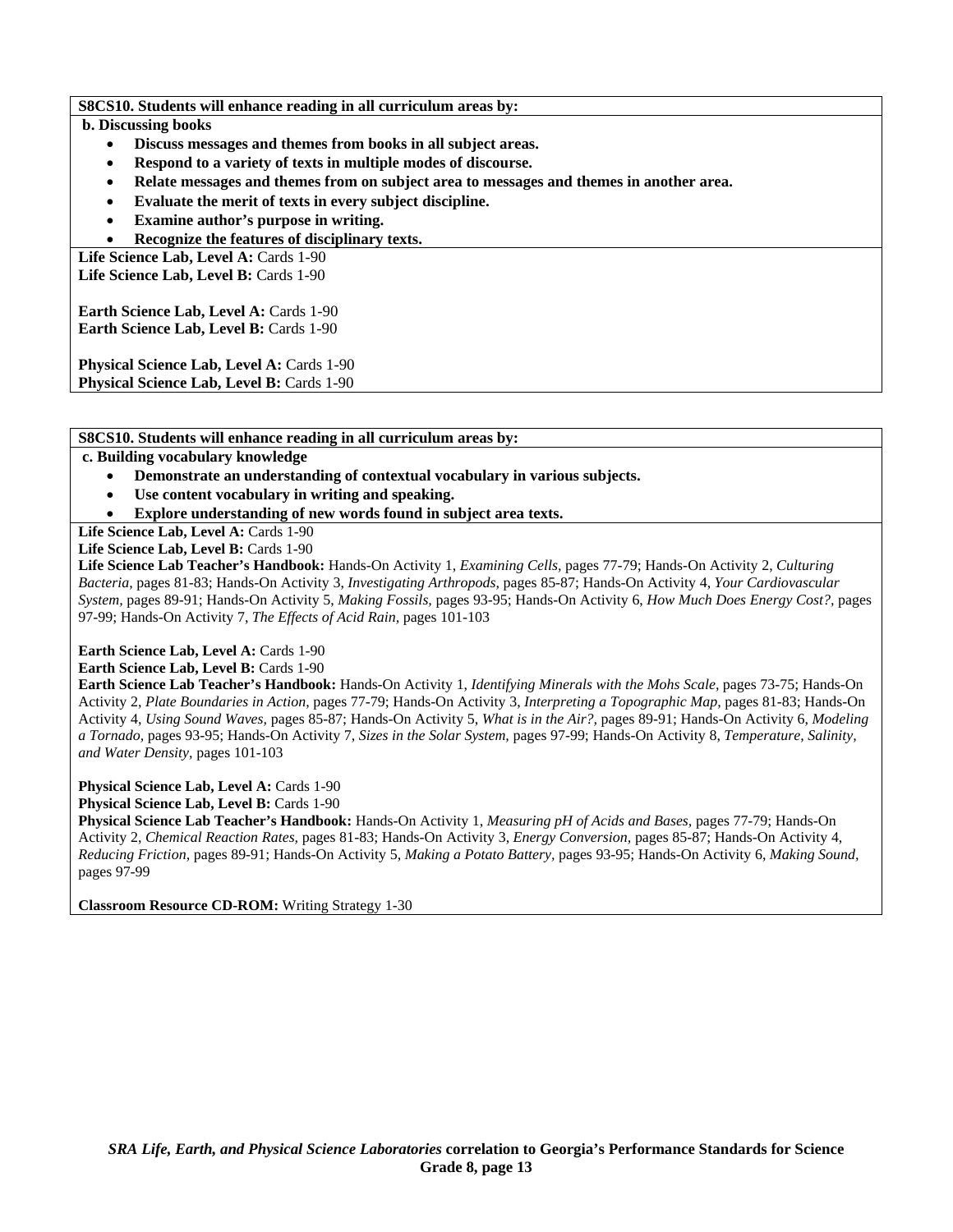# **S8CS10. Students will enhance reading in all curriculum areas by:**

# **d. Establishing context**

- **Explore life experiences related to subject area content.**
- **Discuss in both writing and speaking how certain words are subject area related.**
- **Determine strategies for finding content and contextual meaning for unknown words.**

Life Science Lab, Level A: Cards 1-90

**Life Science Lab, Level B:** Cards 1-90

**Life Science Lab Teacher's Handbook:** Hands-On Activity 1, *Examining Cells,* pages 77-79; Hands-On Activity 2, *Culturing Bacteria,* pages 81-83; Hands-On Activity 3, *Investigating Arthropods,* pages 85-87; Hands-On Activity 4, *Your Cardiovascular System,* pages 89-91; Hands-On Activity 5, *Making Fossils,* pages 93-95; Hands-On Activity 6, *How Much Does Energy Cost?,* pages 97-99; Hands-On Activity 7, *The Effects of Acid Rain,* pages 101-103

# **Earth Science Lab, Level A: Cards 1-90**

**Earth Science Lab, Level B: Cards 1-90** 

**Earth Science Lab Teacher's Handbook:** Hands-On Activity 1, *Identifying Minerals with the Mohs Scale,* pages 73-75; Hands-On Activity 2, *Plate Boundaries in Action,* pages 77-79; Hands-On Activity 3, *Interpreting a Topographic Map,* pages 81-83; Hands-On Activity 4, *Using Sound Waves,* pages 85-87; Hands-On Activity 5, *What is in the Air?,* pages 89-91; Hands-On Activity 6, *Modeling a Tornado,* pages 93-95; Hands-On Activity 7, *Sizes in the Solar System,* pages 97-99; Hands-On Activity 8, *Temperature, Salinity, and Water Density,* pages 101-103

Physical Science Lab, Level A: Cards 1-90

**Physical Science Lab, Level B: Cards 1-90** 

**Physical Science Lab Teacher's Handbook:** Hands-On Activity 1, *Measuring pH of Acids and Bases,* pages 77-79; Hands-On Activity 2, *Chemical Reaction Rates,* pages 81-83; Hands-On Activity 3, *Energy Conversion,* pages 85-87; Hands-On Activity 4, *Reducing Friction,* pages 89-91; Hands-On Activity 5, *Making a Potato Battery,* pages 93-95; Hands-On Activity 6, *Making Sound,* pages 97-99

**Classroom Resource CD-ROM:** Writing Strategy 1-30

**S8P1. Students will examine the scientific view of the nature of matter.** 

**a. Distinguish between atoms and molecules. Physical Science Lab, Level A: Cards 3, 4** 

**Physical Science Lab, Level B: Cards 3, 4** 

**S8P1. Students will examine the scientific view of the nature of matter. b. Describe the difference between pure substances (elements and compounds) and mixtures. Physical Science Lab, Level A: Cards 10, 11, 12, 13 Physical Science Lab, Level B: Cards 10, 11, 12, 13** 

**S8P1. Students will examine the scientific view of the nature of matter. c. Describe the movement of particles in solids, liquids, gases, and plasmas states. Physical Science Lab, Level A: Cards 5, 6, 7, 42 Physical Science Lab, Level B: Cards 5, 6, 7, 42** 

**S8P1. Students will examine the scientific view of the nature of matter. d. Distinguish between physical and chemical properties of matter as physical (i.e., density, melting point, boiling point) or chemical (i.e., reactivity, combustibility). Physical Science Lab, Level A: Cards 8, 9, 27, 28, 29, 30 Physical Science Lab, Level B:** Cards 8, 9, 27, 28, 29, 30 **Physical Science Lab Teacher's Handbook:** Hands-On Activity 2, *Chemical Reaction Rates,* pages 81-83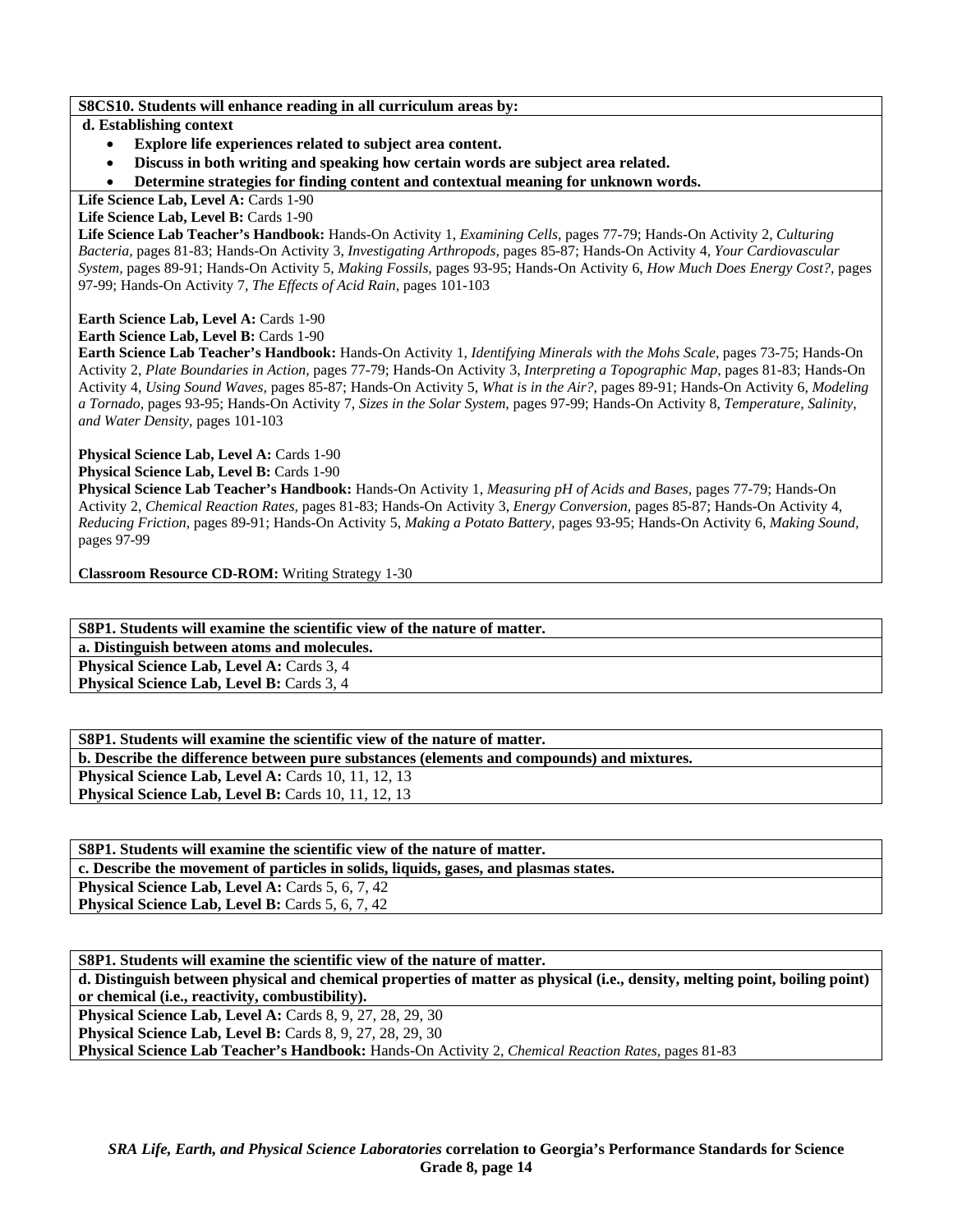**S8P1. Students will examine the scientific view of the nature of matter.** 

**e. Distinguish between changes in matter as physical (i.e., physical change) or chemical (development of gas, formation of precipitate, and change in color).** 

**Physical Science Lab, Level A:** Cards 5, 6, 7, 8, 9, 27, 28, 29, 30 **Physical Science Lab, Level B:** Cards 5, 6, 7, 8, 9, 27, 28, 29, 30

**Physical Science Lab Teacher's Handbook:** Hands-On Activity 2, *Chemical Reaction Rates,* pages 81-83

**S8P1. Students will examine the scientific view of the nature of matter. f. Recognize that there are more than 100 elements and some have similar properties as shown on the Periodic Table of Elements. Physical Science Lab, Level A:** Cards 17, 18, 19, 20

**Physical Science Lab, Level B: Cards 17, 18, 19, 20** 

**S8P1. Students will examine the scientific view of the nature of matter. g. Identify and demonstrate the Law of Conservation of Matter.**  Physical Science Lab, Level A: Card 9 **Physical Science Lab, Level B: Card 9** 

**S8P2. Students will be familiar with the forms and transformations of energy. a. Explain energy transformation in terms of the Law of Conservation of Energy. Physical Science Lab, Level A: Card 37** Physical Science Lab, Level B: Cards 37

**S8P2. Students will be familiar with the forms and transformations of energy. b. Explain the relationship between potential and kinetic energy. Physical Science Lab, Level A: Cards 36, 37, 39, 40, 41, 42 Physical Science Lab, Level B:** Cards 36, 37, 39, 40, 41, 42 **Physical Science Lab Teacher's Handbook:** Hands-On Activity 3, *Energy Conversion,* pages 85-87

**S8P2. Students will be familiar with the forms and transformations of energy. c. Compare and contrast the different forms of energy (heat, light, electricity, mechanical, motion, and sound) and their characteristics. Physical Science Lab, Level A:** Cards 41, 42, 50, 54, 66, 67, 68, 74, 76, 79, 80, 82, 83 **Physical Science Lab, Level B:** Cards 41, 42, 50, 54, 66, 67, 68, 74, 76, 79, 80, 82, 83

**Physical Science Lab Teacher's Handbook:** Hands-On Activity 5, *Making a Potato Battery,* pages 93-95; Hands-On Activity 6, *Making Sound,* pages 97-99

**S8P2. Students will be familiar with the forms and transformations of energy. d. Describe how heat can be transferred through matter by the collisions of atoms (conduction) or through space (radiation). In a liquid or gas, currents will facilitate the transfer of heat (convection).**  Physical Science Lab, Level A: Cards 43, 44, 46

Physical Science Lab, Level B: Cards 43, 44, 46

**S8P3. Students will investigate relationship between force, mass, and motion of objects. a. Determine the relationship between velocity and acceleration.**  Physical Science Lab, Level A: Cards 51, 52, 53 **Physical Science Lab, Level B: Cards 51, 52, 53**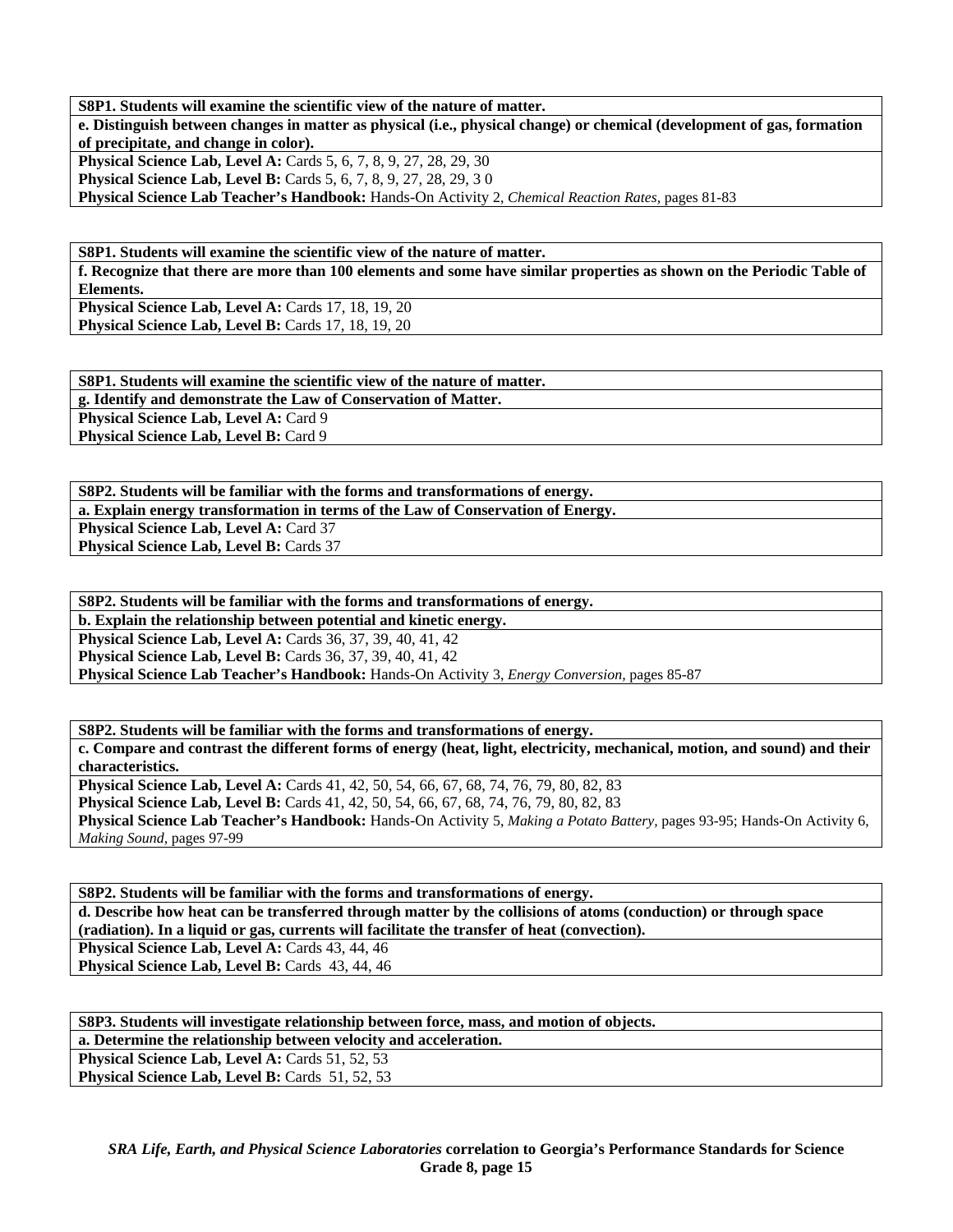**S8P3. Students will investigate relationship between force, mass, and motion of objects. b. Demonstrate the effect of balanced and unbalanced forces on an object in terms of gravity, inertia, and friction. Physical Science Lab, Level A: Cards 53, 56, 58, 59** Physical Science Lab, Level B: Cards 53, 56, 58, 59 **Physical Science Lab Teacher's Handbook:** Hands-On Activity 4, *Reducing Friction,* pages 89-91

**S8P3. Students will investigate relationship between force, mass, and motion of objects. c. Demonstrate the effect of simple machines (lever, inclined plane, pulley, wedge, screw, and wheel and axle) on work. Physical Science Lab, Level A: Cards 63, 64 Physical Science Lab, Level B: Cards 63, 64** 

**S8P4. Students will explore the wave nature of sound and electromagnetic radiation. a. Identify the characteristics of electromagnetic and mechanical waves. Physical Science Lab, Level A: Cards 77, 78, 82, 83, 84 Physical Science Lab, Level B: Cards 77, 78, 82, 83, 84** 

**S8P4. Students will explore the wave nature of sound and electromagnetic radiation. b. Describe how the behavior of light wave in manipulated causing reflection, refraction, diffraction, and absorption.**  Physical Science Lab, Level A: Cards 85, 86, 87 Physical Science Lab, Level B: Cards 85, 86, 87

**S8P4. Students will explore the wave nature of sound and electromagnetic radiation. c. Explain how the human eye sees objects and colors in terms of wavelengths. Physical Science Lab, Level A: Cards 85, 89** Physical Science Lab, Level B: Cards 85, 89

**S8P4. Students will explore the wave nature of sound and electromagnetic radiation. d. Describe how the behavior of waves is affected by medium (such as air, water, solids). Physical Science Lab, Level A: Cards 77, 78, 79, 80 Physical Science Lab, Level B: Cards 77, 78, 79, 8 0 Physical Science Lab Teacher's Handbook:** Hands-On Activity 6, *Making Sound,* pages 97-99

**S8P4. Students will explore the wave nature of sound and electromagnetic radiation. e. Relate the properties of sound to everyday experiences. Physical Science Lab, Level A: Cards 79, 80, 81 Physical Science Lab, Level B: Cards 79, 80, 81 Physical Science Lab Teacher's Handbook:** Hands-On Activity 6, *Making Sound,* pages 97-99

**S8P4. Students will explore the wave nature of sound and electromagnetic radiation. f. Diagram the parts of the wave and explain how the parts are affected by changes in amplitude and pitch. Physical Science Lab, Level A: Cards 77, 78, 79, 80 Physical Science Lab, Level B: Cards 77, 78, 79, 80 Physical Science Lab Teacher's Handbook:** Hands-On Activity 6, *Making Sound,* pages 97-99